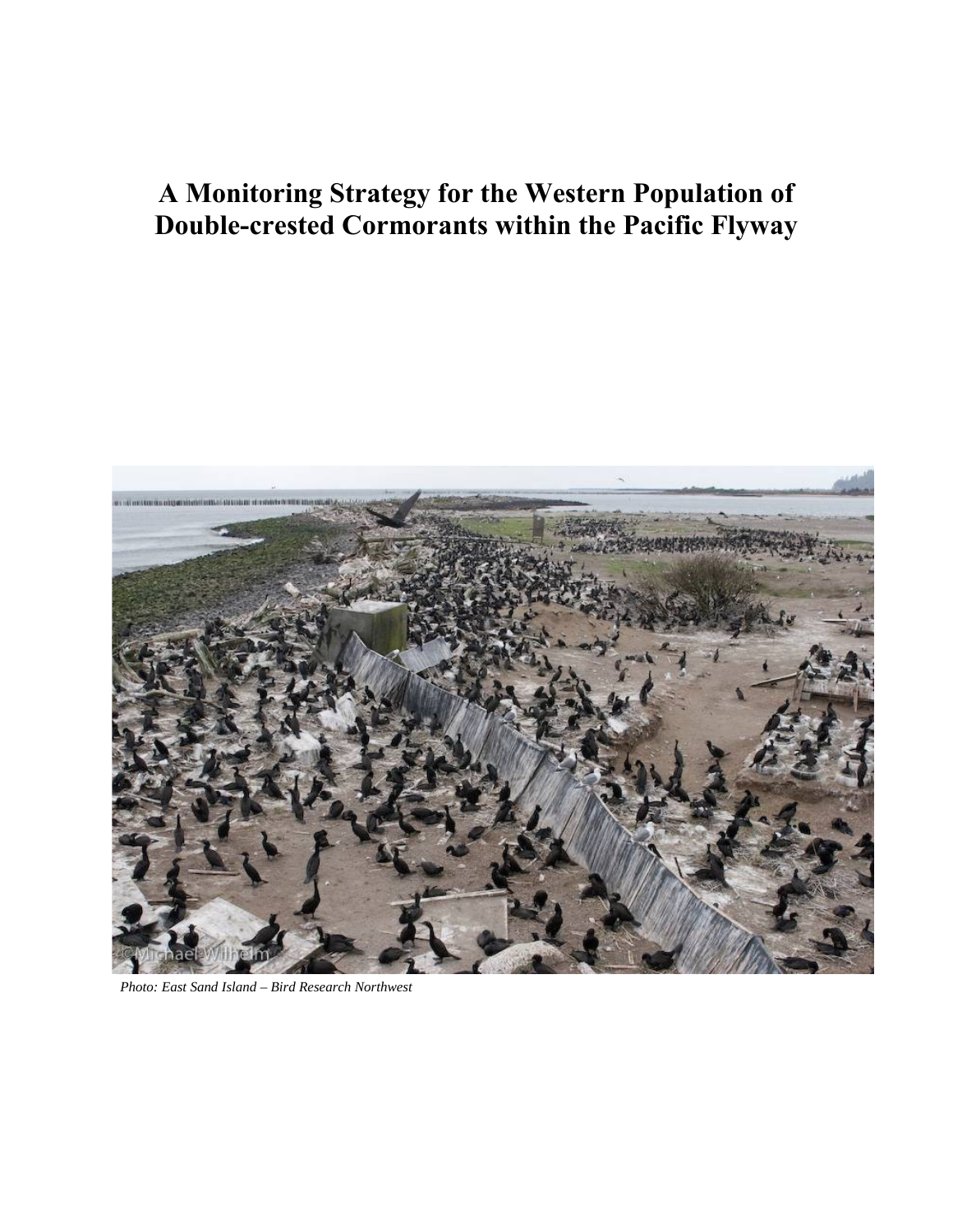Inquiries about this monitoring strategy may be directed to member States of the Pacific Flyway Council or to the Pacific Flyway Representative, U.S. Fish and Wildlife Service, 911 N.E. 11 Avenue, Portland, Oregon 97232. Information regarding the Pacific Flyway Council and management plans can be found on the internet at PacificFlyway.gov.

Suggested citation: Pacific Flyway Council. 2013. A Monitoring Strategy for the Western Population of Double-crested Cormorants within the Pacific Flyway. Pacific Flyway Council, U.S. Fish and Wildlife Service, Portland, Oregon. 37pg.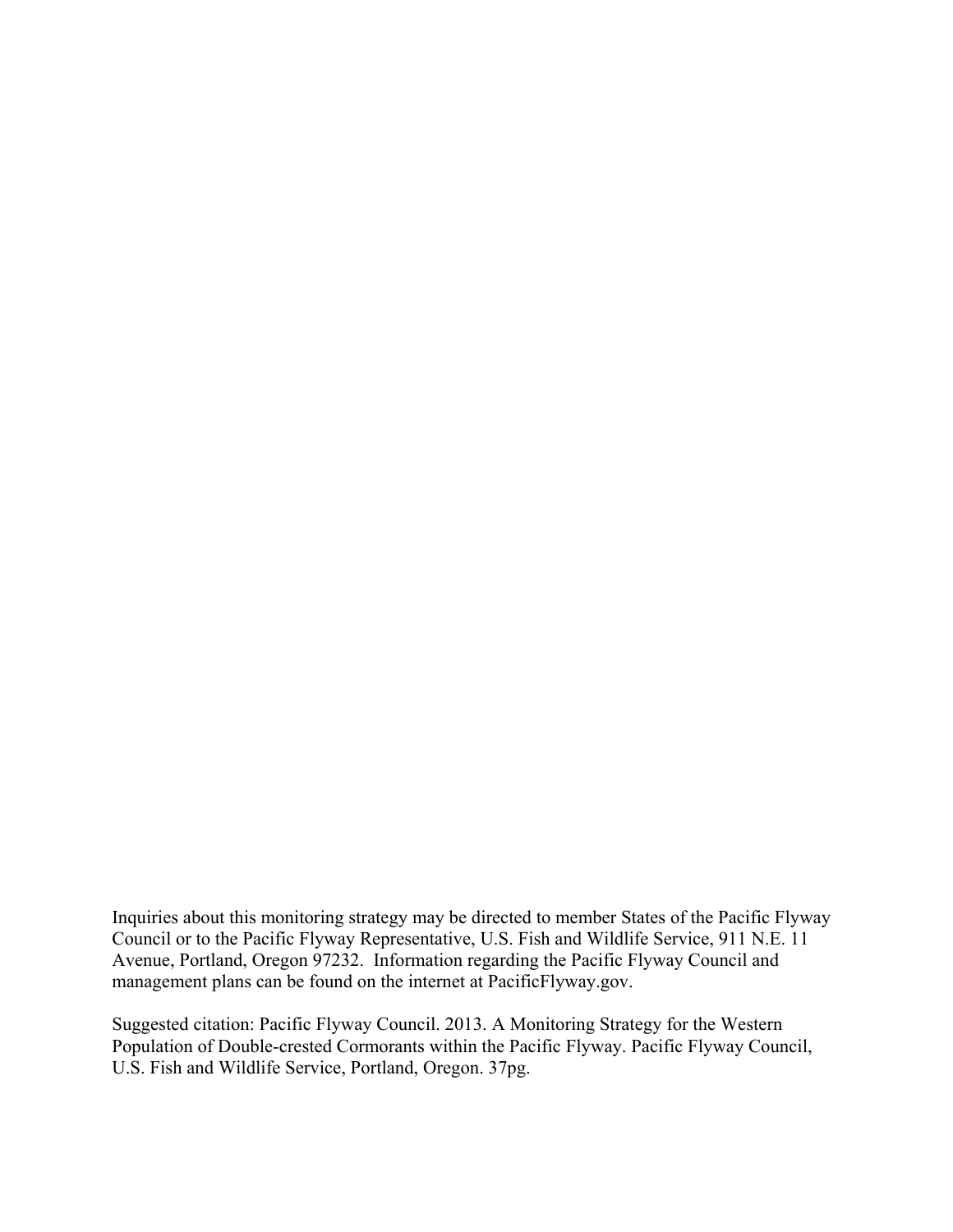## **A Monitoring Strategy for the Western Population of Double-crested Cormorants within the Pacific Flyway**

Prepared for the

Pacific Flyway Council

by the

Pacific Flyway Nongame Migratory Bird Technical Committee

as directed by the

Double-crested Cormorant Subcommittee

March 26, 2013

Approved by: how as J. Rydu May 10, 2013

Chair, Pacific Flyway Council Date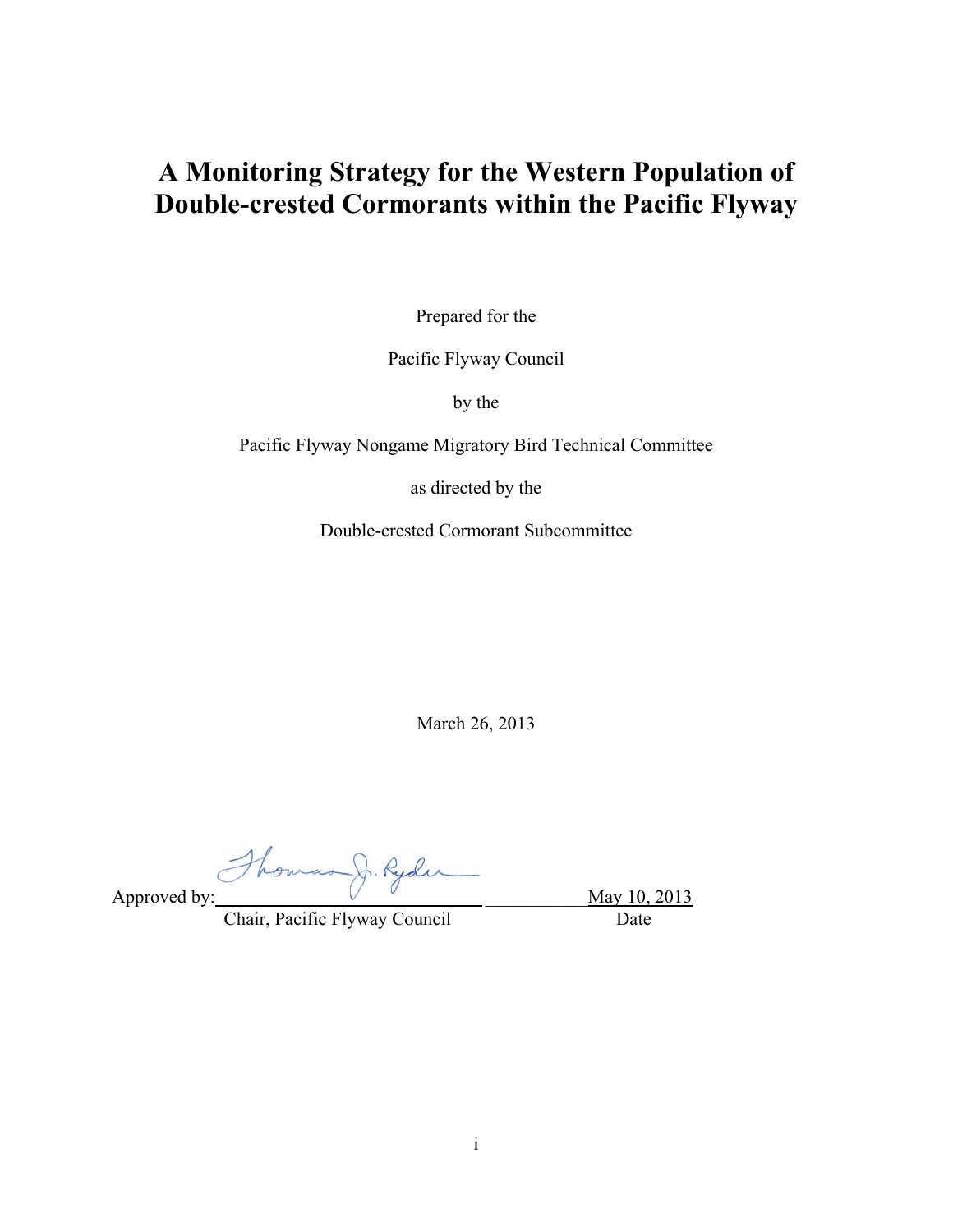#### **ACKNOWLEDGMENTS**

This monitoring strategy was prepared by the Pacific Flyway Nongame Migratory Bird Technical Committee as directed by the Double-crested Cormorant Subcommittee. Josh Dooley served as primary author and coordinated with the subcommittee to prepare drafts and compile reviews. Much appreciation and thanks go to the contributors:

Double-crested Cormorant Subcommittee Members

Andrea Hanson, Oregon Department of Fish and Wildlife, Subcommittee Chair Jim Parrish, Utah Division of Wildlife Resources Joe Buchanan, Washington Department of Fish and Wildlife

Contract Writer Josh Dooley

Other Nongame Technical Committee Members Mary Rabe, Alaska Department of Fish and Game James Driscoll, Arizona Game and Fish Department Carie Battistone, California Department of Fish and Game David Klute, Colorado Division Wildlife and Parks Rex Sallabanks, Idaho Department of Fish and Game Lauri Hanauska-Brown, Montana Department of Fish, Wildlife, and Parks Cris Tomlinson, Nevada Department of Wildlife Vacant, New Mexico Department of Game and Fish Susan Patla, Wyoming Game and Fish Department

Other Contributors

Colleen Moulton, Idaho Department of Fish and Game Martha Wackenhut, Idaho Department of Fish and Game Mark Otto, U.S. Fish and Wildlife Service Mike Green, U.S. Fish and Wildlife Service representative Robert Trost, U.S. Fish and Wildlife Service Tara Zimmerman, U.S. Fish and Wildlife Service representative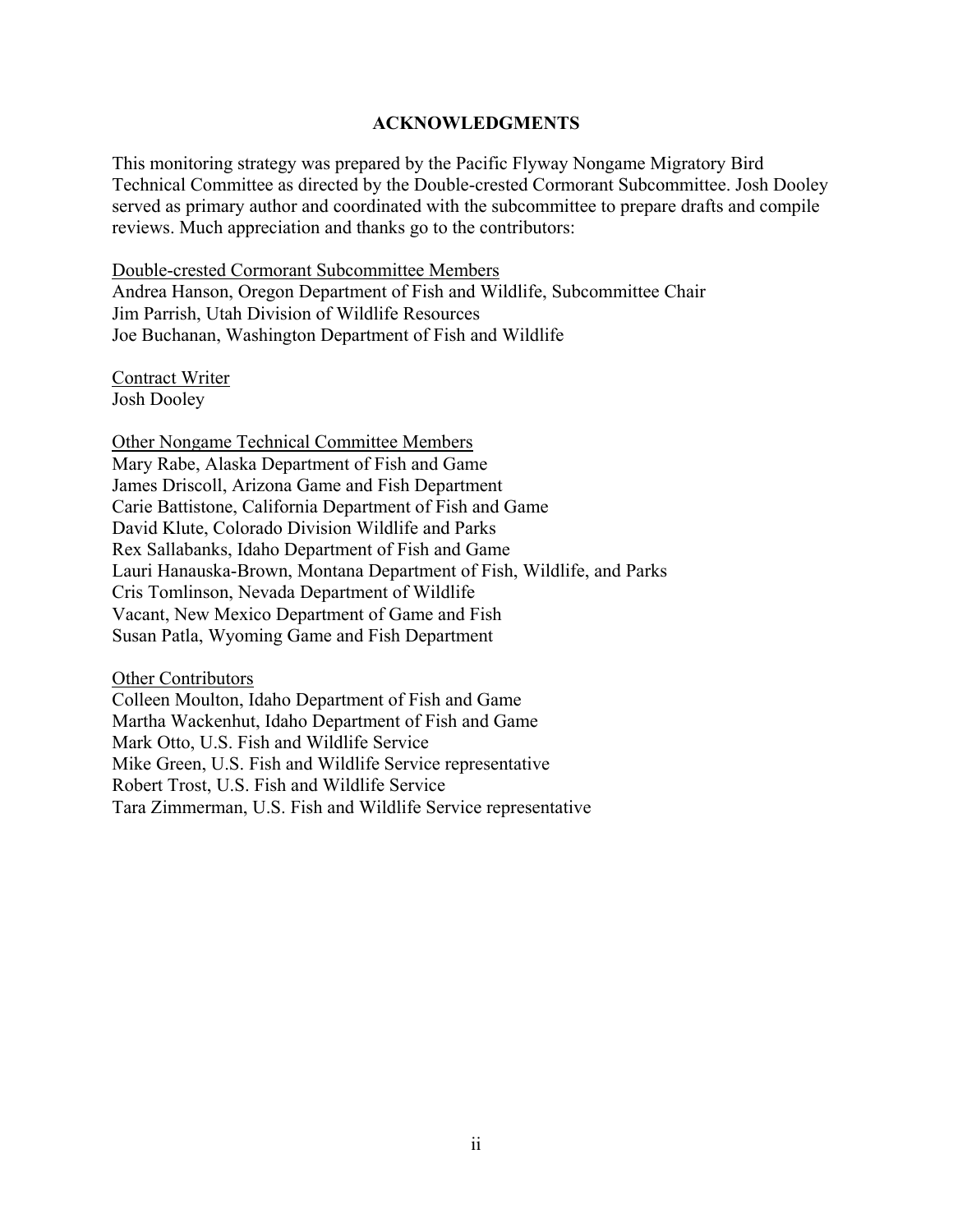#### **EXECUTIVE SUMMARY**

Localized depredation issues within the Pacific Flyway prompted the Pacific Flyway Council to develop a management framework for the Double-crested Cormorant (*Phalacrocorax auritus;*  herein cormorant). In July 2012, *A Framework for the Management of Double-crested Cormorant Depredation on Fish Resources in the Pacific Flyway* was approved and adopted by the Pacific Flyway Council (Pacific Flyway Council 2012). The highest priority strategy under the Population Assessment Objective in the Management Framework called for developing and implementing a monitoring strategy for cormorants at the flyway scale to guide and assess management actions.

The goal of the monitoring strategy is to establish a coordinated, long-term monitoring effort to estimate the breeding population size, trend, and distribution of the Western Population of cormorants. This information is fundamental for developing effective management recommendations, and for guiding and assessing management actions pertaining to cormorant depredation on fish resources.

The monitoring objective is to have the ability to detect a 5% change/year in the Western Population of cormorants with 80% power ( $\beta$  = 0.20) and a 10% Type I error rate ( $\alpha$  = 0.10). A sample of locations was randomly selected using a modified dual-frame sampling approach. Active nests will be counted at these sample locations and will provide an index to estimate the total number of breeding adults in the Western Population. A power analyses was conducted to identify the most cost effective sampling scheme that achieved the monitoring objective. In total, 44 locations will be monitored per monitoring year. Monitoring will begin in 2014 and occur every third year thereafter for at least 10 years (i.e., 2014, 2017, 2020, 2023).

Surveys will consist of a combination of existing monitoring efforts, which are funded by other entities, as well as new locations that will require additional funding. Thirty of the 44 locations selected for monitoring in 2014 are included in existing monitoring efforts. Estimated additional cost to implement the monitoring strategy will be \$14,500 per monitoring year to cover additional surveys and enumerate cormorant nests from aerial photographs.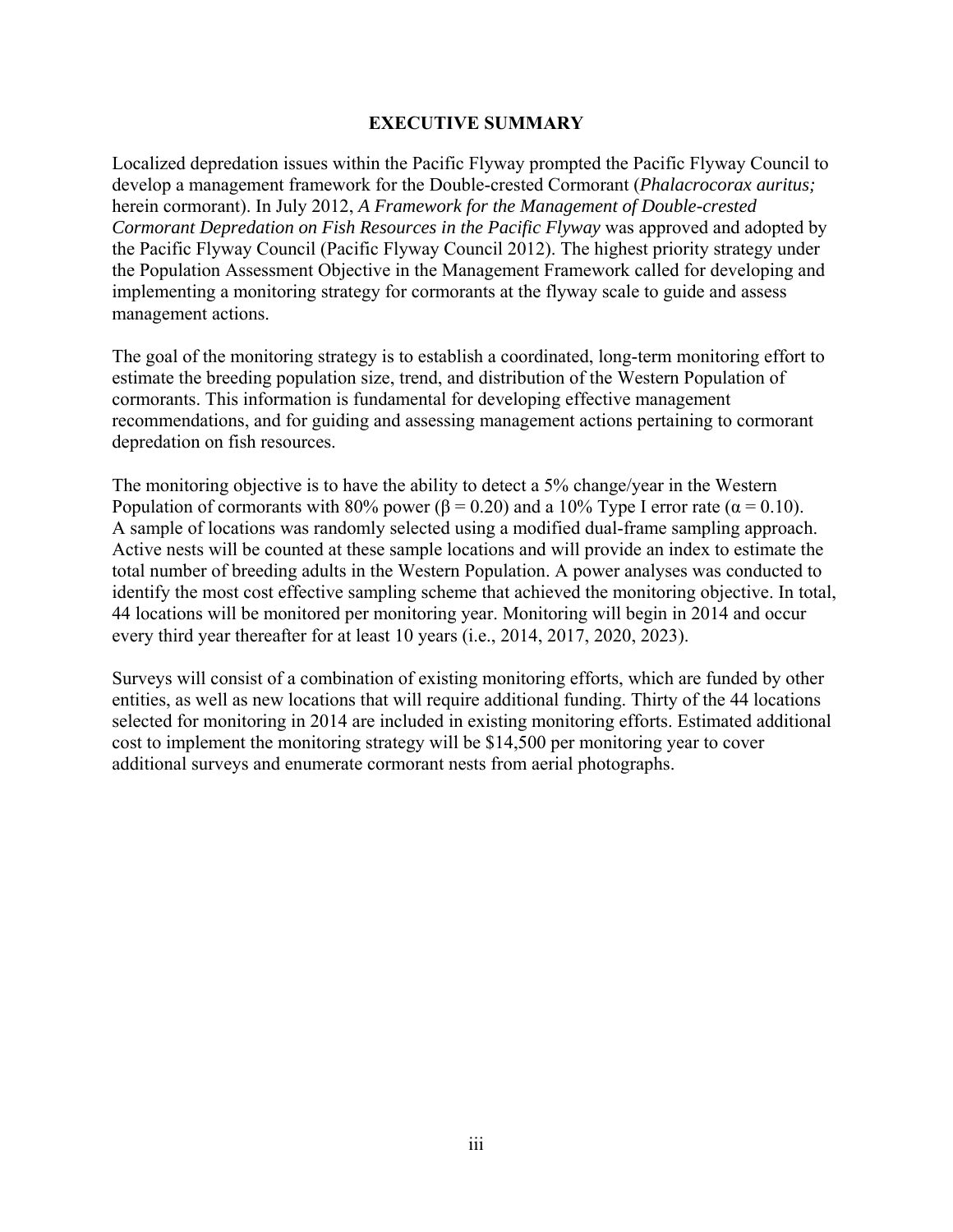## **TABLE OF CONTENTS**

| Page |
|------|
|      |
|      |
|      |
|      |
|      |
|      |
|      |
|      |
|      |
|      |
|      |
|      |
|      |
|      |
|      |
|      |
|      |
|      |
|      |
|      |
|      |
|      |
|      |
|      |
|      |
|      |
|      |
|      |
|      |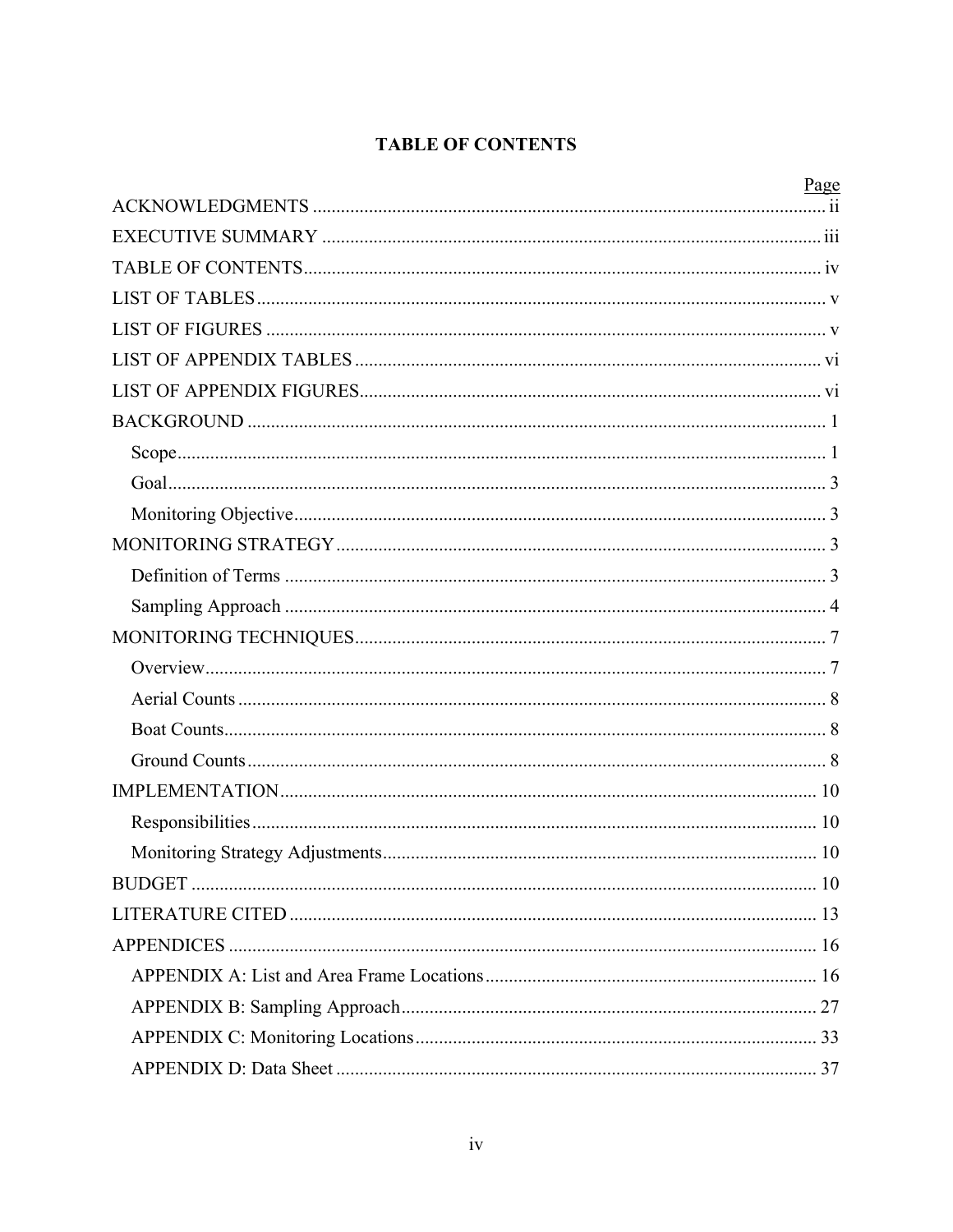## **LIST OF TABLES**

Table 1. Randomly selected locations to monitor during 2014. For monitoring years after 2014, the list frame locations will remain the same but area frame locations will be randomly selected. 5

| Table 2. Suggested monitoring dates for Pacific Flyway States/Provinces based on documented    |
|------------------------------------------------------------------------------------------------|
| Table 3. Estimated cost to implement the monitoring strategy per monitoring year. See Appendix |

## **LIST OF FIGURES**

Figure 1. Cormorant subspecies and management populations within the Pacific Flyway............ 2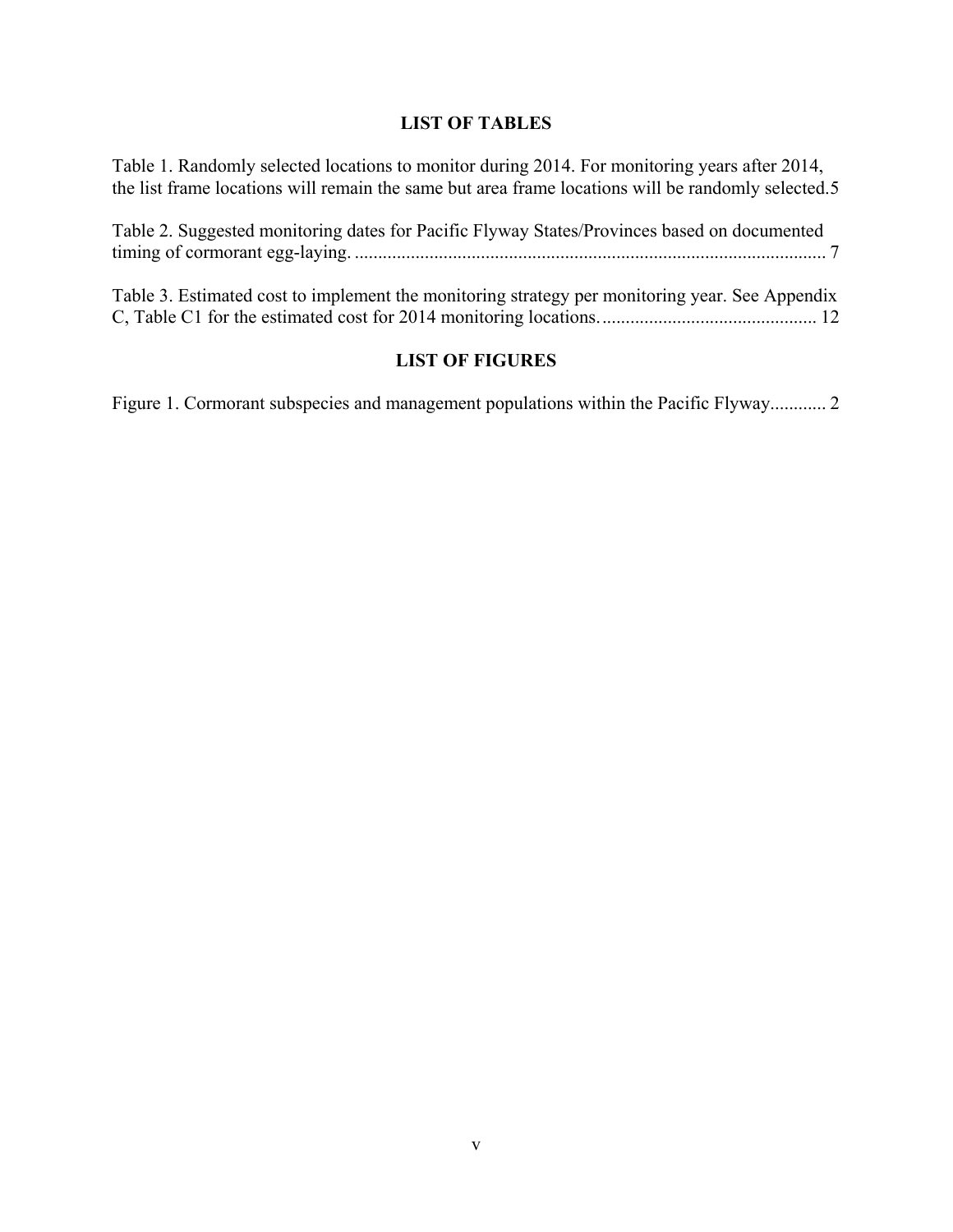## **LIST OF APPENDIX TABLES**

| Table A1. All known cormorant list frame locations from which the locations to monitor in 2014                                                                                                                                                                                                                                                                                                                                                                                          |
|-----------------------------------------------------------------------------------------------------------------------------------------------------------------------------------------------------------------------------------------------------------------------------------------------------------------------------------------------------------------------------------------------------------------------------------------------------------------------------------------|
| Table A2. All known cormorant area frame locations from which the locations to monitor in<br>21                                                                                                                                                                                                                                                                                                                                                                                         |
| Table B1. Summary statistics and input values for the power analysis for the 4 list frame size<br>30                                                                                                                                                                                                                                                                                                                                                                                    |
| Table B2. The 10 most cost effective sampling schemes (i.e., fewest number of total sampling<br>units) that achieved the monitoring objective of detecting a 5% change/year with 80% power.<br>The recommended sampling scheme is highlighted. In total, 486 sampling schemes were<br>constructed. Shown also is the percent coefficient of variation (% CV) of the total annual                                                                                                        |
| Table B3. Power to detect trend (i.e., % change/year) for various temporal sampling schemes.<br>Temporal sampling schemes include monitoring every year, every other year, and every third<br>year for 3, 5, 7, and 9/10 years in duration. Highlighted is the recommended sampling scheme,<br>which is the most cost effective sampling scheme (i.e., fewest number of total sampling units)<br>that achieved the monitoring objective of detecting a 5% change/year with 80% power 32 |
| Table C1. Survey information and estimated cost of randomly selected monitoring locations for<br>2014. For monitoring years after 2014, the list frame locations will remain the same but area                                                                                                                                                                                                                                                                                          |
| <b>LIST OF APPENDIX FIGURES</b>                                                                                                                                                                                                                                                                                                                                                                                                                                                         |

Figure B1. Power to detect trend (i.e., % change/year) for various temporal sampling schemes. Temporal sampling schemes include monitoring every year (dotted line), every other year (dashed line), and every third year (solid line) for 3  $\left(\bullet\right)$ , 5  $\left(x\right)$ , 7  $\left(\bullet\right)$ , and 9/10 (no mark) years in duration. The solid line with no marks is the recommended sampling scheme, which is the most cost effective sampling scheme (i.e., fewest number of total sampling units) that achieved the monitoring objective of detecting a 5% change/year with 80% power. The solid horizontal line denotes 80% power. ...................................................................................................................... 32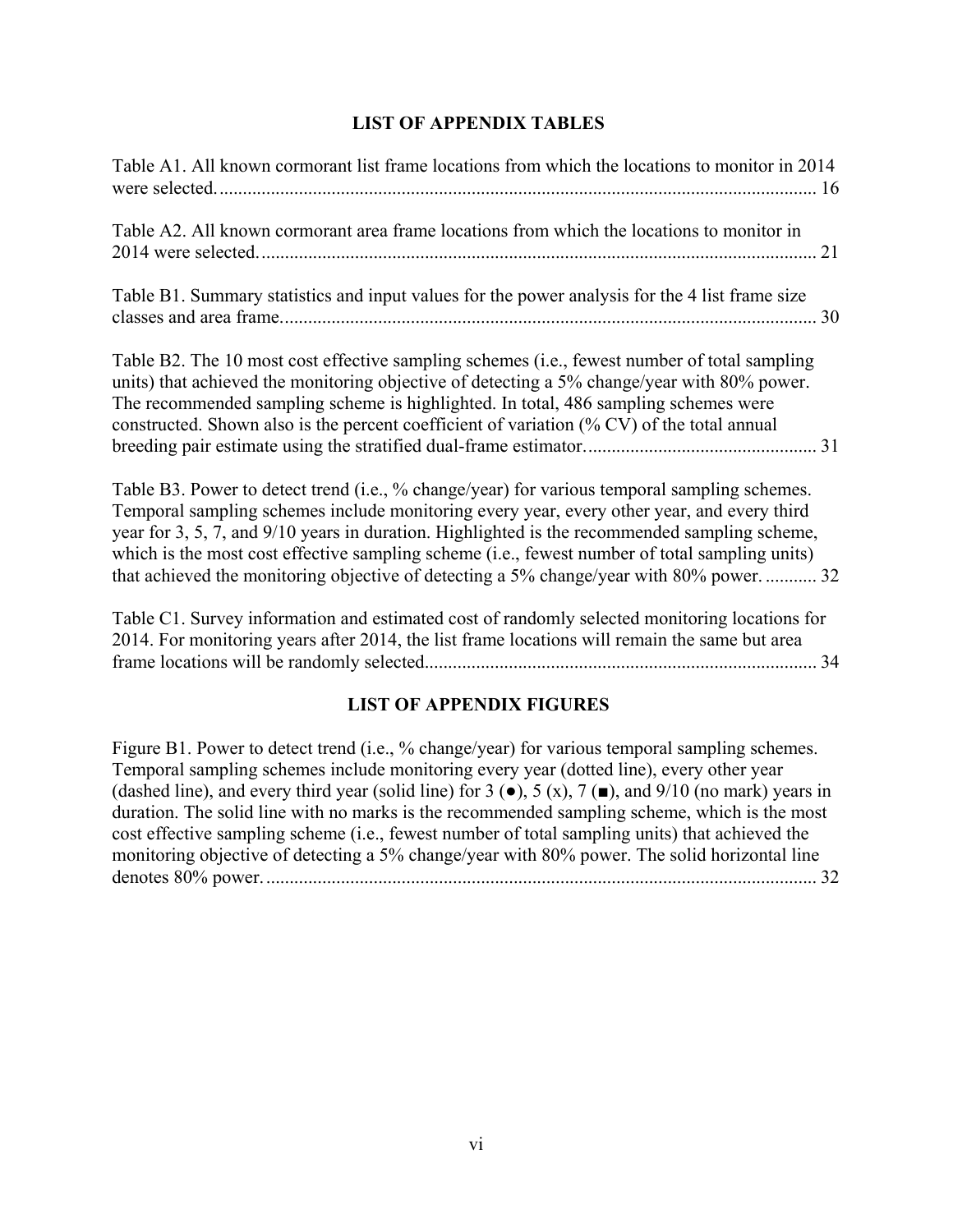#### **BACKGROUND**

Localized depredation issues within the Pacific Flyway prompted the Pacific Flyway Council to develop a management framework for the Double-crested Cormorant (*Phalacrocorax auritus;*  herein cormorant). In July 2012, *A Framework for the Management of Double-crested Cormorant Depredation on Fish Resources in the Pacific Flyway* (herein Management Framework) was approved and adopted by the Pacific Flyway Council (Pacific Flyway Council 2012). The goal of the Management Framework was to maintain cormorants as a natural part of the waterbird biodiversity of the Pacific Flyway, while minimizing negative ecological, economic, and social impacts of cormorant depredation actions. The Management Framework included a synopsis of species' biology and status, and descriptions of resource conflicts, management options, regulatory requirements, and recommended management strategies. The highest priority strategy under the Population Assessment Objective in the Management Framework called for developing and implementing a monitoring strategy for cormorants at the flyway scale to guide and assess management actions.

Currently, no coordinated cormorant monitoring strategy exists for the Pacific Flyway. A status assessment of the cormorant in western North America was completed in 2010, which summarized available data from 1998–2009 (Adkins and Roby 2010). Cormorants have been monitored independently by the U.S. Fish and Wildlife Service (USFWS), State wildlife agencies (States), and other entities as part of various monitoring programs; however, monitoring effort, timing, and techniques have varied.

#### **Scope**

*Spatial* — Since the majority of management concern pertaining to cormorant depredation on fish resources.within the Pacific Flyway involves the Western Population, the monitoring strategy focuses on the Western Population of cormorants. The Pacific Flyway portion of Montana east of the continental divide was included in the monitoring strategy because the delineation of subspecies and population boundaries in that area was unclear (Wires et al. 2001, Mercer 2008; Fig 1). Cormorant monitoring and research conducted in Alaska, northern British Columbia and Yukon Territory, and Mexico will augment this monitoring strategy but will not be emphasized because these areas are outside of the Western Population boundary.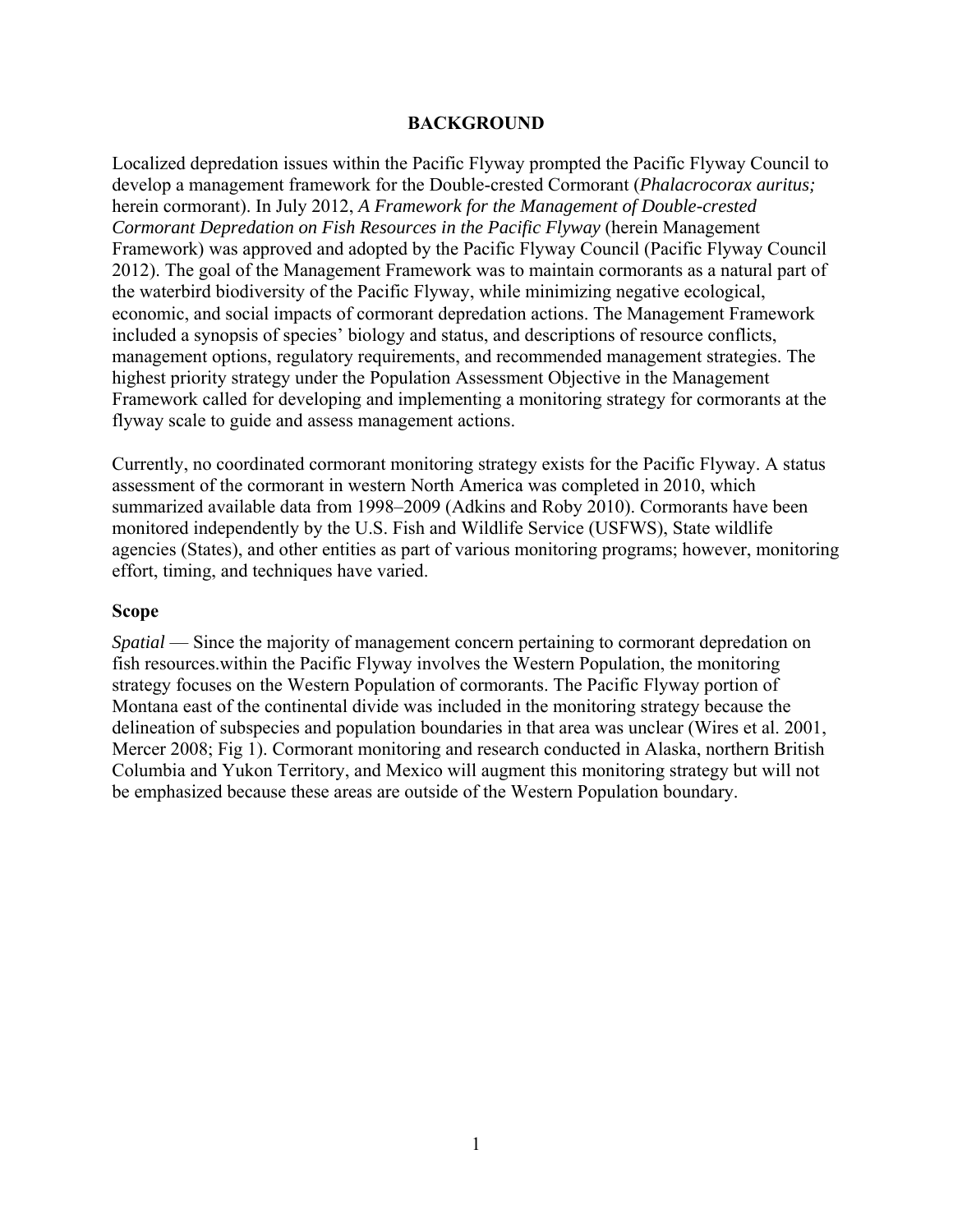**Figure 1. Cormorant subspecies and management populations within the Pacific Flyway.** 



*Temporal*—Monitoring will begin in 2014 and occur every third year thereafter for at least 10 years (i.e., 2014, 2017, 2020, 2023). However, there likely will be a need to continue monitoring within the Pacific Flyway beyond this timeframe as long as cormorant depredation issues require management action. Thus, throughout the duration of the monitoring strategy, the Nongame Technical Committee and Pacific Flyway Council, in consultation with the U.S. Fish and Wildlife Service, will evaluate the monitoring strategy's effectiveness, make modifications as needed, and continue monitoring as necessary.

*Extent*—The monitoring strategy will provide information about the breeding population status, trend, and distribution of the Western Population of cormorants. Monitoring of the breeding population is sufficient to track trends, and breeding population information is commonly used to inform management decisions. The strategy does not include a monitoring component for the non-breeding segment of the population. It is prohibitively costly to monitor non-breeders because a substantially greater survey effort is required. Additionally, non-breeders are difficult to distinguish from breeders using standard monitoring techniques (e.g., aerial surveys).

Not all monitoring needs pertaining to cormorants and depredation issues will be covered by this monitoring strategy. Depredation take permits may require additional monitoring of local cormorant populations, documentation of impacts to fish resources, and measuring the effectiveness of management actions. Guidelines and procedures to address cormorant depredation issues are described in the Impact Reduction Objective in the Management Framework. States and other entities may have research and management priorities that require additional monitoring and data collection beyond what is included in this monitoring strategy. These efforts should be conducted as necessary and coordinated within the Pacific Flyway to the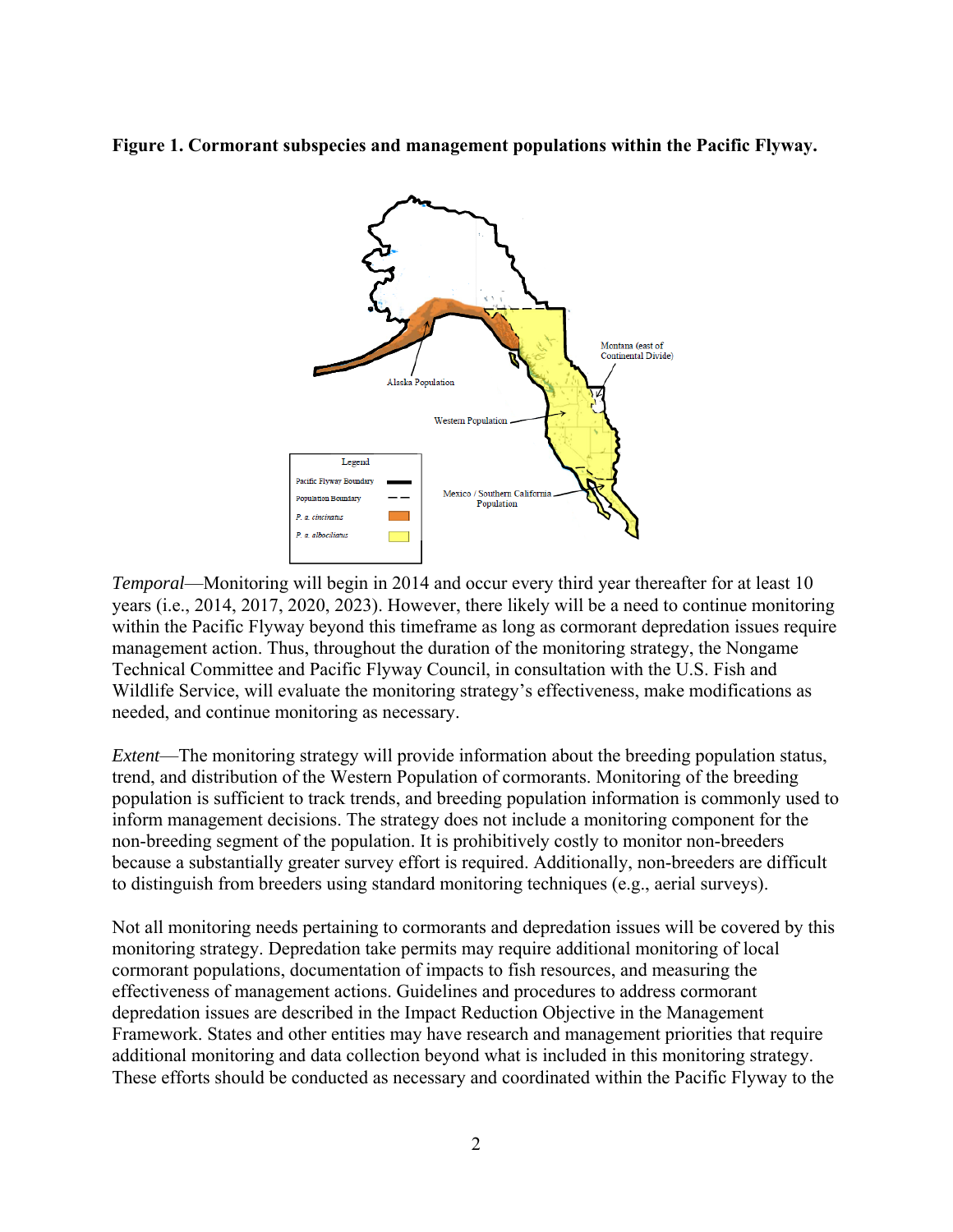greatest extent possible. Protocols for additional monitoring efforts are not included within this document.

## **Goal**

The goal of this monitoring strategy is to establish a coordinated, long-term, flyway-level monitoring effort to estimate the breeding population size, trend, and distribution of the Western Population of cormorants. This information is fundamental to support development of effective management recommendations, and for guiding and assessing management actions pertaining to cormorant depredation on fish resources.

## **Monitoring Objective**

The monitoring objective is to be able to detect a 5% change/year in the Western Population of cormorants with 80% power (β = 0.20) and a 10% Type I error rate ( $\alpha$  = 0.10). The Nongame Technical Committee determined this level of monitoring was appropriate given the conservation status of cormorants, management considerations, and monitoring objectives for species of similar conservation status. It is less stringent than monitoring objectives of species of greater conservation concern than cormorants. Hatch (2002) recommended a similar monitoring standard for seabirds of detecting a 50% decline in 10 years (6.7% change/year) with 90% power  $(\beta = 0.10)$  and a 5% Type I error rate ( $\alpha = 0.05$ ). Commonly used values of  $\alpha$  range from 0.001 to 0.10, and of β range from 0.01 to 0.20 (Gibbs and Ene 2010). The North American Breeding Bird Survey (Sauer 1993, Peterjohn et al. 1995) and Partners in Flight Program (Butcher et al. 1992) monitoring standard is detection of a 50% decline over a 25-year period (2.7% change/year). Monitoring objectives for post-delisted species are typically <3% change/year (USFWS 2003, USFWS 2009).

## **MONITORING STRATEGY**

## **Definition of Terms**

*Active Breeding Colony* —A breeding colony that contained ≥5 active nests at least 1 time during the past 5 years (2008–2012).

*Active Nest* —A nest that contains a cormorant egg(s) or fledgling(s) or with at least 1 adult in direct attendance, either incubating or standing directly on a nest.

*Breeding Population* — The number of cormorants that nest in a given year. The number of breeding adults can be derived by multiplying the number of active nests by 2.

*Dual-frame Sampling* —A sampling method that involves random sampling from 2 frames: a list frame and an area frame. The list frame includes active breeding colonies as defined above. The area frame includes other possible breeding locations not included within the list frame: 1) historical breeding colonies where 1 year of documented nesting activity has occurred but nesting has not been confirmed in the last 5 years (i.e., before 2008), 2) locations with <5 active nests during the last 5 years (2008–2012), and 3) new breeding colonies that arise during the duration of the monitoring strategy.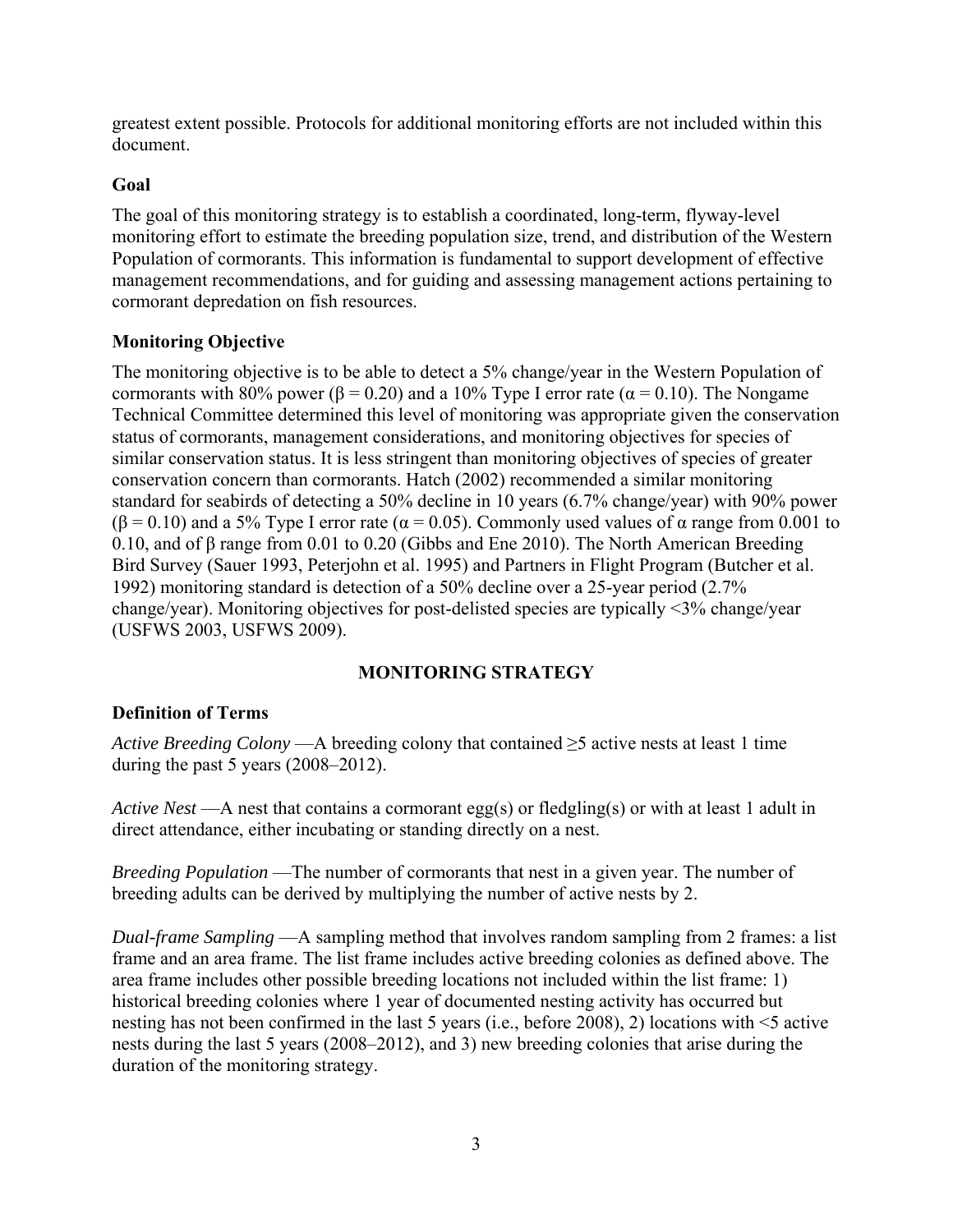*Non-breeding Population* —The number of cormorants that do not nest in a given year. Fledglings produced during a given should not be included in the non-breeding population.

## **Sampling Approach**

*Years to Monitor Breeding Colonies*—Monitoring will begin in 2014 and occur every third year thereafter for at least 10 years (i.e., 2014, 2017, 2020, 2023). Data collected during other years can augment analyses, but the goal is to conduct a comprehensive, standardized monitoring effort during the years specified. The 3-year monitoring interval was chosen based on the results from the power analysis (see below and Appendix B), an appropriate frequency to update population information as determined by the Nongame Technical Committee, and the average age of cormorant first breeding (average age = 2.74 yr; van der Veen 1973, Hatch and Weseloh 1999). For the power analysis, we evaluated 9 temporal sampling schemes, where monitoring occurred every year, every other year, or every third year for 3, 5, 7, and 9/10 years in duration. The most cost effective temporal sampling scheme (i.e., the fewest number of total sampling units) that achieved the monitoring objective was to monitor every third year for a 10-year duration.

*Dual-frame Sampling*—To estimate the breeding population, a random sample of locations was selected using a modified dual-frame sampling approach (Haines and Pollock 1998, see above for definition). The number of active nests will be counted at these locations and will provide an index to estimate the total number of breeding adults. The dual-frame sampling approach concentrates sampling effort on the largest, active colonies and ensures that the majority of the population is sampled. The approach also includes sampling outside of known active colonies, which provides a more robust population estimate and additional information on population distribution and dynamics.

There are 197 list frame (Appendix A, Table A1) and 224 area frame (Appendix A, Table A2) locations. The list frame was stratified into 4 size classes (>10,000, 10,000–500, 499–100, and 99–5 breeding pairs). Summary statistics of the 4 list frame size classes and area frame are given in Appendix B, Table B1.

*Number of Sampling Units*— The number of locations to monitor was based on the results of the power analysis (see above and Appendix B). In the power analysis, we evaluated 54 sampling combinations, which varied by the number of locations sampled within the 4 list frame size classes and the area frame, for each of the 9 temporal sampling schemes. The most cost effective sampling scheme (i.e., the fewest number of total sampling units) that achieved the monitoring objective was to monitor 44 locations per monitoring year; 33 from the list frame and 11 from the area frame. The number of locations to monitor within the different list frame size classes is: 100% of the locations within the 2 largest size classes (i.e., >10,000 size class [n=1] and 10,000– 500 size class [n=6]), 25% of the 499–100 size class (n=11), and 10% of the 99–5 size class (n=15). Based on available colony information, approximately 17% (33/197) of list frame locations and 5% (11/224) of area frame locations will be monitored in 2014, which constitutes approximately 69% of the Western Population.

*Locations to Monitor*—The 44 locations to monitor in 2014 are given in Table 1. These locations were randomly selected from all list and area frame locations using the procedures described in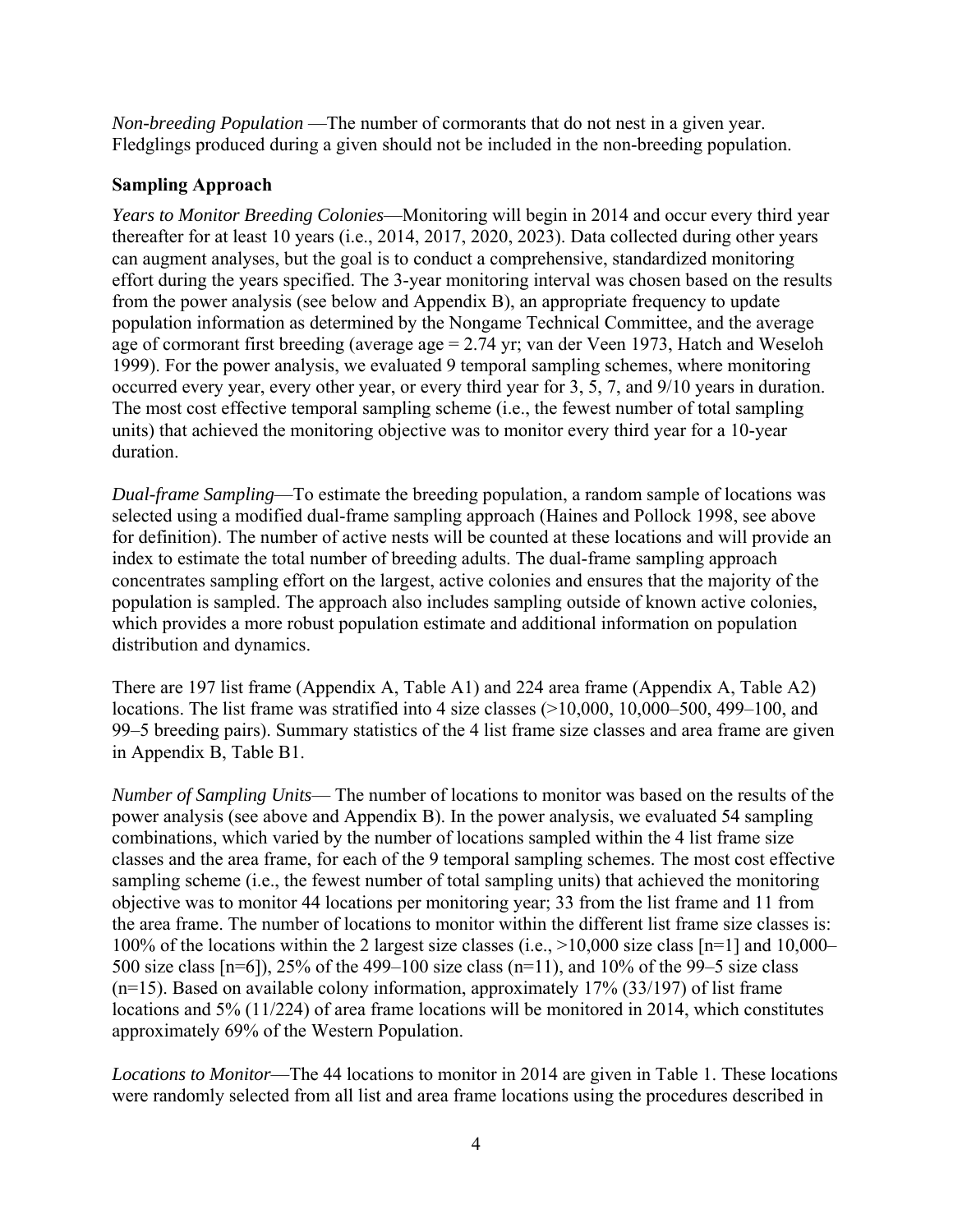Appendix C. These 44 locations included approximately 69% of the Western Population of cormorants. List frame colonies that are monitored during 2014 should be monitored for the duration of the monitoring strategy, even if no breeding is reported for a given year. For monitoring years after 2014, 5% of area frame locations should be randomly selected from an updated inventory of area frame locations using the weighting scheme described in Appendix C. The weighting scheme increases the probability of selecting the area frame locations most likely to be used by the greatest number of cormorants. If a new breeding colony >500 breeding pairs is documented during the duration of the monitoring strategy, the Nongame Technical Committee will evaluate how it will be incorporated into the monitoring strategy and subsequent analyses.

The proposed sampling scheme provides a minimum number of locations to monitor to achieve the monitoring objective. We recognize that more locations will be monitored under various monitoring efforts and programs. When possible, these data should be included in the database and subsequent analyses. This will ensure a more precise population and trend estimate. Additionally, given available funding and time, monitoring other list and area frame locations that are proximal to selected locations is strongly encouraged. Cormorant selection and use of breeding locations in a given area is dependent upon local environmental conditions (e.g., whether a location has water, levels of disturbance). Monitoring all cormorant breeding locations within a given area (e.g., all breeding colonies on the Salton Sea and adjacent wetlands) will provide a more robust population and trend estimate.

| Colony                                              | Frame (Size Class)  |
|-----------------------------------------------------|---------------------|
| <b>BRITISH COLUMBIA (n=2)</b>                       |                     |
| Interior                                            |                     |
| Creston Valley Wildlife Management Area             | $List(99-5)$        |
| Vancouver Area                                      |                     |
| Second Narrows Bridge Power Tower                   | List $(99-5)$       |
|                                                     |                     |
| CALIFORNIA (n=16)                                   |                     |
| Central Coast – Outer Coast North                   |                     |
| South Farallon Islands                              | List $(499-100)$    |
| Central Coast - Outer Coast South                   |                     |
| San Lorenzo River Mouth                             | Area                |
| Central Coast – San Francisco Bay                   |                     |
| Alviso Plant, Pond Nos. A9 & A10                    | List $(499-100)$    |
| Bair Island Power Towers (incl. Steinberger Slough) | List $(499-100)$    |
| Interior                                            |                     |
| Laguna de Santa Rosa                                | Area                |
| Lake Almanor, Almanor Peninsula                     | $List(99-5)$        |
| Mullet Island, Salton Sea (So.)                     | List $(10,000-500)$ |
| Mystic Lake                                         | Area                |
| North Stone Lake, Stone Lakes NWR                   | Area                |
| Northern Coast – North Section                      |                     |
| Arcata Bay Sand Islands                             | List (499-100)      |
|                                                     |                     |

## **Table 1. Randomly selected locations to monitor during 2014. For monitoring years after 2014, the list frame locations will remain the same but area frame locations will be randomly selected.**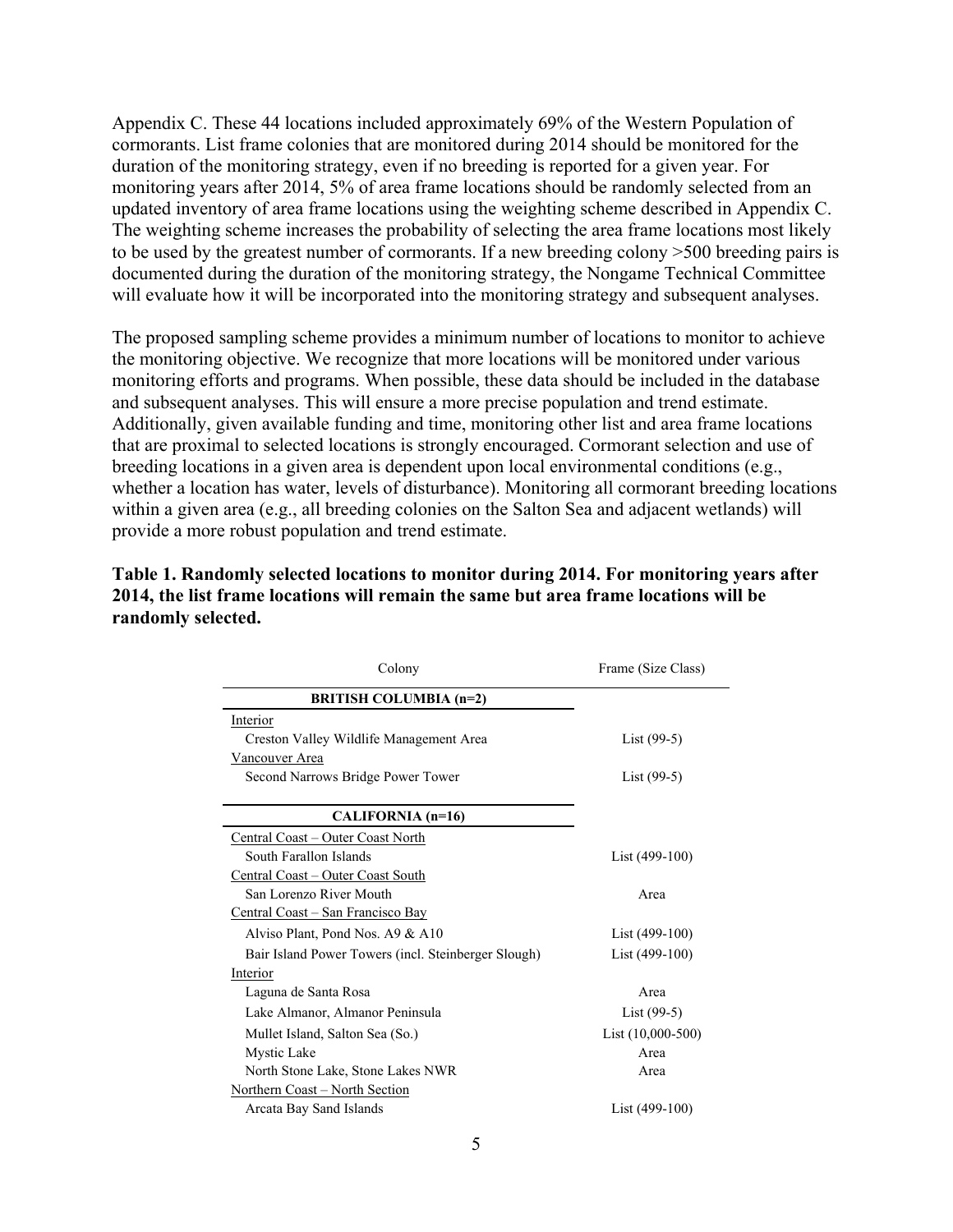| Colony                                    | Frame (Size Class)  |
|-------------------------------------------|---------------------|
| Big Lagoon                                | List $(99-5)$       |
| Northern Coast - South Section            |                     |
| Hog Island                                | List $(10,000-500)$ |
| Southern Coast                            |                     |
| Anacapa Island - West                     | List $(499-100)$    |
| Prince Island                             | List (99-5)         |
| Santa Barbara Island                      | $List(99-5)$        |
| Seal Cove Area                            | List (99-5)         |
| IDAHO $(n=4)$                             |                     |
| American Falls Reservoir                  | List $(10,000-500)$ |
| <b>Bear Lake NWR</b>                      | List (99-5)         |
| <b>Blackfoot Reservoir</b>                | List (10,000-500)   |
| Palisades Reservoir                       | Area                |
| $MONTANA(n=1)$                            |                     |
| <b>East of Continental Divide</b>         |                     |
| Arod Lake                                 | List $(99-5)$       |
| $NEVADA (n=2)$                            |                     |
| Kirch WMA                                 | Area                |
|                                           |                     |
| S-Line Reservoir                          | List $(99-5)$       |
| <b>OREGON</b> (n=14)                      |                     |
| Central Coast                             |                     |
| Parrot Rock                               | List $(99-5)$       |
| Columbia River                            |                     |
| Smith and Bybee Lakes                     | Area                |
| Tri-Club Island                           | Area                |
| Umatilla NWR                              | Area                |
| Columbia River Estuary                    |                     |
| East Sand Island                          | List $(>10,000)$    |
| Miller Sands Navigational Aids            | List (499-100)      |
| Rice Island                               | Area                |
| Interior                                  |                     |
| Malheur NWR - Frenchglen Area - Baca Lake | List (99-5)         |
| Rivers End (Lake Abert)                   | List $(99-5)$       |
| Northern Coast                            |                     |
| <b>Unnamed Colony (Cape Lookout)</b>      | List (499-100)      |
| Southern Coast                            |                     |
| <b>Bolon Island</b>                       | List (10,000-500)   |
| Hunters Island                            | List (499-100)      |
| Unnamed Colony (Mack Reef)                | List (99-5)         |
| Unnamed Colony (N of Ferry Road Park)     | List (499-100)      |
| $UTAH(n=1)$                               |                     |
| Great Salt Lake                           | List $(99-5)$       |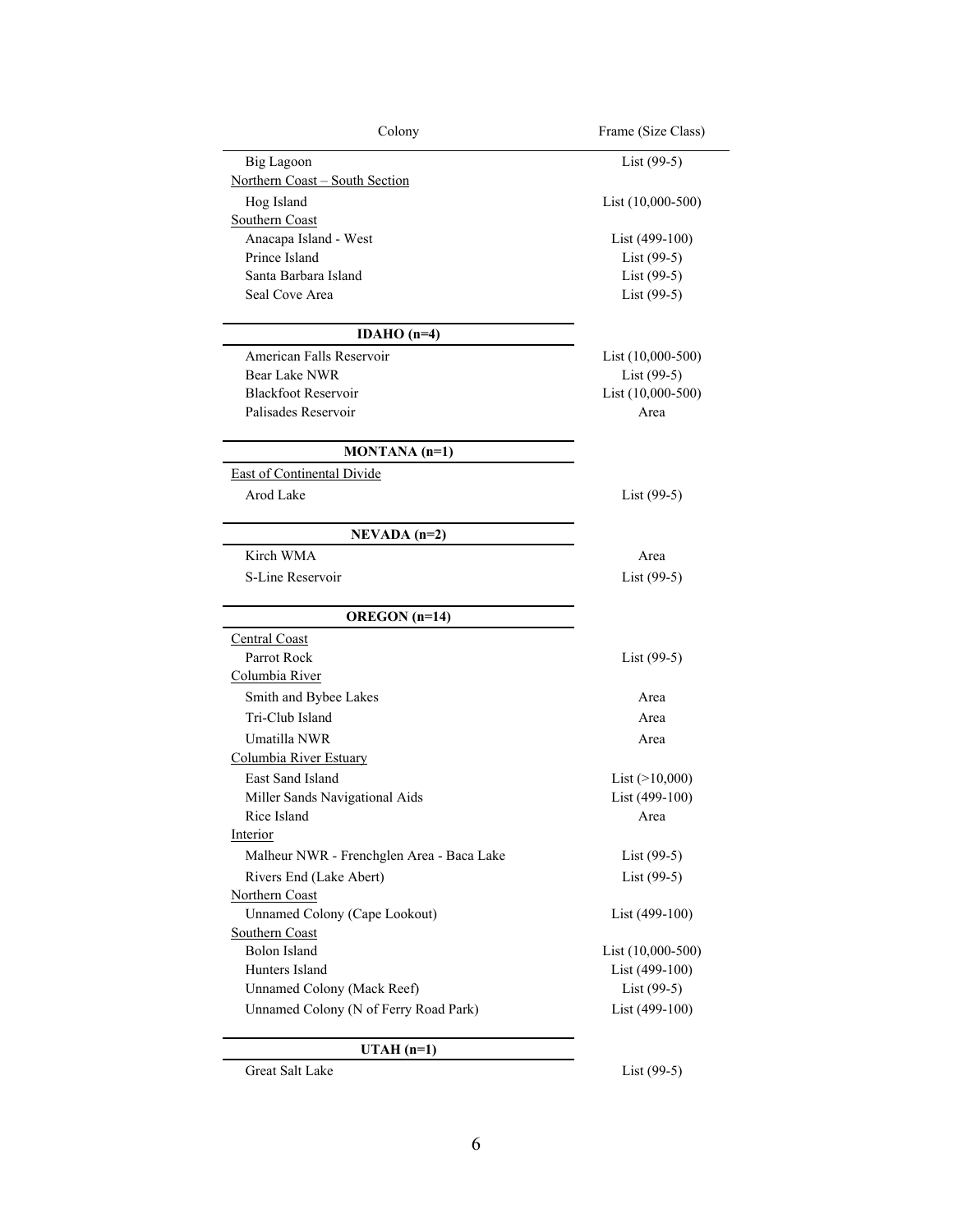| Colony                            | Frame (Size Class)  |
|-----------------------------------|---------------------|
| WASHINGTON (n=4)                  |                     |
| Interior                          |                     |
| North Potholes Reservoir          | List $(10,000-500)$ |
| Pend Oreille River - Sandy Shores | Area                |
| San Juan Islands                  |                     |
| <b>Bird Rocks</b>                 | List $(499-100)$    |
| Drayton Harbor                    | List (499-100)      |

*Timing of Breeding Colony Monitoring*—The mid- to late incubation period is the most ideal time to survey breeding colonies, since peak counts occur during this time (Steinkamp et al. 2003, USFWS 2008). The timing of egg-laying within the Pacific Flyway varies by latitude, with cormorants breeding in northern latitudes laying eggs later in the year compared to cormorants breeding in southern latitudes. Egg-laying typically begins 2–4 weeks after arrival of adults to breeding sites (Hatch and Weseloh 1999). Suggested monitoring dates for breeding colonies within Pacific Flyway States/Provinces are given in Table 2. These dates provide a tentative guideline but may be subject to change given local or annual environmental and colony conditions. Target monitoring dates for locations selected for monitoring in 2014 are given in Appendix C, Table C1.

#### **Table 2. Suggested monitoring dates for Pacific Flyway States/Provinces based on documented timing of cormorant egg-laying.**

| State/Province                                                 | Time Period            | Reference                       |
|----------------------------------------------------------------|------------------------|---------------------------------|
| Southern CA, NM                                                | Jan to mid-Feb         | Adkins and Roby 2010            |
| AZ.                                                            | early Feb to early Mar | Corman 2005                     |
| Northern CA, NV, UT, CO                                        | mid-Mar to mid-Jun     | Stenzel et al. 1995             |
| B.C. (interior), WA (interior and south coast), OR, ID, MT, WY | mid-Apr to mid-Jun     | Campbell et al. 1990; BRNW 2009 |
| B.C. (coast), WA (north coast)                                 | mid-Jun to mid-July    | USFWS unpubl., data             |

#### **MONITORING TECHNIQUES**

#### **Overview**

Multiple techniques are used to count cormorant nests. Cormorants nest in a variety of habitats, and the most appropriate monitoring technique for a given colony or area will be dictated by habitat characteristics, environmental factors, personnel, and logistical constraints. Air-, water-, and ground-based techniques can be used to monitor cormorants (Steinkamp et al. 2003, USFWS 2008). Monitoring can involve either total counts for smaller colonies, or partial counts for larger colonies (see below). Total counts should be conducted when possible. Conducting multiple counts of a breeding colony during a monitoring year is recommended when possible to better estimate peak abundance and variability. This is strongly recommended for areas where cormorants nest in trees or other vegetation that may hinder detectability. If adults show evidence of breeding in an area (e.g., carrying food, mating or distraction displays) but there is no confirmed active nest or fledglings observed, sites should be revisited at a later date to confirm breeding status of the colony. When monitoring colonies, detection probability and sampling variance should be estimated when possible. This can be achieved in many ways,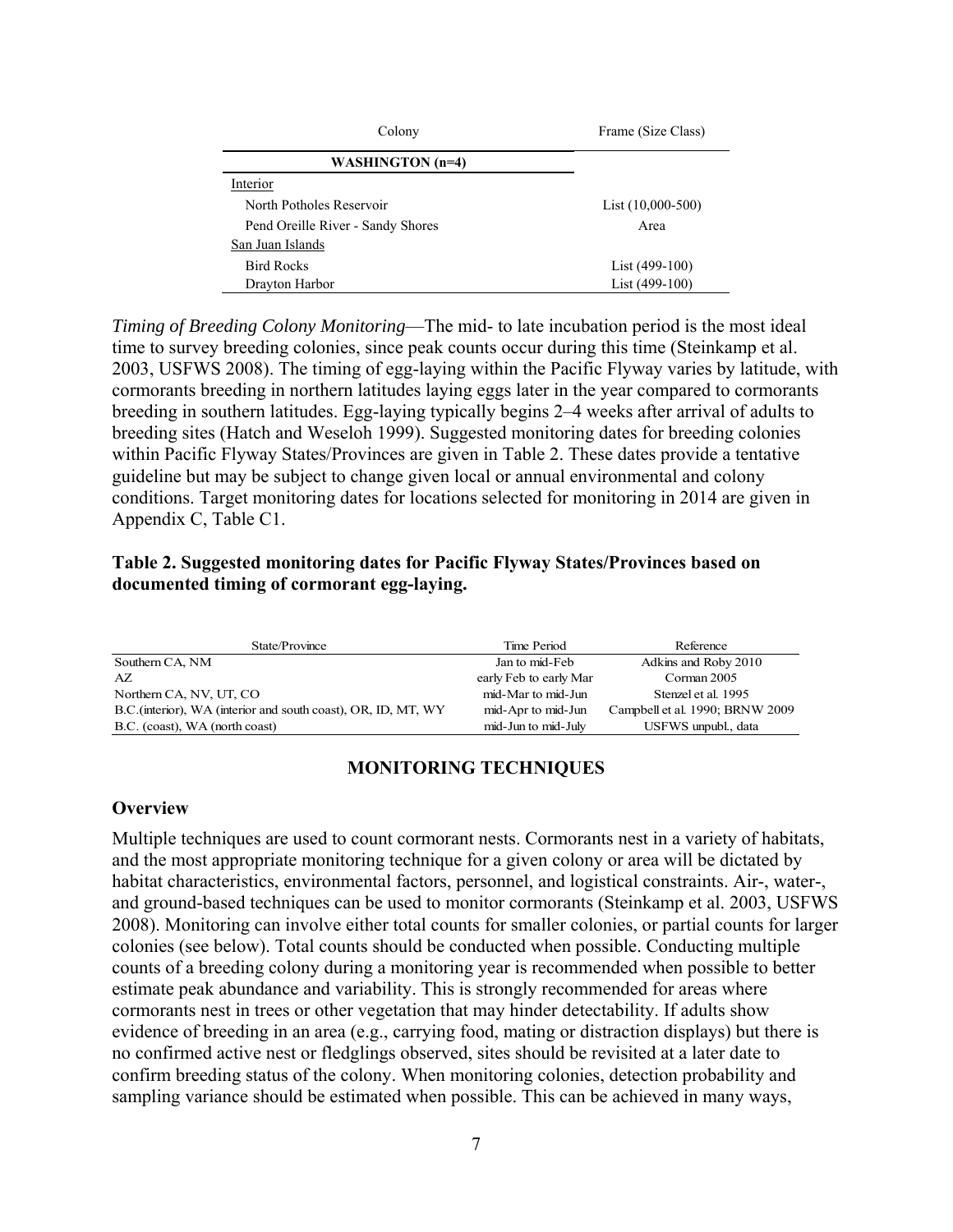including the same or different observer(s) recounting the same location or photograph multiple times, conducting trials to estimate detection probability for an observer(s) or area(s) and then applying the correction thereafter, or using double-observer sampling approaches (Nichols et al. 2000, Steinkamp et al. 2003).

Monitoring techniques that reduce the amount of disturbance to the colony are preferred. Individuals should be particularly cautious of disturbance in newly established breeding colonies because cormorants may abandon areas if disturbance levels are too high. It is recommended that adults should not be off the nest >10–30 minutes. Additionally, caution should be exercised when 1) wind chill temperature is  $\leq 65^\circ$ F, 2) it is sunny and air temperature is  $> 80^\circ$ F, 3) it is cloudy and air temperature is  $>90^{\circ}$ F, 4) it is raining or there is a high probability of rain, 5) egg or chick predators are present and appear able to approach exposed nests, and 6) the majority of the colony is in the nest-building or early incubation stage (USFWS 2008).

## **Aerial Counts**

Aerial counts by fixed-winged airplanes or helicopters are commonly used for ground-nesting colonial waterbird species in open habitats, especially for large colonies or colonies that cannot be easily accessed. Flight altitudes between 150–400m above the colony have been recommended. However, altitudes may need to be adjusted to comply with local regulations or if flights cause disturbance to the colony. Photographs or video should be taken during the flight. Direct aerial counts can be highly unreliable and are not recommended. Aerial photographs can either be 1) a single photo of an entire island or nesting colony (usually using a 50mm lens) or 2) overlapping, close-up photos of colonies (using a 200mm or 300mm lens). When enumerating nests from photographs,  $\geq 2$  independent counts of the image should be made when possible. If the breeding status of cormorants cannot be determined from aerial photographs, the location should be visited if possible to verify breeding status. At some coastal breeding colonies Pelagic (*Phalacrocorax pelagicus*) and Brandt's (*Phalacrocorax penicillatus*) cormorants may also be present. If differentiation of species is not possible from photographs, the location should be visited to determine the ratio of cormorant species present.

## **Boat Counts**

Boat counts can be used to count nests in colonies proximal to water, especially if ground counts within the colony or aerial flights are not possible. Boat counts may be especially useful in coastal cliff areas, where all or nearly all nests can be viewed from boat level. If anchoring the boat is possible, colony counts can be conducted similar to perimeter counts (see below). If breeding is more dispersed and stretches of coastline are monitored, Trocki et al. (2010) recommended boat speeds of approximately 5 km/h. Boats should be kept at a distance where safe boat operation is feasible and disturbance to the colony is minimal. Photographs or video can also be taken from the boat to later determine nest counts.

## **Ground Counts**

With ground counts, monitoring can occur from 1) the perimeter of the colony or 2) within the colony. If within-colony counts are conducted, efforts should be made to reduce disturbance by minimizing noise, the time spent within the colony, and the proportion of the breeding area disturbed.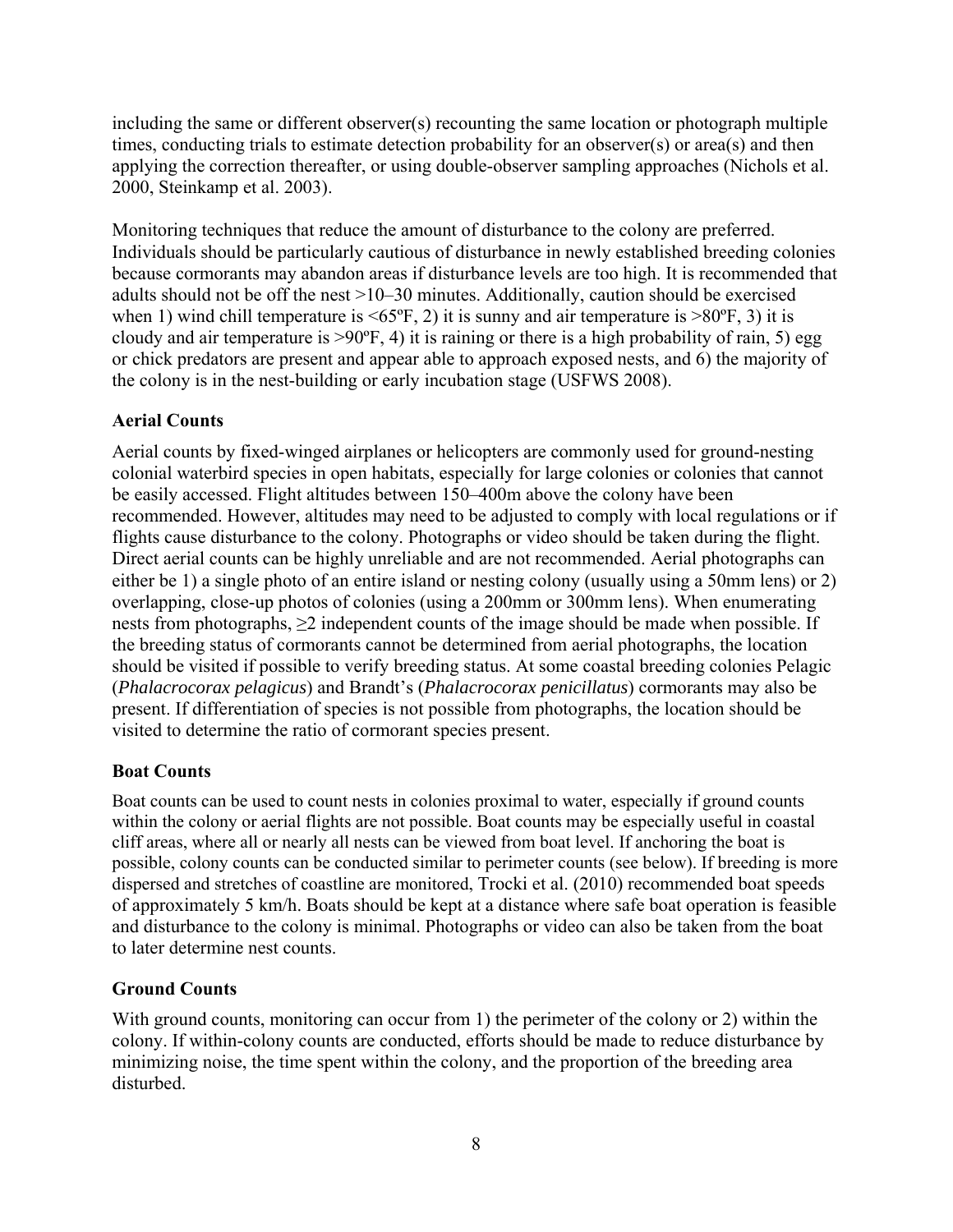*Perimeter Counts*—Perimeter counts involve monitoring a colony from set survey points on the periphery of a colony. This method is most practical for cormorant tree-nesting or cliff colonies. The number and location of survey points will depend upon the unique characteristics of each colony. Survey points should be close enough to count individual nests but far enough away so that individuals do not flush. Survey points should be spaced appropriately to count the maximum number of nests without double counting. To avoid double counting nests, a unique and specific segment of the colony should be surveyed from each survey point. Identifying unique landmarks or distinguishing features within the colony can help to delineate the survey area for a particular survey point. Perimeter counts should only be conducted when all nests are visible from the perimeter of the colony.

*Within-Colony Total Counts*—Within-colony total counts involve counting all nests within the colony boundary. It is generally recommended that within-colony total counts be conducted when there are: 1) <1,000 nests for tree and shrub nesting colonies, 2) <500 nests/observer for ground nesting colonies, or 3) when perimeter counts are not possible (USFWS 2008). If the colony is small (<50 nests) or located along a narrow corridor, a single unmarked transect can be walked and every nest counted. If all nests are not visible from a single transect, the colony should be delineated into strips (i.e., strip transects) using flagging or other markers. Nests are counted within each strip, and the strip totals are combined to provide a colony total. Nests located in trees or shrubs that extend over the strip boundary should be counted only when the base of the supporting tree/shrub is located within the strip, regardless of the actual position of the nest. The width and number of strips will depend upon site-specific characteristics, but should ensure that every nest within the strip can be viewed without double-counting nests within other strips. Total counts on larger colonies can be achieved relatively quickly by having a line of multiple observers walk side-by-side within a strip transect. Each observer uses a clicker and communicates with their neighbor to assure nests are not missed or double-counted.

*Within-Colony Partial Counts*—Within-colony partial counts are used when the colony is too large or too much time is required to conduct a total count. It is generally recommended that partial nest counts be conducted when there are >1,000 nests for tree and shrub nesting colonies or >500 nests/observer for ground nesting colonies (USFWS 2008). To conduct a partial count, the total area occupied by the colony needs to be determined first by mapping the colony boundary. A proportion of the total area is sampled using transects, quadrants (i.e., squares), or circles. When using sampling circles, GPS points within the colony are first determined. An observer places a pole at that point with an attached piece of string or rope (10–20m typically). The observer then surveys all nests within the area of the circle created by the length of the string or rope. Sampling transects, quadrants, or circles should be randomly placed within the colony, and, if there are known differences in habitat or nest density within the colony, a stratified random sampling approach should be used. The sampled area should encompass 20–40% of the entire colony and sampled areas should not overlap; 40% is preferred under most circumstances. Once the total number of nests is determined for the sampled area, these estimates are extrapolated to the remaining proportion of the colony not sampled to estimate a total colony nest count. Partial counts can also be used for perimeter, boat, and aerial counts, using the same estimation techniques (i.e., surveying a known proportion of the colony, then extrapolating those counts to estimate the entire colony).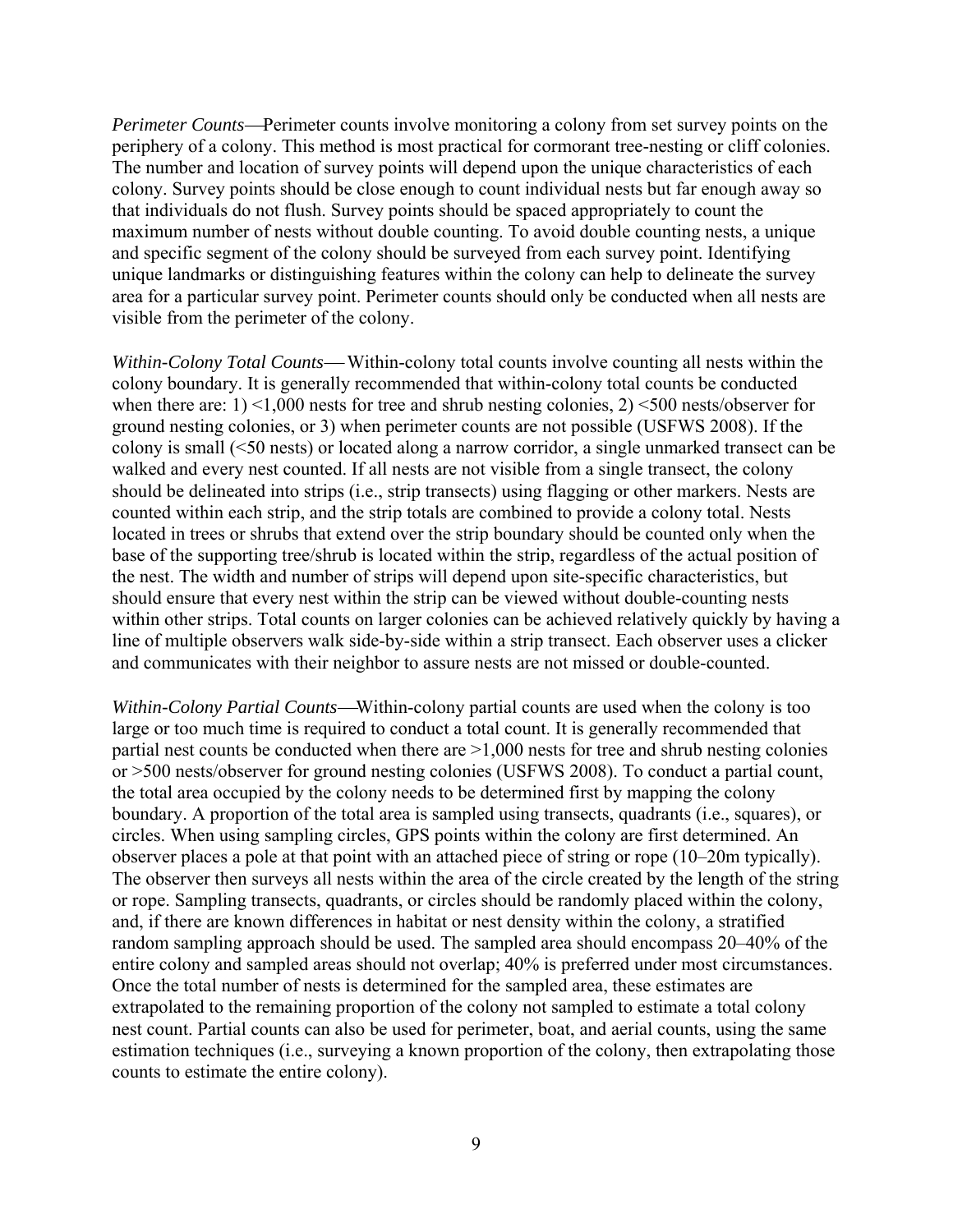#### **IMPLEMENTATION**

#### **Responsibilities**

The Nongame Technical Committee member of each State will facilitate reporting and sharing of data with the Pacific Flyway Council and USFWS. The data sheet for collecting and reporting data is provided in Appendix D. A centralized database will be housed within the USFWS Division of Migratory Bird Management Region 9 office. The USFWS will manage the database and provide status and other reports concerning data gathered from this monitoring strategy to the Nongame Technical Committee, Pacific Flyway Council, States, and other interested entities. The USFWS Nongame Technical Committee representative will coordinate interactions between the Nongame Technical Committee and the USFWS.

The Nongame Technical Committee will periodically review and revise the monitoring strategy, evaluate its effectiveness, and brief the Pacific Flyway Council. Continued collaboration and dialogue among the Pacific Flyway Council, Nongame Technical Committee, USFWS, States, and other entities will be essential for the successful implementation of this monitoring strategy.

#### **Monitoring Strategy Adjustments**

In the event that there is a substantial change to the Western Population of cormorants resulting from management actions or stochastic events during the period covered by the monitoring strategy, there may be a need to modify the monitoring strategy. The percent coefficient of variation and other summary statistics for the power analysis were calculated from current data. In the event that significant management actions (e.g. dissuasion) occur in the future, for example, at East Sand Island, Oregon, the percent coefficient of variation value will increase. Thus, a greater number of monitoring locations may need to be sampled to achieve the stated management objective, and monitoring costs may be greater than those provided above. Also, if selected monitoring locations do not adequately represent new locations used by cormorants, these locations may need to be selected for monitoring.

#### **BUDGET**

Cormorants within the Western Population are surveyed by a number of uncoordinated monitoring efforts. This monitoring strategy aims to coordinate existing monitoring efforts and augment them when necessary in order to achieve the monitoring objective. After randomly selecting the 44 monitoring locations, we identified which of the locations are already being monitored under existing programs. We assumed monitoring at State Wildlife Areas, National Wildlife Refuges, and other locations covered by on-going monitoring programs will continue (e.g., USFWS PRIMR database) and thus would not contribute new cost to implement the monitoring strategy. Of the 44 selected monitoring locations, 30 locations are included within existing monitoring programs (Table 3).

We estimated that monitoring the 14 locations not included within existing monitoring programs will cost an additional \$7,000 per monitoring year. We estimated that an additional \$7,500 per monitoring year will be needed to compile and enumerate aerial photograph data from the USFWS coastal helicopter survey. Therefore, the estimated additional cost to implement the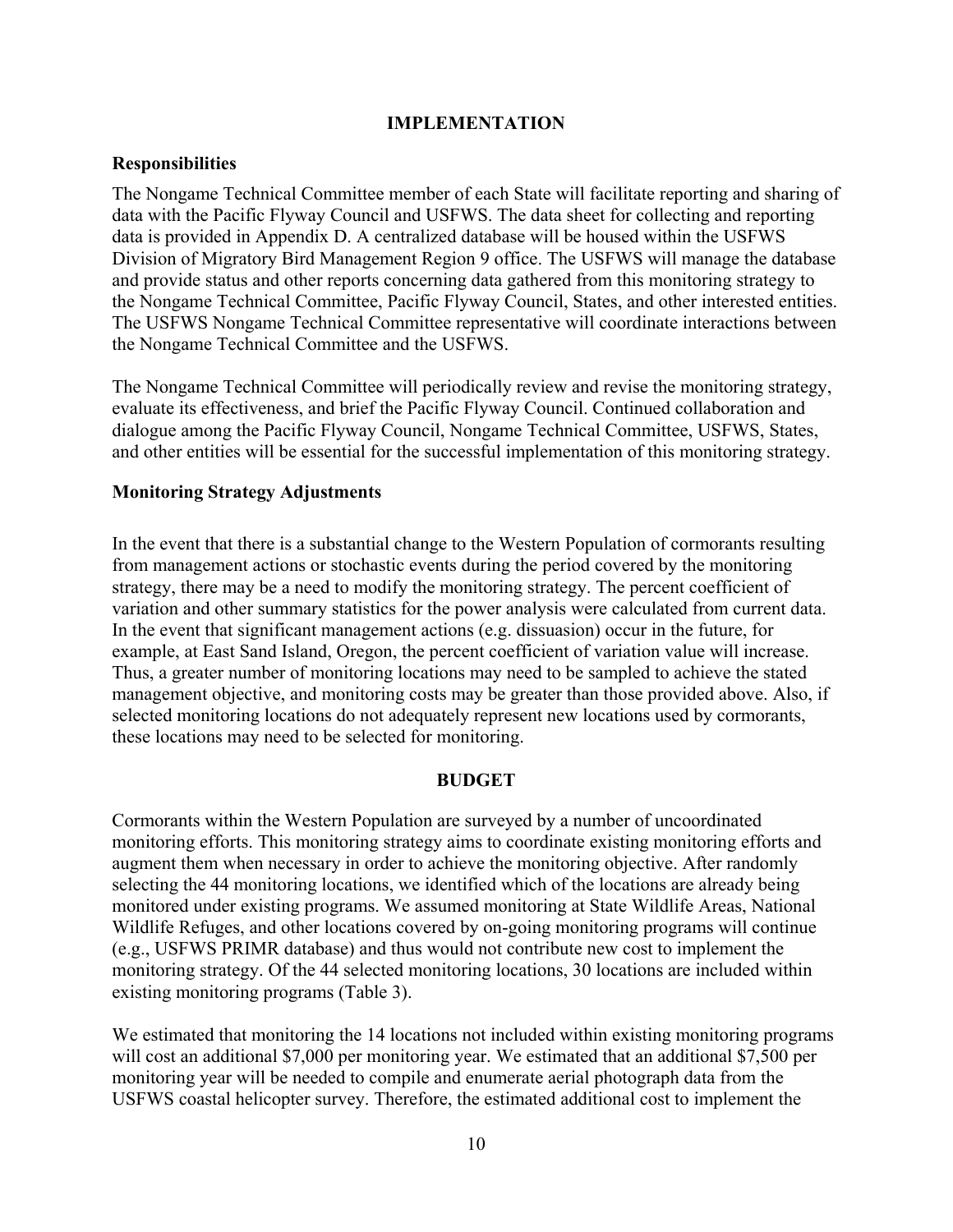monitoring strategy is \$14,500 per monitoring year (i.e.,  $$7,000 + $7,500$ ; Table 3). For each location, a cost estimate was provided by individuals with knowledge of that location. If no information was available, a cost of \$500 was used, which was based upon Idaho Department of Fish and Game colonial waterbird monitoring cost estimates. Cost for the USFWS coastal helicopter survey is covered by existing program funding, and altering the flights to photograph the selected cormorant locations should not add to the flight cost. However, photographs taken during these surveys are typically archived but not enumerated.

Estimated cost is based upon the projected 2014 budget (Table 3; also see Appendix C, Table C1 for estimated cost of each monitoring location for 2014). In subsequent monitoring years, the list frame locations will remain the same, but area frame locations will be re-selected. Even though the number of monitoring locations will be approximately the same among monitoring years, costs may differ depending on which locations are selected. Also, if funding support changes for existing monitoring programs, this will influence funding needs for the monitoring strategy. No cost was included for an individual(s) to coordinate monitoring, manage the database, analyze data, and produce reports. It is assumed these duties will be covered in-kind by Nongame Technical Committee, State, and USFWS personnel.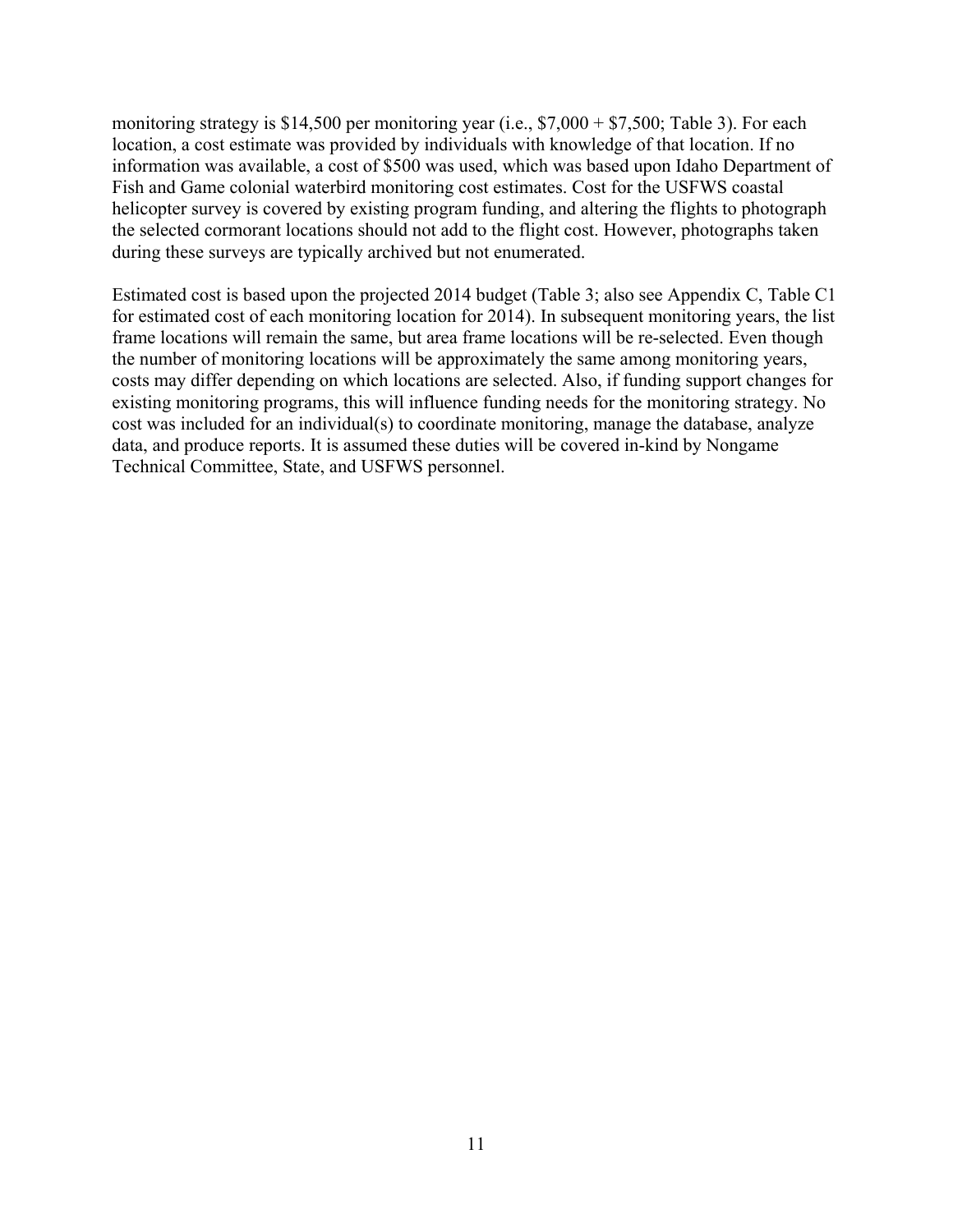#### **Table 3. Estimated cost to implement the monitoring strategy per monitoring year. See Appendix C, Table C1 for the estimated cost for 2014 monitoring locations.**

| State/Province   | Total Sampling<br>Units | Sampling Units Included in<br><b>USFWS Coastal</b><br>Helicopter Survey<br>(Coastal) | Sampling Units Not<br>Included in USFWS Coastal<br>Helicopter Survey<br>(Non-Coastal) | Non-Coastal Sampling<br>Units Monitored Under<br><b>Existing Programs</b> | Non-Coastal Sampling Units<br>Not Monitored Under Any<br>Existing Program | Estimated Non-Coastal<br>Monitoring Cost per<br>Monitoring Year | Estimated Non-Coastal<br>Monitoring Cost Covered<br>Under Existing Programs | Estimated New Non-<br>Coastal Monitoring Cost<br>per Monitoring Year |
|------------------|-------------------------|--------------------------------------------------------------------------------------|---------------------------------------------------------------------------------------|---------------------------------------------------------------------------|---------------------------------------------------------------------------|-----------------------------------------------------------------|-----------------------------------------------------------------------------|----------------------------------------------------------------------|
| British Columbia |                         |                                                                                      |                                                                                       |                                                                           |                                                                           | \$1.000                                                         | \$500                                                                       | \$500                                                                |
| California       | 16                      |                                                                                      |                                                                                       |                                                                           |                                                                           | \$5,000                                                         | \$2,500                                                                     | \$2,500                                                              |
| Idaho            |                         |                                                                                      |                                                                                       |                                                                           |                                                                           | \$2,000                                                         | \$500                                                                       | \$1,500                                                              |
| Montana          |                         |                                                                                      |                                                                                       |                                                                           |                                                                           | \$500                                                           | \$500                                                                       | \$0                                                                  |
| Nevada           |                         |                                                                                      |                                                                                       |                                                                           |                                                                           | \$1,000                                                         | \$500                                                                       | \$500                                                                |
| Oregon           | 14                      |                                                                                      |                                                                                       |                                                                           |                                                                           | \$7,500                                                         | \$6,000                                                                     | \$1,500                                                              |
| Utah             |                         |                                                                                      |                                                                                       |                                                                           |                                                                           | \$2,000                                                         | \$2,000                                                                     | \$0                                                                  |
| Washington       |                         |                                                                                      |                                                                                       |                                                                           |                                                                           | \$3,500                                                         | \$3,000                                                                     | \$500                                                                |
| Total            | 44                      |                                                                                      | 29                                                                                    |                                                                           | 14                                                                        | \$22,500                                                        | \$15,500                                                                    | \$7,000                                                              |
|                  |                         |                                                                                      |                                                                                       |                                                                           |                                                                           |                                                                 |                                                                             |                                                                      |

#### **Breeding Colony Monitoring Not Included in USFWS Coastal Helicopter Survey**

**USFWS Coastal Helicopter Survey**

|                                    | Item              | Estimated Cost per<br>Monitoring Year | <b>Estimated Cost Covered</b><br>Under Existing Programs | Estimated New Cost per<br>Monitoring Year |
|------------------------------------|-------------------|---------------------------------------|----------------------------------------------------------|-------------------------------------------|
| USFWS*                             | Aerial Flights    | \$45,000                              | \$45,000                                                 | <b>SO</b>                                 |
| $USFWS, WA, OR, CA**$              | Photo enumeration | \$7,500                               | \$0                                                      | \$7,500                                   |
| Total                              |                   | \$52,500                              | \$45,000                                                 | \$7,500                                   |
|                                    |                   |                                       |                                                          |                                           |
|                                    |                   | Estimated Cost per<br>Monitoring Year | <b>Estimated Cost Covered</b><br>Under Existing Programs | Estimated New Cost per<br>Monitoring Year |
| TO TAL COST PER MONITORING YEAR*** |                   | \$75,000                              | \$60,500                                                 | \$14,500                                  |

\*The USFWS Coastal Helicopter Survey covers multiple species.

\*\*Of the \$7,500, the exact cost to each entity is to be determined.

\*\*\*No cost was included for an individual(s) to coordinate monitoring, manage the database, and analyze data/produce reports. It is assumed these duties will be covered in-kind by Nongame Technical Committee, State, and USFWS personnel.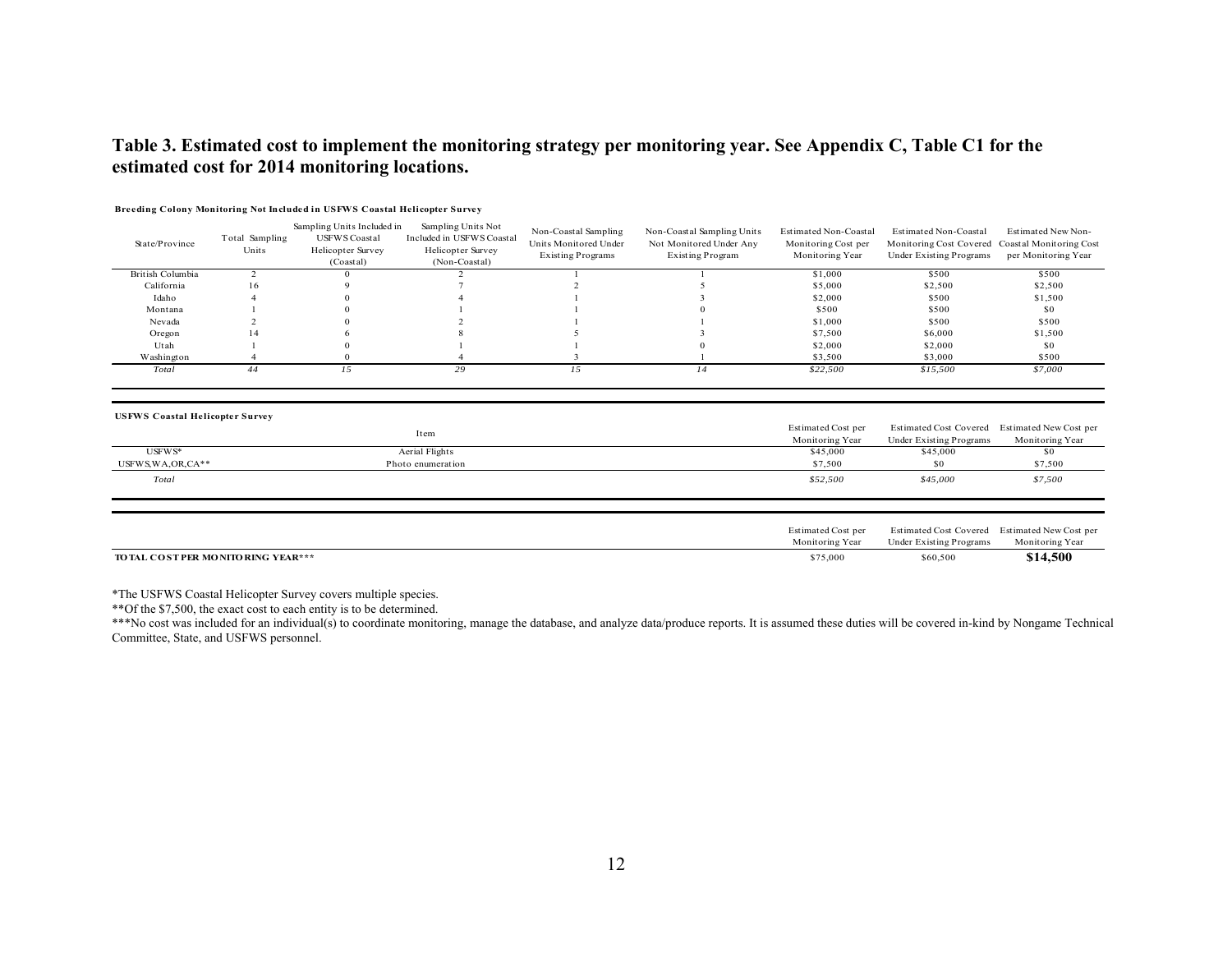## **LITERATURE CITED**

Adkins, J. Y. and D. D. Roby. 2010. A status assessment of the double-crested cormorant (*Phalacrocorax auritus*) in western North America: 1998–2009. Final Report to U.S. Army Corps of Engineers. Portland, OR.

Anderson, C. D., D. D. Roby, and K. Collis. 2004. Foraging patterns of male and female Doublecrested Cormorants nesting in the Columbia River estuary. Canadian Journal of Zoology 82(4):541–554.

Bird Research Northwest (BRNW). 2009. Caspian Tern Research on the Lower Columbia River: 2008 Final Season Summary. Real Time Research, Bend, OR and Oregon State University, Corvallis, OR. Available at: www.birdresearchnw.org.

Butcher, G., S. Droege, C. J. Ralph, J. Sauer, C. Keller, and B. Peterjohn. 1992. Needs Assessment: Monitoring Neotropical Migratory Birds. Cornell Laboratory of Ornithology, Ithaca, NY.

Campbell, R. W., N. K. Dawe, I. McTaggart-Cowan, J. M. Cooper, G. W. Kaiser, and M. C. E. McNall. 1990. The birds of British Columbia, Volume 1, Introduction, Loons through Waterfowl. Royal BC Museum and Environment Canada, Canadian Wildlife Service.

Carter, H. R., A. L. Sowls, M. S. Rodway, U. W. Wilson, R. W. Lowe, G. J. McChesney, F. Gress, and D. W. Anderson. 1995. Population size, trends, and conservation problems of the double-crested cormorant on the Pacific coast of North America. Colonial Waterbirds 18 (Spec. Publ. 1):189–207.

Corman, T. E. 2005. Double-crested Cormorant. Pages 100-101 in The Arizona Breeding Bird Atlas (T. E. Corman and C. Wise-Gervais, eds.). University of New Mexico Press, Albuquerque, New Mexico.

Courtot, K. E., D. D. Roby, J. A. Adkins, D. E. Lyons, D. T. King, and R. S. Larsen. 2012. Colony connectivity of Pacific Coast Double-crested Cormorants based on post-breeding dispersal from the region's largest colony. Journal of Wildlife Management; DOI: 10.1002/jwmg.403

Gibbs, J. P. and E. Ene. 2010. Program Monitor: Estimating the statistical power of ecological monitoring programs. Version 11.0.0. www.esf.edu/efb/gibbs/monitor/

Hatch, J. J. and D. V. Weseloh. 1999. Double-crested Cormorant (*Phalacrocorax auritus*), The Birds of North America Online (A. Poole, Ed.). Ithaca: Cornell Lab of Ornithology; Retrieved from the Birds of North America Online. Available at: http://bna.birds.cornell.edu/bna/species/441doi:10.2173/bna.441

Hatch, S. A. 2002. Statistical power for detecting trends with applications to seabird monitoring. Biological Conservation 111: 317–329.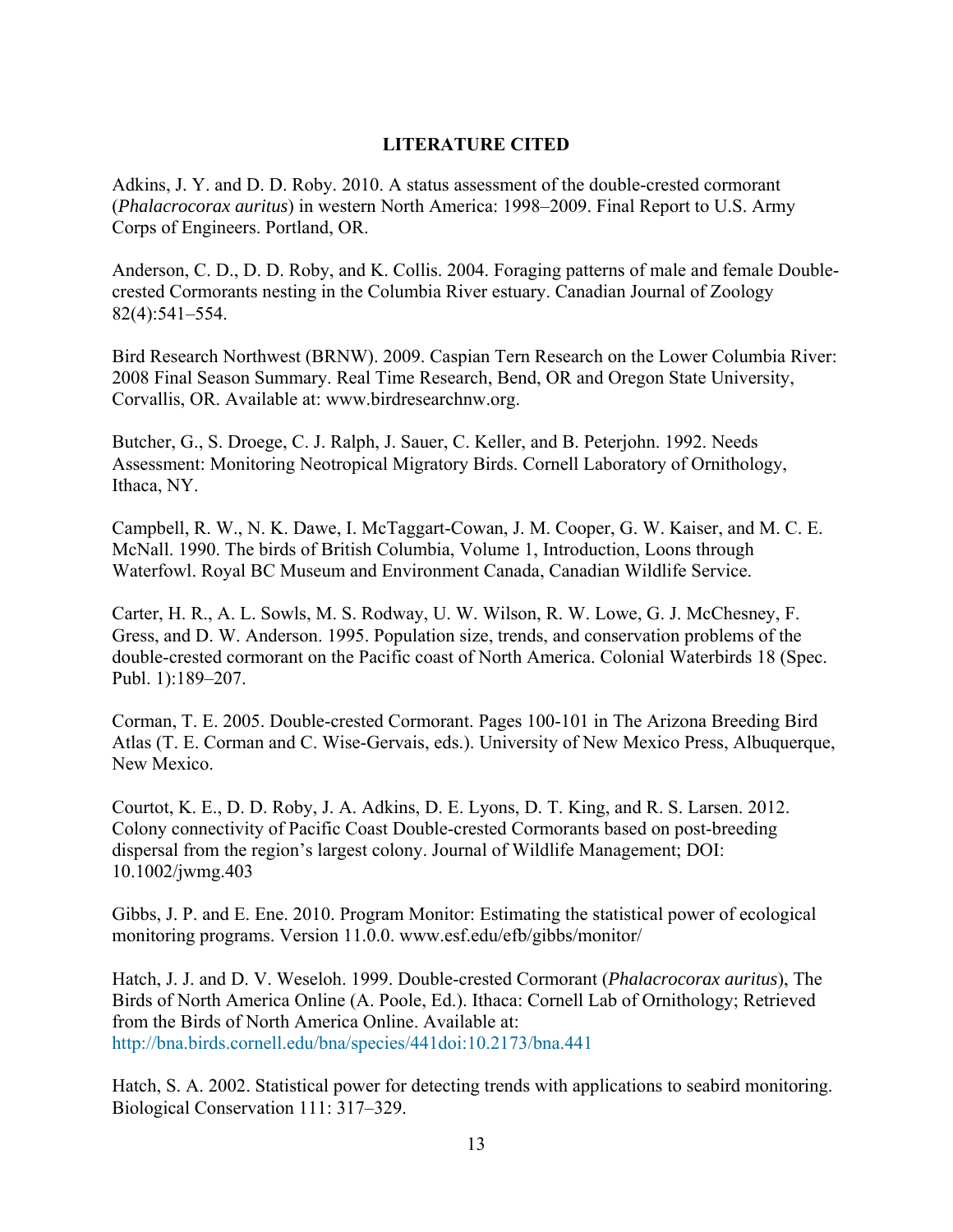Haines D. E. and K. H. Pollock. 1998. Estimating the number of active and successful bald eagle nests: an application of the dual frame method. Environmental and Ecological Statistics 5:245–256.

Idaho Department of Fish and Game. 2009. Management of American White Pelicans in Idaho: A five-year plan (2009–2013) to balance American white pelican and native cutthroat trout conservation needs and manage impacts to recreational fisheries in southeast Idaho. Aug 2009. Boise, ID.

Lyons, D. E., D. D. Roby, and K. Collis. 2007. Foraging patterns of Caspian Terns and Doublecrested Cormorants in the Columbia River Estuary. Northwest Science 81(2):91–103.

Mercer, D. M. 2008. Phylogeography and population genetic structure of double-crested cormorants (*Phalacrocorax auritus*). M.S. thesis, Oregon State University, Corvallis, Oregon.

Naughton, M.B., D. S. Pitkin, R. W. Lowe, K. J. So, and C. S. Strong. 2007. Catalog of Oregon seabird colonies. U.S. Department of Interior, Fish and Wildlife Service, Biological Technical Publication FWS/BTP-R1009-2007, Washington, D.C.

Nichols, J. D., J. E. Hines, J. R. Sauer, F. W. Fallon, J. E. Fallon, and P. J. Heglund. 2000. A doubleobserver approach for estimating detection probability and abundance from point counts. Auk 117:393–408.

Pacific Flyway Council. 2012. Pacific Flyway Plan: A Framework for the Management of Doublecrested Cormorant Depredation on Fish Resources in the Pacific Flyway. Pacific Flyway Council, U.S. Fish and Wildlife Service, Portland, Oregon. 55pg.

Peterjohn, B. G., J. R. Sauer, and C. S. Robbins. 1995. Population trends from the North American Breeding Bird Survey. In: Martin, T.E., Finch, D.M. (Eds.), Ecology and Management of Neotropical Migratory Birds. Oxford University Press, New York, pp. 3–39.

PRBO Conservation Science. 2003. Website of PRBO Conservation Science. M. Elliot, M. Rauzon, J. E. Roth, and K. Hieb. Double-crested Cormorant declines in San Francisco Bay. Available at: http://www.prbo.org/cms/docs/marine/DCCO/Elliott\_DCCO\_SOE\_poster.pdf

R Development Core Team. 2008. R: A language and environment for statistical computing. R Foundation for Statistical Computing, Vienna, Austria. ISBN 3-900051-07-0. Available at: http://www.R-project.org.

Roby, D. D., K. Collis, D. E. Lyons, J. Y. Adkins, Y. Suzuki, P. Loschl, T. Lawes, K. Bixler, A. Peck-Richardson, E. Dykstra, J. Harms, W. Mashburn, J. Tennyson, N. Ventolini, A. Evans, B. Cramer, M. Hawbecker, N. Hostetter, R. Ledgerwood, and S. Sebring. 2012. Research, monitoring, and evaluation of avian predation on Salmonid smolts in the Lower and Mid-Columbia River. Draft 2011 Annual Report, Prepared for the Bonneville Power Administration and U.S. Army Corps of Engineers. Available at:

http://www.nwp.usace.army.mil/Portals/24/docs/environment/EIS/Cormorants/Cormorant\_Annual\_R eport2011.pdf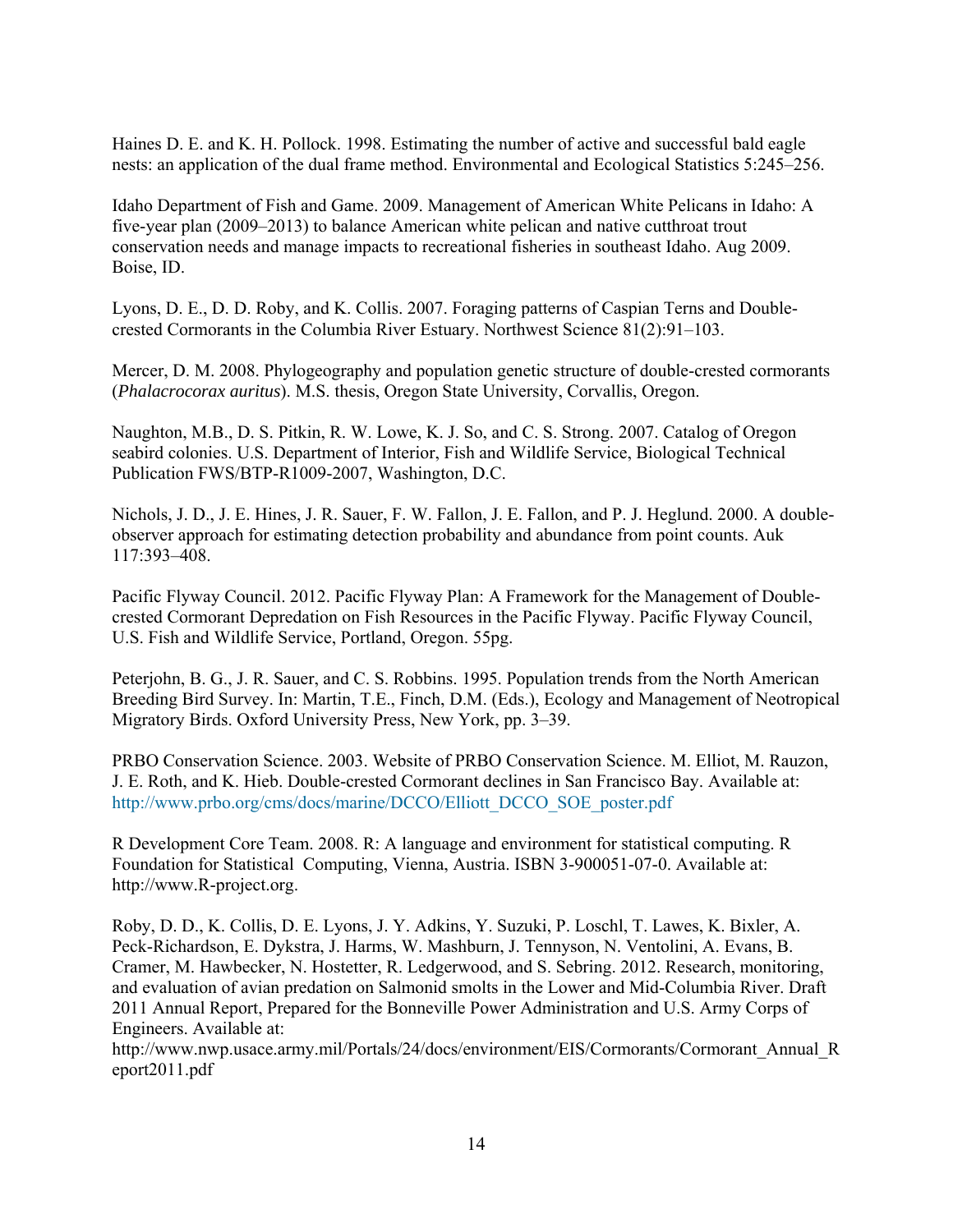Sauer, J. R. 1993. Monitoring goals and programs of the U.S. Fish and Wildlife Service. In: Finch, D.M., Stangel, P.W. (Eds.), Status and Management of Neotropical Migratory Birds. U.S. Department of Agriculture, Fort Collins, CO, pp. 245–251.

Shuford, W. D. 2010. Inland-breeding pelicans, cormorants, gulls, and terns in California: A catalogue, digital atlas, and conservation tool. Wildlife Branch, Nongame Wildlife Program Report 2010-01. California Department of Fish and Game, Sacramento. Available at: www.dfg.ca.gov/wildlife/nongame/waterbirdcatalogue/.

Steinkamp, M., B. Peterjohn, V. Byrd, H. Carter, and R. Lowe. 2003. Breeding season survey techniques for seabirds and colonial waterbirds throughout North America. Waterbird Monitoring Partnership of the Waterbirds for Americas Initiative. Available at: <http://www.waterbirdconservation.org/pubs/PSGManual03.PDF> Assessed 1 July 2008.

Stenzel, L. E., H. R. Carter, R. P. Henderson, S. D. Emslie, M. J. Rauzon, G. W. Page, and P. Y. Obrien. 1995. Breeding success of double-crested cormorants in the San Francisco Bay area, California. Colonial Waterbirds 18:216–224.

Trocki, C., B. Mitchell, and P. Paton. 2010. Coastal breeding bird monitoring protocol for Boston Harbor Islands National Recreation Area: Northeast Temperate Network. Natural Resource Report NPS/NETN/NRR—2010/176. National Park Service, Fort Collins, Colorado.

U.S. Fish and Wildlife Service (USFWS). 2003. Monitoring Plan for the American Peregrine Falcon, A Species Recovered Under the Endangered Species Act. U.S. Fish and Wildlife Service, Divisions of Endangered Species and Migratory Birds and State Programs, Pacific Region, Portland, OR. 53pp.

U.S. Fish and Wildlife Service (USFWS) 2008. Western Colonial Waterbird Survey Protocols. U.S. Fish and Wildlife Service, Portland, Oregon. Available at: http://www.fws.gov/mountain-prairie/species/birds/western\_colonial/Phase%20I%20western %20waterbird%20protocols%2025%20Sept.pdf

U.S. Fish and Wildlife Service. 2009. Post-delisting Monitoring Plan for the Bald Eagle (*Haliaeetus leucocephalus*) in the Contiguous 48 States. U.S. Fish and Wildlife Service, Divisions of Endangered Species and Migratory Birds and State Programs, Midwest Regional Office, Twin Cities, Minnesota. 75 pp.

van der Veen, H. E. 1973. Some aspects of the breeding biology and demography of the Doublecrested Cormorants (Phalacrocorax auritus) of Mandarte Island. Ph.D. thesis. Zoologisch Laboratorium der Rijksuniversiteit te Groningen, Groningen.

Wires, L. R., F. J. Cuthbert, D. R. Trexel and A. R. Joshi. 2001. Status of the Double-crested Cormorant (*Phalacrocorax auritus*) in North America. Final Report to USFWS. Available at: http://www.fws.gov/migratorybirds/CurrentBirdIssues/Management/Cormorant/cormorant.html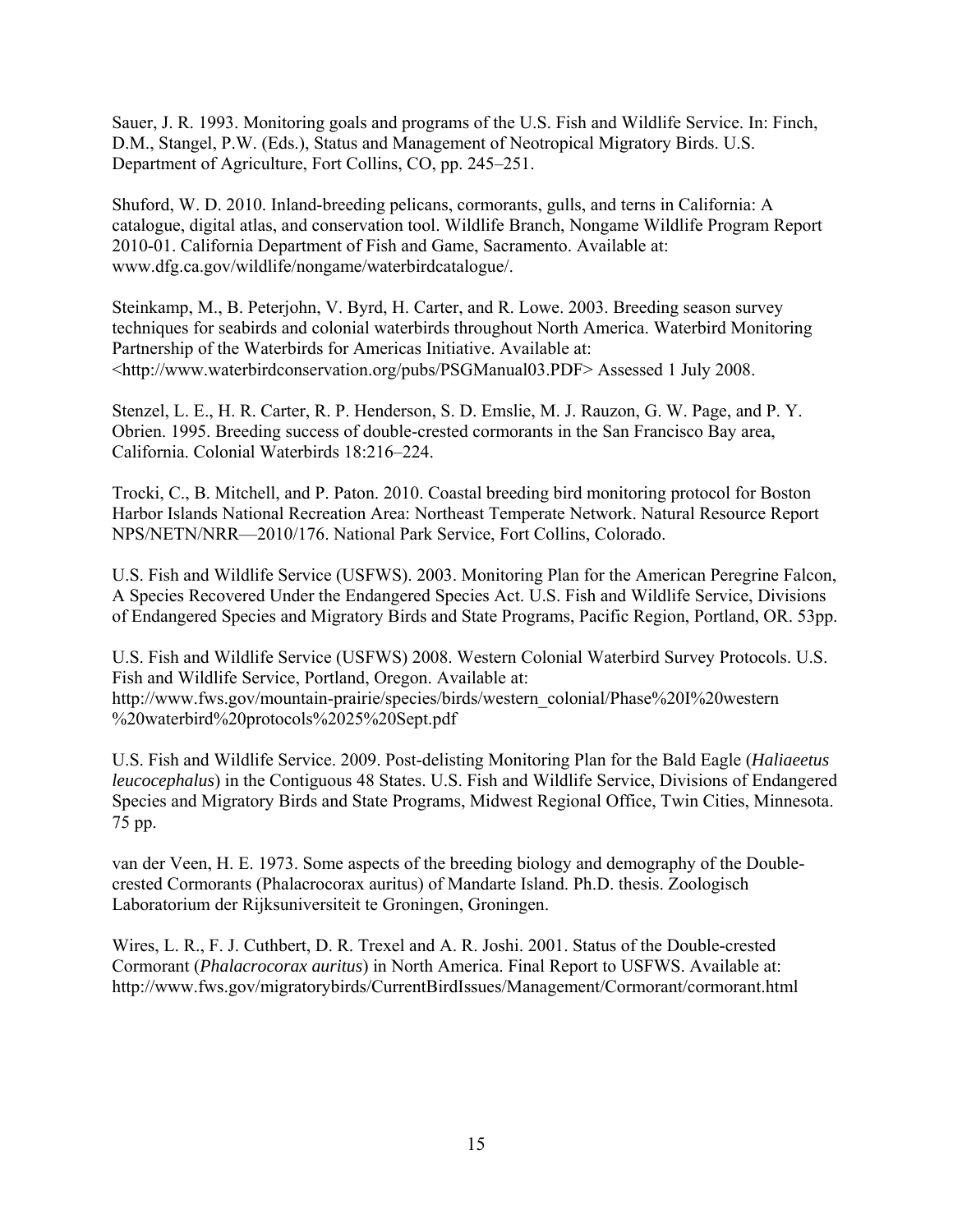#### **APPENDIX A: List and Area Frame Locations**

The list frame includes active breeding colonies. Active breeding colonies contained ≥5 active nests at least 1 time during the past 5 years (2008–2012). All known list frame locations are given in Table A1. The area frame includes other possible breeding locations not included within the list frame: 1) historical breeding colonies where 1 year of documented nesting activity has occurred but nesting has not been confirmed in the last 5 years (i.e., before 2008), 2) locations with <5 active nests during the last 5 years (2008–2012), and 3) new breeding colonies that arise during the duration of the monitoring strategy. All known area frame locations are given in Table A2.

#### **Table A1. All known cormorant list frame locations from which the locations to monitor in 2014 were selected.**

| Colony                                              | Year of the<br>Most Recent<br>Survey | Number of Nests<br>(Breeding Pairs) | Latitude   | Longitude     |
|-----------------------------------------------------|--------------------------------------|-------------------------------------|------------|---------------|
| <b>ARIZONA</b>                                      |                                      |                                     |            |               |
| Lake Mead, below Hoover Dam                         | 2009                                 | 51                                  | 36.0096723 | $-114.74271$  |
| Lake Pleasant                                       | 2009                                 | 18                                  | 33.9166667 | $-112.24167$  |
| Roosevelt Lake                                      | $2005 - 2010^e$                      | 175                                 | 33.675     | $-111.14167$  |
| San Carlos Lake                                     | 2008                                 | 50                                  | 33.2552392 | $-110.4383$   |
| Scholz Lake                                         | 2009                                 | 31                                  | 35.1916667 | $-112.01667$  |
| Telephone Lake                                      | 2009                                 | 26                                  | 34.2916667 | $-110.04167$  |
| Willow Creek Reservoir                              | 2009                                 | 52                                  | 34.6083333 | $-112.45$     |
| <b>BRITISH COLUMBIA</b>                             |                                      |                                     |            |               |
| <b>Gulf Islands</b>                                 |                                      |                                     |            |               |
| Gabriola Cliffs                                     | 2009                                 | 43                                  | 49.160595  | $-123.86249$  |
| Galiano Island cliffs                               | 2009                                 | 47                                  | 48.918667  | $-123.45$     |
| Mandarte Island                                     | 2009                                 | 143                                 | 48.633333  | -123.283333   |
| Shoal Island (Crofton)                              | 2009                                 | 83                                  | 48.9       | $-123.666667$ |
| Interior                                            |                                      |                                     |            |               |
| Creston Valley Wildlife Management Area             | 2008                                 | 98                                  | 49.2       | $-116.58$     |
| Stum Lake                                           | 2008                                 | 25                                  | 52.275     | $-123.02567$  |
| Northern Strait of Georgia                          |                                      |                                     |            |               |
| Mitlenatch Island                                   | 2009                                 | 20                                  | 49.95      | $-125$        |
| Vancouver Area                                      |                                      |                                     |            |               |
| Second Narrows Bridge Power Tower                   | 2009                                 | 63                                  | 49.294776  | $-123.032421$ |
| <b>CALIFORNIA</b>                                   |                                      |                                     |            |               |
| Central Coast - Outer Coast North                   |                                      |                                     |            |               |
| Lake Merced - Mesa, North, and South                | 2011 <sup>g</sup>                    | 129                                 | 37.719167  | $-122.490333$ |
| South Farallon Islands                              | 2008                                 | 334                                 | 37.7       | $-123$        |
| Central Coast - Outer Coast South                   |                                      |                                     |            |               |
| Elkhorn Slough                                      | 2011 <sup>g</sup>                    | 89                                  | 36.81115   | -121.767822   |
| Morro Bay State Park - Fairbank Point               | 2011 <sup>g</sup>                    | 233                                 | 35.351667  | $-120.845$    |
| Morro Rock & Pillar Rock                            | 2008                                 | 14                                  | 35.352167  | $-120.868$    |
| Pinto Lake                                          | 2011 <sup>g</sup>                    | 71                                  | 36.955489  | $-121.771631$ |
| Schwan Lake                                         | $2011^a$                             | 137                                 | 36.965273  | -121.994564   |
| <b>Shell Beach Rocks</b>                            | 2008                                 | 204                                 | 35.151     | $-120.6685$   |
| Twitchell Reservoir                                 | 2011 <sup>g</sup>                    | 30                                  | 35.008397  | -120.333769   |
| Central Coast - San Francisco Bay                   |                                      |                                     |            |               |
| Alviso A18                                          | 2011 <sup>g</sup>                    | 22                                  | 37.449617  | -121.950762   |
| Alviso Plant, Pond Nos. A9 & A10                    | 2011 <sup>g</sup>                    | 130                                 | 37.452833  | $-122.006667$ |
| Bair Island Power Towers (incl. Steinberger Slough) | 2011 <sup>g</sup>                    | 136                                 | 37.523833  | $-122.2175$   |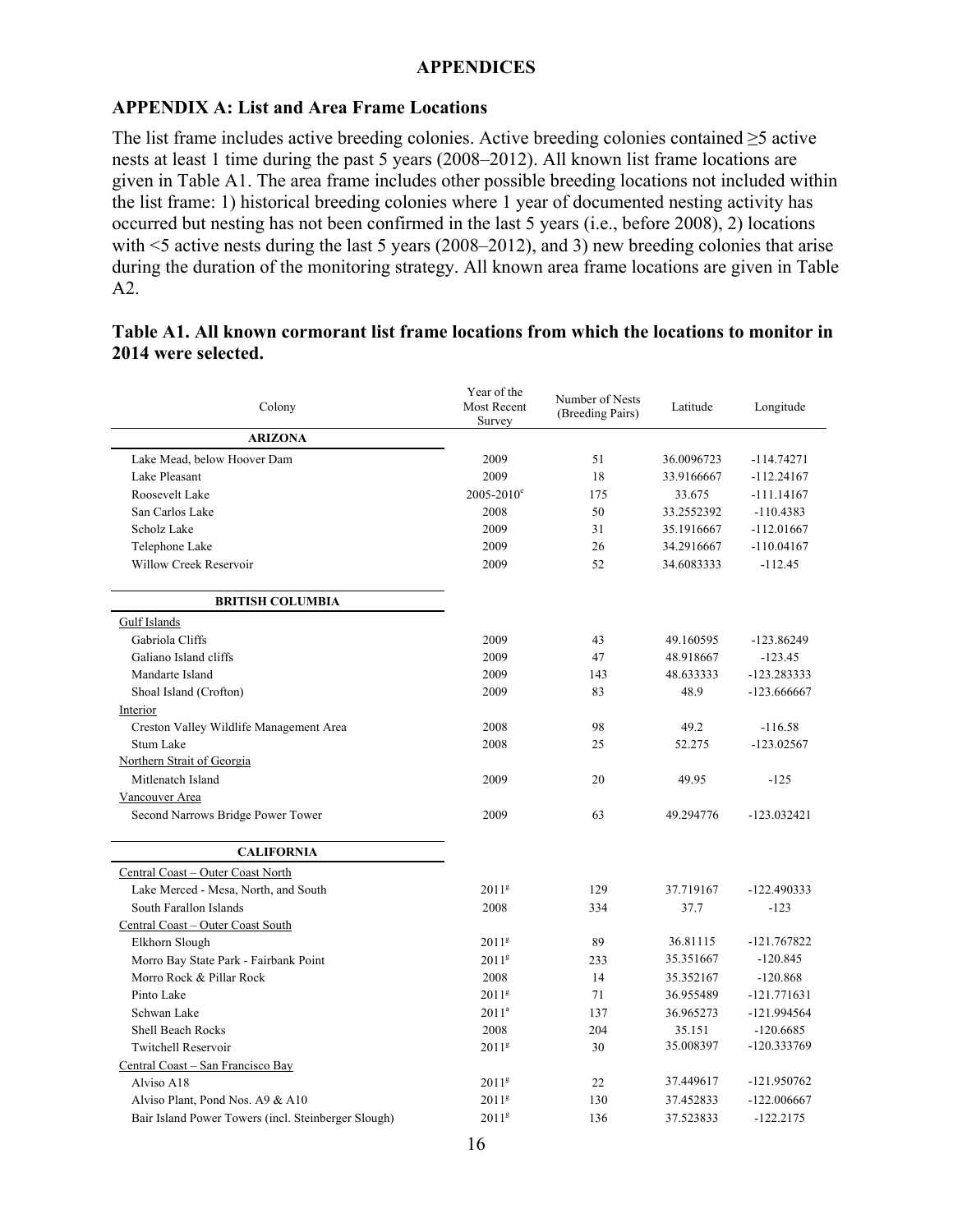| Colony                                                  | Year of the<br>Most Recent<br>Survey | Number of Nests<br>(Breeding Pairs) | Latitude   | Longitude     |
|---------------------------------------------------------|--------------------------------------|-------------------------------------|------------|---------------|
| Dumbarton Bridge Power Towers                           | 2011 <sup>g</sup>                    | 51                                  | 37.505846  | $-122.120919$ |
| Knight Island                                           | 2008                                 | 37                                  | 38.136     | $-122.293$    |
| Lake Merritt                                            | 2011 <sup>g</sup>                    | 87                                  | 37.803667  | $-122.252667$ |
| Moffett B2                                              | 2011 <sup>g</sup>                    | 12                                  | 37.438887  | -122.047873   |
| Moffett Power Towers - A2W                              | 2011 <sup>g</sup>                    | 15                                  |            |               |
|                                                         |                                      |                                     | 37.444585  | $-122.065958$ |
| N. San Pablo Bay Radar Target                           | 2008                                 | 15                                  | 38.100667  | $-122.323333$ |
| Richmond-San Rafael Bridge                              | 2009                                 | 169                                 | 37.9335    | $-122.421$    |
| Russ Island                                             | $2011^8$                             | 33                                  | 38.176167  | $-122.3195$   |
| San Francisco-Oakland Bay Bridge                        | 2009                                 | 83                                  | 37.818333  | -122.3385     |
| Spoonbill - Chipps Island                               | 2011 <sup>g</sup>                    | 25                                  | 38.054704  | -121.893365   |
| Wheeler Island                                          | 2011 <sup>g</sup>                    | 80                                  | 38.078616  | -121.965866   |
| Interior                                                |                                      |                                     |            |               |
| American River, Mississippi Bar                         | 2011 <sup>g</sup>                    | 37                                  | 38.647966  | $-121.194767$ |
| Anaheim Lakes                                           | 2012 <sup>g</sup>                    | 168                                 | 33.865373  | $-117.848006$ |
| Arroyo del Valle, Shadow Cliffs Park                    | $2011^8$                             | 23                                  | 37.66523   | -121.832357   |
| <b>Butt Valley Reservoir</b>                            | 2009                                 | 11                                  | 40.1383333 | $-121.17167$  |
| Butte Sink, nr. confluence Butte Creek and Angel Slough | 2011 <sup>g</sup>                    | 100                                 | 39.341916  | -121.895239   |
| Chiles Creek                                            | $2011^8$                             | 10                                  | 38.491074  | -122.349374   |
|                                                         | $2011^a$                             | 95                                  |            |               |
| Clear Lake NWR                                          |                                      |                                     | 41.8885    | $-121.13717$  |
| Clear Lake, Upper Rodman Slough                         | $2011^8$                             | 53                                  | 39.136618  | $-122.902113$ |
| Costerisan Farms Lake                                   | 2012 <sup>g</sup>                    | 10                                  | 35.233411  | -118.982597   |
| Cut off Slough - Bohannon                               | 2011 <sup>g</sup>                    | 158                                 | 38.182671  | -121.956513   |
| Delta Pond                                              | 2011 <sup>g</sup>                    | 27                                  | 38.446717  | $-122.834409$ |
| Eastside Canal 1                                        | 2012 <sup>g</sup>                    | 16                                  | 37.274575  | $-120.745822$ |
| Eucalyptus Island                                       | 2011 <sup>g</sup>                    | 27                                  | 37.858918  | -121.575494   |
| Gray Lodge 1                                            | 2011 <sup>g</sup>                    | 19                                  | 39.315266  | -121.861933   |
| Howard Slough, at Butte Creek                           | 2011 <sup>g</sup>                    | 5                                   | 39.399351  | $-121.88961$  |
| Kern County Water Agency                                | $2012^8$                             | 10                                  | 35.397428  | -119.037098   |
| Lake Almanor, Almanor Peninsula                         | 2011 <sup>g</sup>                    | 15                                  | 40.264147  | -121.157137   |
| Lake Shastina                                           | 2009                                 | 41                                  | 41.5181667 | $-122.38833$  |
| Leaky Acres                                             | 2012 <sup>g</sup>                    | 5                                   | 36.79123   | -119.735155   |
|                                                         |                                      |                                     |            |               |
| Legg Lake                                               | $2012^8$                             | 30                                  | 34.034747  | $-118.061953$ |
| Llanco Seco Rancho (Sac. River E)                       | $2011^{\rm g}$                       | 33                                  | 39.5761667 | $-121.98883$  |
| Meiss Lake, Butte Valley WA                             | $2011^a$                             | 35                                  | 41.8535    | $-122.05717$  |
| Milburn Unit, San Joaquin River Eco. Res.               | 2012 <sup>g</sup>                    | 80                                  | 36.8521667 | $-119.87067$  |
| Mullet Is., Salton Sea (So.)                            | 2012 <sup>g</sup>                    | 6,594                               | 33.225175  | $-115.608611$ |
| Ramer Lake, Imperial WA                                 | $2012^8$                             | 203                                 | 33.0731667 | $-115.507$    |
| San Joaquin River, RM 121 (SE of Hills Ferry)           | $2012^{\rm g}$                       | 20                                  | 37.334845  | -120.950857   |
| San Joaquin River, SLNWR 1                              | 2012 <sup>g</sup>                    | 10                                  | 37.269576  | -120.830095   |
| San Joaquin River, Sycamore Island                      | 2012 <sup>g</sup>                    | 6                                   | 36.851978  | -119.826987   |
| San Joaquin River, Turner Island                        | 2012 <sup>g</sup>                    | 60                                  | 37.154865  | $-120.742627$ |
| San Luis NWR                                            | 2009                                 | 14                                  | 37.126393  | $-120.58761$  |
| San Luis NWR 5 (WB-3)                                   | 2012 <sup>g</sup>                    | 5                                   | 37.251626  | -120.814912   |
| Sepulveda Dam Recreational Area - Sepulveda Basin       | 2012 <sup>g</sup>                    | 12                                  | 34.175462  | $-118.472483$ |
| Sheepy Lake, Lower Klamath NWR                          | $2011^a$                             | 55                                  | 41.9683333 | $-121.78833$  |
| South Wilbur Flood Area, Tulare Lake Drainage           | $2012^8$                             | 90                                  | 35.874771  | -119.656986   |
| Northern Coast - North Section                          |                                      |                                     |            |               |
|                                                         |                                      |                                     |            |               |
| Arcata Bay Sand Islands                                 | 2008                                 | 103                                 | 40.840381  | $-124.124112$ |
| Big Lagoon                                              | 2008                                 | 42                                  | 41.168135  | -124.113886   |
| Castle Rock                                             | 2008                                 | 35                                  | 41.756167  | $-124.25$     |
| False Klamath Rock                                      | 2008                                 | 48                                  | 41.59      | $-124.106$    |
| Little River Rock                                       | 2008                                 | 100                                 | 41.034667  | $-124.119333$ |
| Old Arcata Wharf                                        | 2008                                 | 51                                  | 40.8405    | $-124.105333$ |
| Prince Island                                           | 2008                                 | 220                                 | 41.950797  | $-124.214572$ |
| <b>Radar Station Rocks</b>                              | 2008                                 | 57                                  | 41.555     | $-124.1$      |
| Sea Gull Rock                                           | 2008                                 | 13                                  | 41.086833  | $-124.151167$ |
| Sugarloaf Island                                        | 2008                                 | 69                                  | 40.436333  | -124.406833   |
| Teal Island                                             | 2008                                 | 485                                 | 40.6911    | $-124.224$    |
| <b>Trinidad Bay Rocks</b>                               | 2008                                 | 5                                   | 41.05      | -124.133333   |
|                                                         |                                      |                                     |            |               |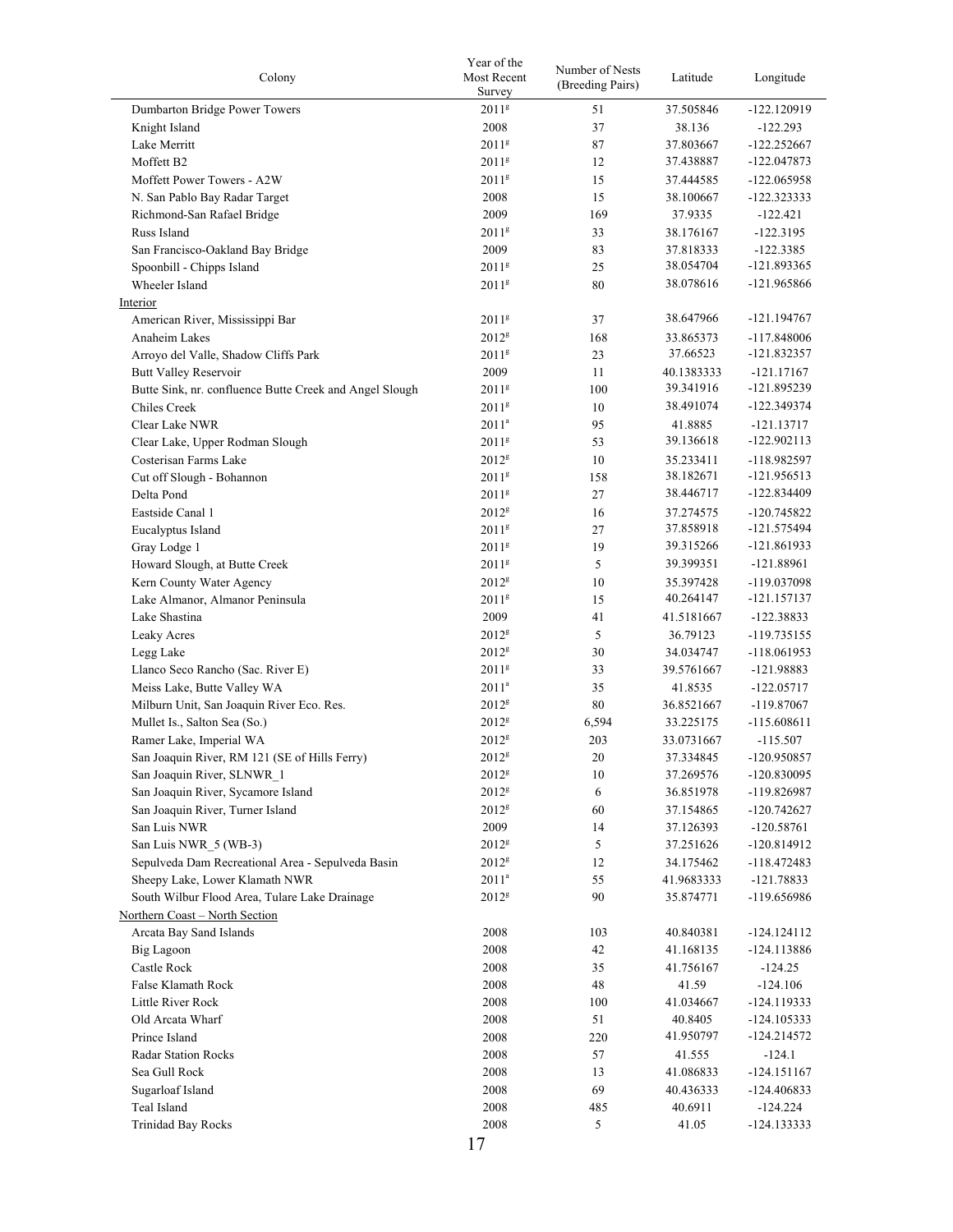| Colony                                               | Year of the<br>Most Recent<br>Survey | Number of Nests<br>(Breeding Pairs) | Latitude   | Longitude     |
|------------------------------------------------------|--------------------------------------|-------------------------------------|------------|---------------|
| White Rock (DN)                                      | 2008                                 | 6                                   | 41.509333  | $-124.084333$ |
| Northern Coast - South Section                       |                                      |                                     |            |               |
| Hog Island                                           | 2011 <sup>g</sup>                    | 548                                 | 38.1915    | $-122.9345$   |
| Mendocino - Big River 2                              | 2011 <sup>g</sup>                    | 12                                  | 39.301767  | -123.768947   |
| Russian Gulch                                        | 2008                                 | 50                                  | 38.466667  | $-123.156$    |
| <b>Russian River Rocks</b>                           | 2008                                 | 25                                  | 38.452333  | $-123.139$    |
| Shell-Wright Beach Rocks                             | 2008                                 | 30                                  | 38.416667  | $-123.1$      |
| Southern Coast                                       |                                      |                                     |            |               |
| Anacapa Island - Middle                              | 2008                                 | 47                                  | 34.00454   | -119.393078   |
| Anacapa Island - West                                | 2008                                 | 335                                 | 34.006833  | -119.419833   |
| Goleta Beach Co. Park and Slough                     | $2012^8$                             | 37                                  | 34.418388  | $-119.82826$  |
| Huntington Central Park                              | 2012 <sup>g</sup>                    | 10                                  | 33.698006  | -118.009719   |
| Marina del Rey (Basin A, Bora Bora Way, Coast Guard) | 2012 <sup>g</sup>                    | 24                                  | 33.97217   | -118.455591   |
| Prince Island                                        | 2008                                 | 98                                  | 34.054833  | $-120.333333$ |
| Santa Barbara Island                                 | 2008                                 | 89                                  | 33.472833  | -119.033833   |
| Seal Cove Area                                       | 2008                                 | 73                                  | 32.901667  | $-118.526333$ |
| Sierra Pablo Area                                    | 2008                                 | 16                                  | 33.94295   | $-120.028425$ |
| South San Diego Bay Saltworks                        | 2012 <sup>g</sup>                    | 55                                  | 32.606099  | -117.098982   |
| Summerland                                           | 2012 <sup>g</sup>                    | 84                                  | 34.421166  | $-119.611$    |
| Sutil Island                                         | 2008                                 | 51                                  | 33.475     | $-119.041667$ |
| <b>COLORADO</b>                                      |                                      |                                     |            |               |
| Fruitgrowers Reservoir                               | 2009                                 | 41                                  | 38.828613  | $-107.9519$   |
| <b>IDAHO</b>                                         |                                      |                                     |            |               |
| American Falls Reservoir                             | 2009                                 | 500                                 | 43.00066   | $-112.60085$  |
| Bear Lake NWR                                        | 2009                                 | 58                                  | 42.188552  | $-111.31998$  |
| <b>Blackfoot Reservoir</b>                           | 2009                                 | 634                                 | 42.898034  | $-111.61359$  |
| Boise River - Lemp Lane                              | 2009                                 | 20                                  | 43.7266286 | $-116.851248$ |
| Boise River - Wagner 2                               | 2009                                 | 50                                  | 43.6992738 | $-116.747034$ |
| Borderline, East Fork Owyhee River                   | $2009^{\circ}$                       | 40                                  | 42.088288  | $-116.135948$ |
| Gosling Island, Snake River Sector - Deer Flat NWR   | 2009                                 | 25                                  | 44.12      | $-117.05$     |
| Gull Island - Minidoka NWR                           | 2009                                 | 61                                  | 42.662828  | $-113.45054$  |
| Island Park Reservoir                                | 2009                                 | 136                                 | 44.405801  | $-111.54254$  |
| Mud Lake WMA                                         | 2009                                 | 26                                  | 43.877617  | -112.37937    |
| Payette River - Letha                                | 2009                                 | 16                                  | 43.907952  | $-116.64736$  |
| Pelican Island - Minidoka NWR                        | 2009                                 | 87                                  | 42.662514  | -113.45439    |
| <b>MONTANA</b>                                       |                                      |                                     |            |               |
| <b>East of Continental Divide</b>                    |                                      |                                     |            |               |
| Arod Lake                                            | $2009 - 2011$ <sup>b</sup>           | 17                                  | 47.996     | $-112.015$    |
| Canyon Ferry WMA                                     | $2009 - 2011$ <sup>b</sup>           | 356                                 | 46.39329   | $-111.48426$  |
| Freezout WMA                                         | $2009 - 2011$ <sup>b</sup>           | 138                                 | 47.67903   | $-112.04038$  |
| <b>Red Rock Lakes NWR</b>                            | 2009 <sup>b</sup>                    | 225                                 | 44.63749   | $-111.8406$   |
| <b>West of Continental Divide</b>                    |                                      |                                     |            |               |
| Ninepipes NWR                                        | $2010 - 2011$ <sup>b</sup>           | 110                                 | 47.4317    | $-114.1171$   |
| Pablo Reservior                                      | $2010 - 2011$ <sup>b</sup>           | 8                                   | 47.6291    | $-114.15645$  |
| Warm Springs Ponds WMA                               | $2010 - 2011$ <sup>b</sup>           | 12                                  | 46.14264   | -112.78429    |
| <b>NEVADA</b>                                        |                                      |                                     |            |               |
| Anaho Island                                         | $2012^{\circ}$                       | 400                                 | 39.954578  | -119.512669   |
| Lahontan Reservoir                                   | $2010^{\circ}$                       | 25                                  | 39.352883  | -119.131039   |
| Ruby Lake NWR                                        | $2010^{\circ}$                       | 50                                  | 40.199855  | $-115.461639$ |
| S-Line Reservoir                                     | $2012^{\circ}$                       | 12                                  | 39.488642  | $-118.726336$ |
| Virginia Lake                                        | $2010^{\circ}$                       | 25                                  | 39.500539  | $-119.80665$  |
| Wildhorse Reservoir                                  | 2009                                 | 200                                 | 41.662397  | $-115.804507$ |
| Wilson Reservoir                                     | 2009                                 | 100                                 | 41.67663   | $-116.334426$ |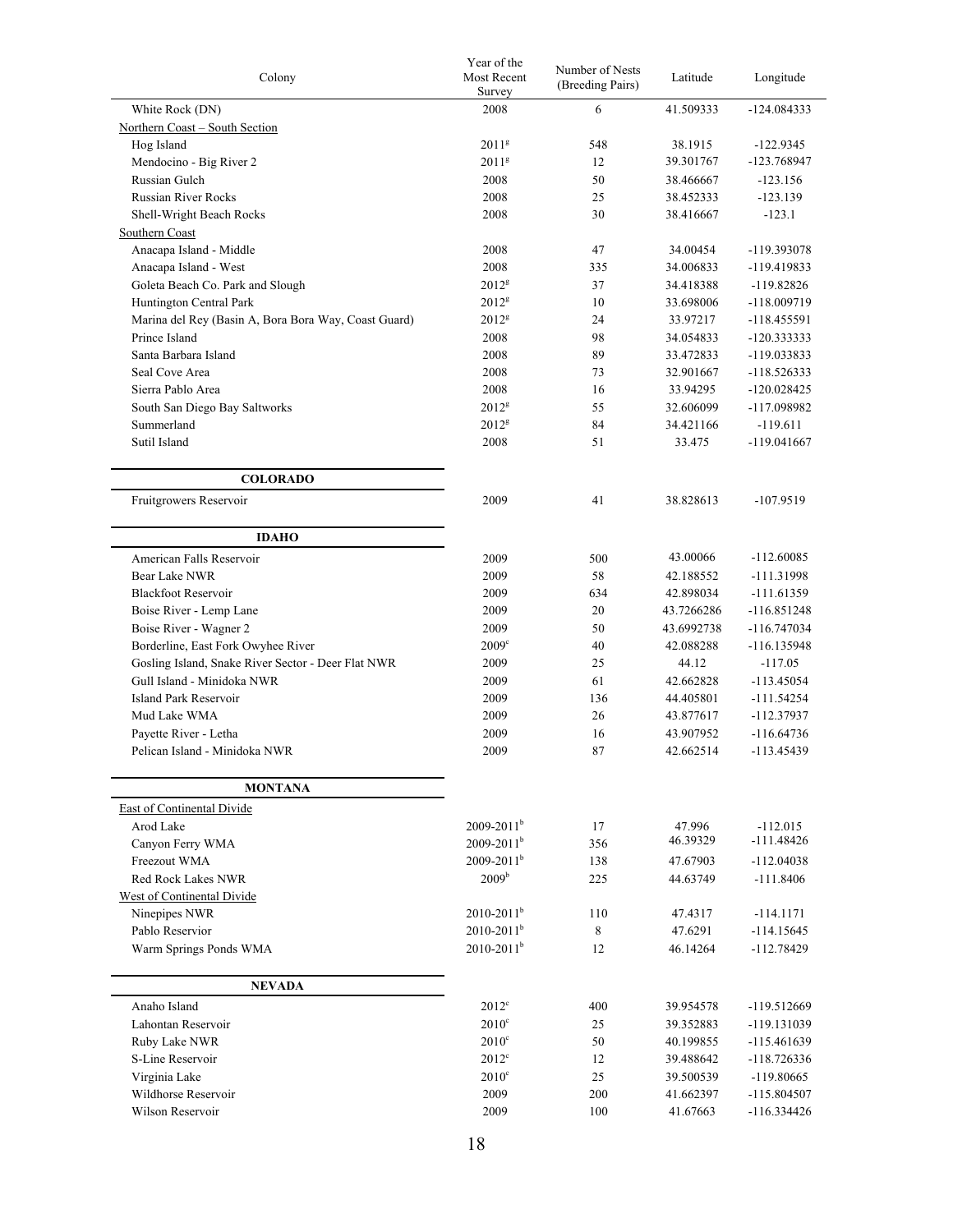| Colony                                    | Year of the<br>Most Recent<br>Survey | Number of Nests<br>(Breeding Pairs) | Latitude   | Longitude     |
|-------------------------------------------|--------------------------------------|-------------------------------------|------------|---------------|
| <b>OREGON</b>                             |                                      |                                     |            |               |
| Central Coast                             |                                      |                                     |            |               |
| <b>Blast Rock</b>                         | 2009                                 | 12                                  | 44.136111  | $-124.128333$ |
| Heceta Head                               | $2012^{\rm i}$                       | 12                                  | 44.138544  | $-124.129108$ |
| Parrot Rock                               | 2009                                 | 19                                  | 44.135278  | -124.128611   |
| Columbia River Estuary                    |                                      |                                     |            |               |
| Astoria-Megler Bridge                     | $2011^a$                             | 60                                  | 46.200333  | $-123.8525$   |
| East Sand Island                          | $2011^a$                             | 13,045                              | 46.262019  | -123.980382   |
| Miller Sands Navigational Aids            | 2009                                 | 162                                 | 46.253333  | $-123.658$    |
| Miller Sands Spit                         | $2011^a$                             | 248                                 | 46.244651  | -123.682977   |
| Other Upper Estuary Navigational Aids     | 2009                                 | 73                                  | 46.256993  | $-123.501669$ |
| Interior                                  |                                      |                                     |            |               |
| <b>Burns Gravel Ponds</b>                 | 2011 <sup>g</sup>                    | 5                                   | 43.58543   | -119.00838    |
| Carlon Ranch                              | 2011 <sup>g</sup>                    | 7                                   | 43.5029    | -118.94336    |
| Crane Prairie Reservoir                   | 2011 <sup>g</sup>                    | 39                                  | 43.8116667 | $-121.78833$  |
| Dog Lake                                  | 2011 <sup>g</sup>                    | 15                                  | 42.08427   | $-120.70401$  |
| Drews Reservoir                           | 2011 <sup>g</sup>                    | 15                                  | 42.171287  | $-120.66331$  |
| Howard Prairie Lake                       | 2011 <sup>g</sup>                    | $\,8\,$                             | 42.2643    | -122.44498    |
| Hyatt Reservoir                           | 2011 <sup>g</sup>                    | 26                                  | 42.18602   | -122.45537    |
| Malheur Lake                              | 2011 <sup>g</sup>                    | 140                                 | 43.330591  | $-118.78816$  |
| Malheur NWR - Frenchglen Area - Baca Lake | 2011 <sup>g</sup>                    | 10                                  | 42.91184   | -118.85517    |
| Malheur NWR (Sodhouse Ranch)              | $2011^a$                             | 140                                 | 43.263857  | -118.84297    |
| Pelican Lake, Pelican Island              | $2011^a$                             | 38                                  | 42.2032    | -119.88223    |
| Rivers End (Lake Abert)                   | 2011 <sup>g</sup>                    | 11                                  | 42.51      | $-120.26833$  |
| Snake River Unnamed Island                | 2009                                 | 27                                  | 43.8417083 | $-117.00853$  |
| Snake River Unnamed Island                | 2009                                 | 63                                  | 44.241948  | $-117.04232$  |
| Swan Lake                                 | $2011^a$                             | 8                                   | 42.323774  | $-121.60807$  |
| Upper Klamath Lake NWR                    | 2011 <sup>a</sup>                    | 250                                 | 42.509639  | $-122.03903$  |
| Yonna Valley - Alkali Lake                | 2011 <sup>g</sup>                    | 5                                   | 42.26236   | -121.48675    |
| Northern Coast                            |                                      |                                     |            |               |
| Haystack Rock                             | 2009                                 | 75                                  | 45.211667  | -123.986944   |
| Three Arch Rocks - Finley Rock (East)     | 2009                                 | 417                                 | 45.464044  | -123.987936   |
| Three Arch Rocks - Middle Rock (Middle)   | 2009                                 | 22                                  | 45.461816  | -123.990339   |
| Unnamed Colony (Cape Lookout)             | 2009                                 | 128                                 | 45.3375    | -123.992778   |
| Unnamed Colony (Oswald West)              | 2009                                 | 95                                  | 45.742333  | -123.959667   |
| Southern Coast                            |                                      |                                     |            |               |
| Bolon Island                              | 2009                                 | 763                                 | 43.707     | $-124.1015$   |
| Castle Rock                               | 2009                                 | 15                                  | 42.856389  | $-124.5475$   |
| Chiefs Island (Gregory Point)             | 2009                                 | 88                                  | 43.34      | -124.374444   |
| Coos Bay - Coos River (Chandler Bridge)   | 2011 <sup>g</sup>                    | $40\,$                              | 43.36664   | $-124.15363$  |
| <b>Gull Rock</b>                          | 2009                                 | 27                                  | 42.850333  | $-124.5545$   |
| Hunters Island                            | 2009                                 | 222                                 | 42.313889  | $-124.425833$ |
| Qochyax (Squaw) Island                    | 2009                                 | 26                                  | 43.337778  | -124.377778   |
| Redfish Rocks (East Central)              | 2009                                 | 6                                   | 42.692666  | -124.470667   |
| Sisters Rocks Island (South)              | 2009                                 | 49                                  | 42.590556  | $-124.408611$ |
| Sunset Bay                                | 2011 <sup>g</sup>                    | 28                                  | 43.32964   | $-124.38062$  |
| Table Rock                                | 2009                                 | 125                                 | 43.1175    | -124.435833   |
| <b>Unnamed Colony</b>                     | 2009                                 | 56                                  | 43.441944  | $-124.216944$ |
| Unnamed Colony (Mack Reef)                | 2009                                 | 14                                  | 42.245278  | $-124.410278$ |
| Unnamed Colony (Mack Reef)                | 2009                                 | 24                                  | 42.248056  | -124.412222   |
| Unnamed Colony (N of Ferry Road Park)     | 2011 <sup>g</sup>                    | 183                                 | 43.42352   | $-124.22498$  |
| Whaleshead Cove (East Rock)               | 2009                                 | 17                                  | 42.139722  | -124.361111   |
| <b>UTAH</b>                               |                                      |                                     |            |               |
| Great Salt Lake                           | 2009                                 | 82                                  | 41.013066  | -112.563377   |
| Mona Reservoir                            | 2009                                 | 13                                  | 39.867588  | $-111.866252$ |
| Ouray NWR                                 | 2009                                 | 76                                  | 40.153687  | $-109.609274$ |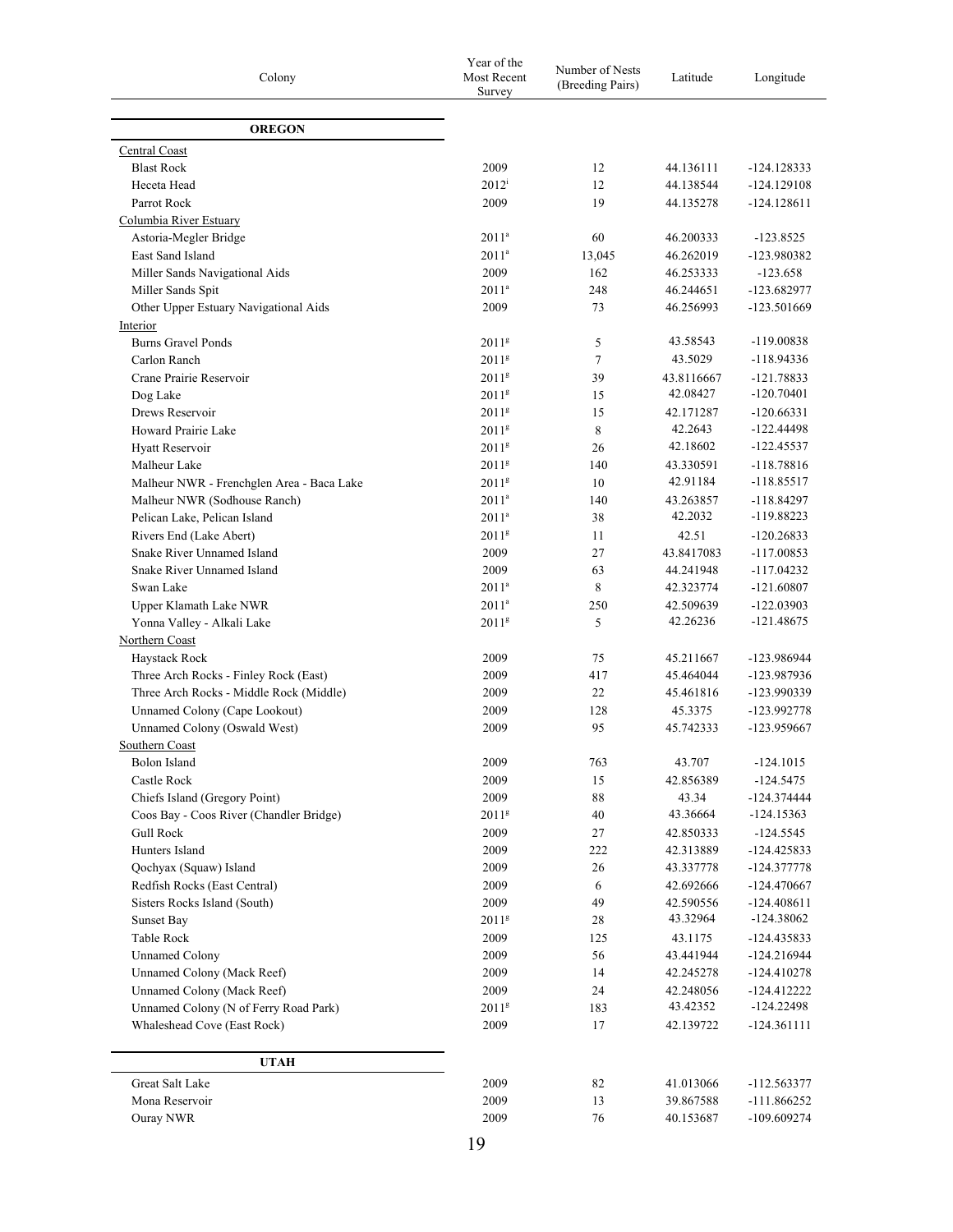| Colony                                            | Year of the<br><b>Most Recent</b><br>Survey | Number of Nests<br>(Breeding Pairs) | Latitude    | Longitude       |  |
|---------------------------------------------------|---------------------------------------------|-------------------------------------|-------------|-----------------|--|
| <b>WASHINGTON</b>                                 |                                             |                                     |             |                 |  |
| Eastern Strait of Juan de Fuca                    |                                             |                                     |             |                 |  |
| Smith Island                                      | 2009                                        | 28                                  | 48.318      | $-122.838667$   |  |
| Minor Island                                      | $2012^d$                                    | 25                                  | 48.324129   | $-122.819437$   |  |
| Grays Harbor                                      |                                             |                                     |             |                 |  |
| Grays Harbor Channel Markers                      | $2011^a$                                    | 137                                 | 46.9545     | $-123.9005$     |  |
| Interior                                          |                                             |                                     |             |                 |  |
| Foundation Island                                 | $2011^a$                                    | 318                                 | 46.1593333  | $-118.99117$    |  |
| Lower Turnbull Slough NWR                         | $2012^h$                                    | 27                                  | 47.42019000 | $-117.59702100$ |  |
| Mouth of Okanogan River                           | 2011 <sup>a</sup>                           | 32                                  | 48.0925     | $-119.70983$    |  |
| North Potholes Reservoir                          | $2011^a$                                    | 900                                 | 47.0406667  | $-119.40283$    |  |
| Pend Oreille River - Kent Creek (Greggs Addition) | 2011 <sup>h</sup>                           | 14                                  | 48.23221643 | -117.20069299   |  |
| Pend Oreille River - Usk Bridge                   | $2011^h$                                    | 146                                 | 48.31984800 | -117.28430100   |  |
| Sprague Lake, Harper Island                       | $2011^a$                                    | 107                                 | 47.241      | $-118.08383$    |  |
| Olympic Peninsula Outer Coast                     |                                             |                                     |             |                 |  |
| Little Hogsback Island                            | 2009                                        | 71                                  | 47.435167   | $-124.3385$     |  |
| <b>Puget Sound</b>                                |                                             |                                     |             |                 |  |
| Henderson Inlet - Woodard Bay                     | 2012 <sup>h</sup>                           | 150                                 | 47.131527   | $-122.844585$   |  |
| San Juan Islands                                  |                                             |                                     |             |                 |  |
| <b>Bird Rocks</b>                                 | $2012^d$                                    | 155                                 | 48.485695   | $-122.76158$    |  |
| Drayton Harbor                                    | 2009                                        | 142                                 | 48.9875     | $-122.757833$   |  |
| Goose Island (Cattle Pass)                        | 2009                                        | 56                                  | 48.457787   | $-122.957016$   |  |
| Hall Island                                       | $2011^d$                                    | 13                                  | 48.434333   | $-122.906167$   |  |
| Snohomish River Mouth                             | 2009                                        | 249                                 | 48.022833   | $-122.217$      |  |
| Viti Rocks                                        | $2012^d$                                    | 50                                  | 48.633333   | $-122.6195$     |  |
| <b>Williamson Rocks</b>                           | 2010 <sup>d</sup>                           | 5                                   | 48.449699   | $-122.706005$   |  |

\*Data come from Adkins and Roby 2010 and Courtot et al. 2012 unless otherwise noted: a Oregon State University (OSU) / Bird Research Northwest (BRNW); <sup>b</sup> Montana Department of Fish, Wildlife, and Parks (MFWP); <sup>c</sup> Nevada Department of Wildlife (NDOW); <sup>d</sup> U.S. Fish and Wildlife Service (USFWS); <sup>e</sup> Arizona Department of Fish and Game (ADFG); <sup>f</sup> Shuford et al. 2004; <sup>g</sup> Western Colonial Waterbird Survey data (WCWS); <sup>h</sup> Washington Department of Fish and Game (WDFG); <sup>i</sup> Oregon Department of Fish and Wildlife (ODFW); <sup>j</sup> Idaho Department of Fish and Game (IDFG); <sup>k</sup> Canadian Wildlife Service (CWS)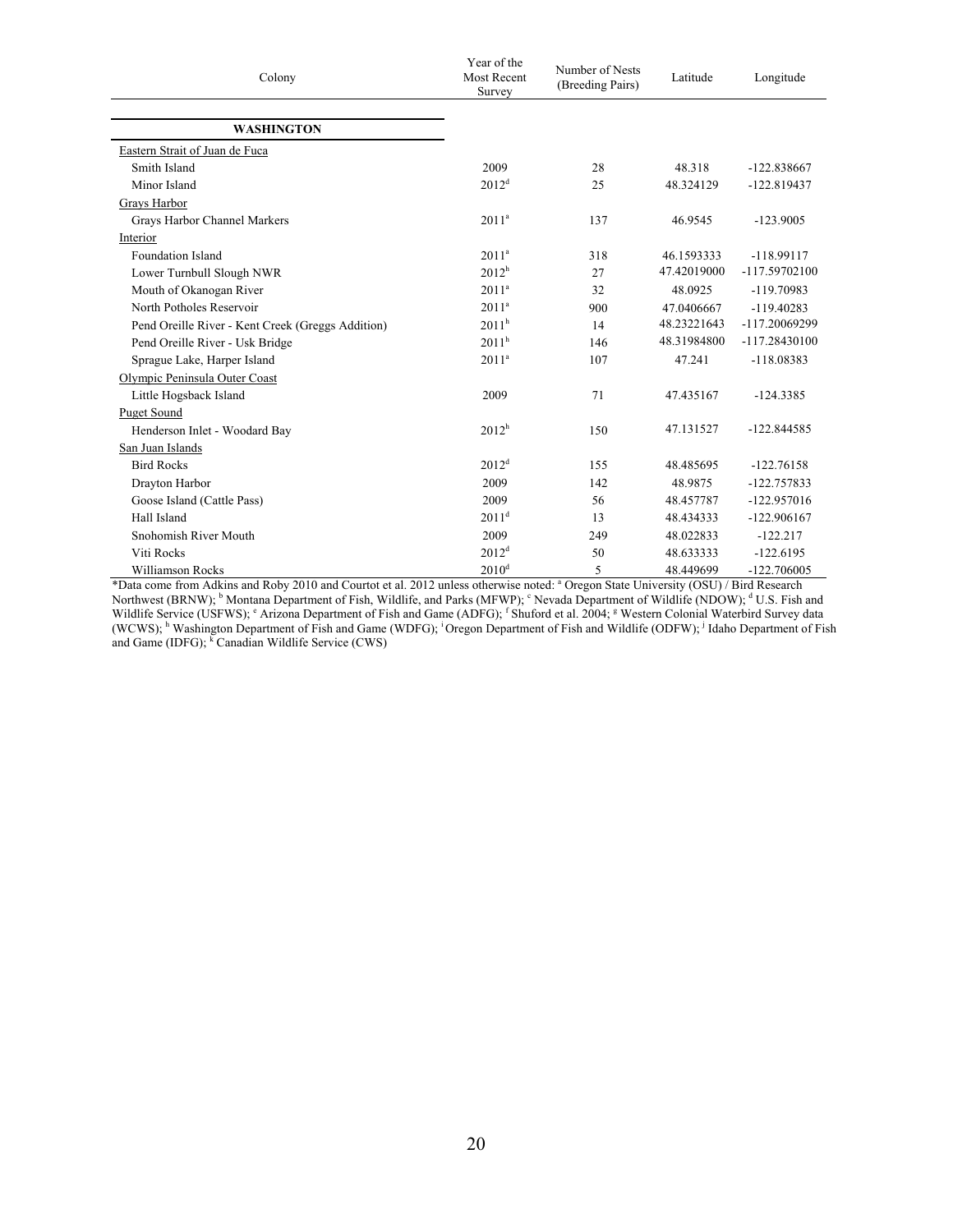| Colony                                                            | Year of the Most<br><b>Recent Survey</b> | Number of Nests<br>(Breeding Pairs) | Latitude   | Longitude     |
|-------------------------------------------------------------------|------------------------------------------|-------------------------------------|------------|---------------|
| <b>ARIZONA</b>                                                    |                                          |                                     |            |               |
| Painted Rock Dam                                                  | 1996                                     | 5                                   | 33.0791667 | $-113.02083$  |
| Painted Rock Road Exit                                            | 2001                                     | 8                                   | 32.9096047 | $-112.9568$   |
| River Reservoir                                                   | 2006                                     | 30                                  | 34.0301665 | -109.43586    |
| <b>BRITISH COLUMBIA</b>                                           |                                          |                                     |            |               |
| Gulf Islands                                                      |                                          |                                     |            |               |
| Annette Inlet                                                     | 2009                                     | $\boldsymbol{0}$                    | 48.821667  | -123.388333   |
| <b>Ballingal Islets</b>                                           | 2009                                     | $\mathbf{0}$                        | 48.907255  | $-123.459531$ |
| <b>Bare Point</b>                                                 | 2009                                     | $\mathbf{0}$                        | 48.923333  | $-123.703$    |
| Canoe Islet                                                       | 2009                                     | $\mathbf{0}$                        | 49.028344  | -123.588704   |
| Chain Islets                                                      | 2009                                     | $\mathbf{0}$                        | 48.419167  | -123.266667   |
| Channel Islands                                                   | 2009                                     | $\boldsymbol{0}$                    | 48.801167  | -123.375333   |
| Charles Island                                                    | $1977^k$                                 | $\boldsymbol{0}$                    | 48.900833  | -123.433333   |
| Five Fingers Island                                               | 2009                                     | $\boldsymbol{0}$                    | 49.231499  | -123.915838   |
| Great Chain Island                                                | 2009                                     | $\boldsymbol{0}$                    | 48.418833  | $-123.272$    |
| <b>Hudson Rocks</b>                                               | 2009                                     | $\boldsymbol{0}$                    | 49.224941  | -123.926996   |
| Ladysmith Harbor                                                  | 2009                                     | $\boldsymbol{0}$                    | 48.996294  | -123.811594   |
| Red Islets                                                        | 2009                                     | $\mathbf{0}$                        | 48.809333  | $-123.352$    |
| Rose Islets                                                       | 2009                                     | $\boldsymbol{0}$                    | 49.00967   | $-123.643359$ |
| Second Sister Islet (Chain Islands)<br>Northern Strait of Georgia | 2009                                     | $\boldsymbol{0}$                    | 48.838333  | -123.453333   |
| Christie Islet                                                    | 2009                                     | $\boldsymbol{0}$                    | 49.49935   | -123.301719   |
| Franklin Rock/Merry Island                                        | 2000                                     | $\boldsymbol{0}$                    | 49.466667  | -123.916667   |
| McRae Islets                                                      | 2000                                     | 1                                   | 49.7395    | -124.288833   |
| Pam Rock                                                          | 2009                                     | 4                                   | 49.487922  | -123.299488   |
| Vancouver Area                                                    |                                          |                                     |            |               |
| Douglas Island (Queen's Reach)                                    | 1987                                     | $\boldsymbol{0}$                    | 49.221185  | -122.781246   |
| Sand Heads                                                        | 2009                                     | $\boldsymbol{0}$                    | 49.105333  | -123.290333   |
| <b>Westshore Terminal</b>                                         | 2009                                     | $\boldsymbol{0}$                    | 49.018333  | $-123.155$    |
| <b>CALIFORNIA</b>                                                 |                                          |                                     |            |               |
| Central Coast - Outer Coast North                                 |                                          |                                     |            |               |
| Pillar Point                                                      | 2008                                     | $\boldsymbol{0}$                    | 37.488333  | $-122.4925$   |
| Point Resistance                                                  | 2008                                     | $\boldsymbol{0}$                    | 37.9925    | $-122.823333$ |
| Seal Rocks                                                        | 2008                                     | $\boldsymbol{0}$                    | 37.77833   | $-122.51528$  |
| Central Coast - Outer Coast South                                 |                                          |                                     |            |               |
| Anderson Canyon Rocks                                             | 2008                                     | $\boldsymbol{0}$                    | 36.151167  | $-121.658833$ |
| Cape San Martin                                                   | 2008                                     | $\boldsymbol{0}$                    | 35.886167  | -121.459167   |
| Partington Ridge North                                            | 2008                                     | $\boldsymbol{0}$                    | 36.167667  | $-121.685667$ |
| Rockland Landing North                                            | 2008                                     | $\boldsymbol{0}$                    | 36.0095    | -121.538333   |
| San Lorenzo River Mouth                                           | 2009                                     | $\overline{4}$                      | 36.964483  | $-122.012621$ |
| Central Coast - San Francisco Bay                                 |                                          |                                     |            |               |
| Donlon Island                                                     | 2008                                     | $\boldsymbol{0}$                    | 38.024167  | $-121.775$    |
| N.E. San Pablo Bay Beacon                                         | 2008                                     | $\overline{c}$                      | 38.0695    | $-122.286167$ |
| San Mateo Bridge & PG&E Towers                                    | 2005                                     | $78\,$                              | 37.587333  | $-122.24$     |

## **Table A2. All known cormorant area frame locations from which the locations to monitor in 2014 were selected.**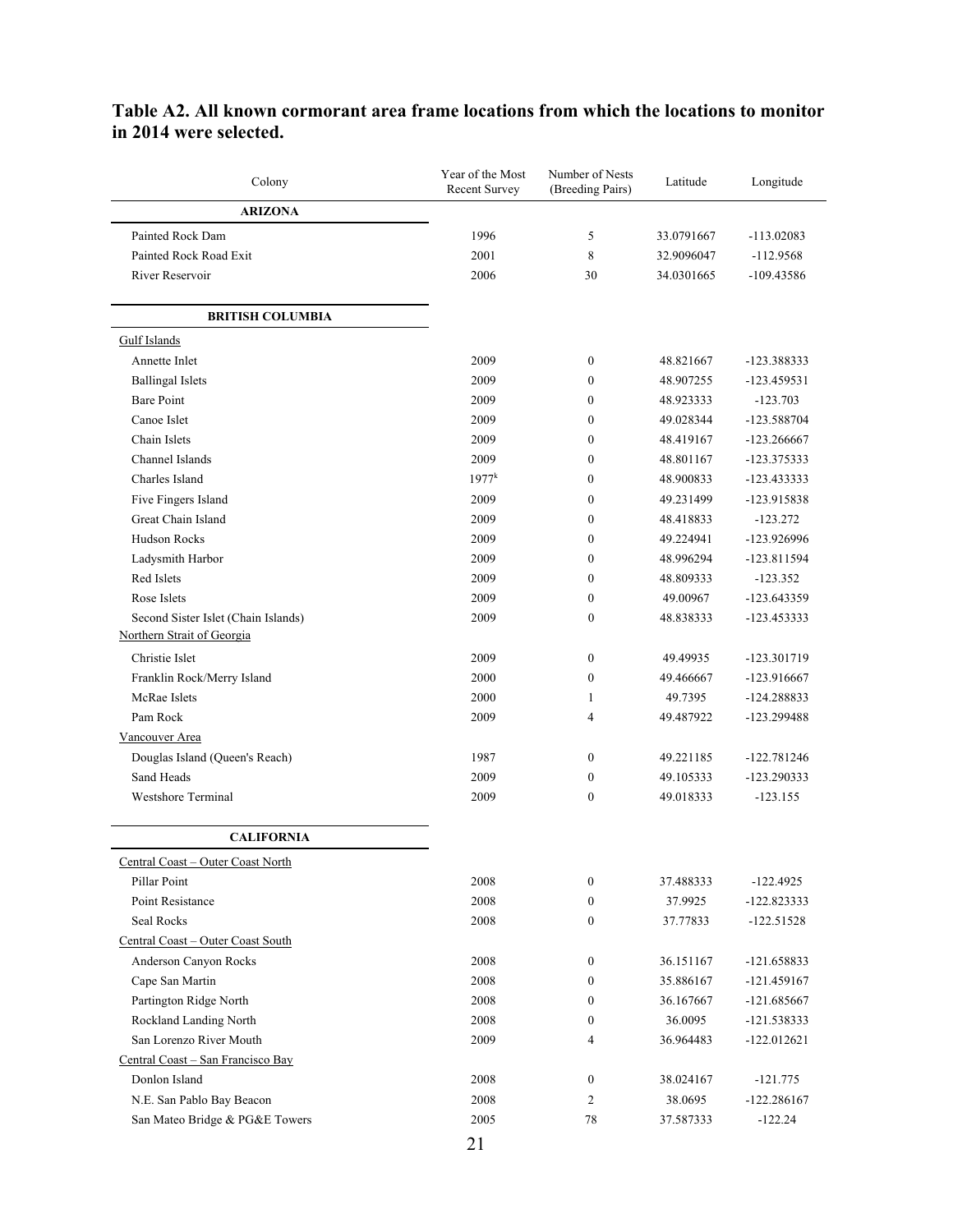| Colony                                            | Year of the Most<br><b>Recent Survey</b> | Number of Nests<br>(Breeding Pairs) |            | Longitude     |
|---------------------------------------------------|------------------------------------------|-------------------------------------|------------|---------------|
| Interior                                          |                                          |                                     |            |               |
| 76th Ave                                          | 2012 <sup>g</sup>                        | $\mathbf{1}$                        | 33.505008  | $-116.080053$ |
| Alamo River mouth, Salton Sea (So.)               | 1999                                     | 106                                 | 33.205     | $-115.61683$  |
| Beaver Lake (Sac. River W)                        | 1999                                     | 16                                  | 38.888828  | $-121.812268$ |
| Big Sage Reservoir                                | 2009                                     | $\mathbf{0}$                        | 41.5925    | $-120.6425$   |
| Bridgeport Reservoir, Mono Co.                    | 1974                                     | 6                                   | 38.2903333 | $-119.22667$  |
| Buena Vista Lake, Kern Co.                        | 1912                                     | 300                                 | 35.2206667 | $-119.25867$  |
| Colusa NWR, T14.4                                 | 2011 <sup>g</sup>                        | 3                                   | 39.153033  | -122.031885   |
| Corcoran Irrigation District Ponds                | 1980                                     | 6                                   | 36.150074  | -119.552639   |
| Cut-off Slough, Solano Co.                        | 1920                                     | 40                                  | 38.1866667 | $-122.006$    |
| Eagle Lake, Pelican Point                         | 2009                                     | $\boldsymbol{0}$                    | 40.6266667 | $-120.74083$  |
| Eagle Lake, btw Buck and Little Troxel Pt.        | 2009                                     | $\overline{c}$                      | 40.65946   | $-120.7148$   |
| East Hacienda Ranch, Tulare Lake Drainage         | 1999                                     | 6                                   | N/A        | N/A           |
| East Poe Rd., Salton Sea (So.)                    | 1999                                     | 13                                  | 33.1003333 | $-115.73383$  |
| Goose Lake                                        | 2011 <sup>g</sup>                        | $\mathbf{1}$                        | 41.8036667 | $-120.42017$  |
| Hartson Reservoir                                 | 1990                                     | 50                                  | 40.29      | $-120.37267$  |
| Indian Valley Reservoir                           | 2011 <sup>g</sup>                        | 3                                   | 39.152981  | $-122.53595$  |
| Iron Gate Reservoir - Copco Lake                  | 1980                                     | $\boldsymbol{0}$                    | 41.9518333 | $-122.43367$  |
| Johnson St., Salton Sea (No.)                     | 1999                                     | $\overline{c}$                      | 33.4575    | $-116.0565$   |
| Laguna de Santa Rosa                              | 1999                                     | 59                                  | 38.3865    | $-122.80067$  |
| Lake Henshaw, San Diego Co.                       | 1932                                     | B                                   | 33.2356667 | $-116.74133$  |
| Mallard Rd duck club                              | 2012 <sup>g</sup>                        | 1                                   | 33.317906  | $-115.615503$ |
| Merced NWR (East Side Bypass)                     | 1999                                     | $\theta$                            | 37.1673333 | $-120.62667$  |
| Modoc NWR                                         | 1977                                     | 16                                  | 41.4573333 | $-120.5195$   |
| Mystic Lake                                       | 1999                                     | 64                                  | 33.8751667 | $-117.07417$  |
| New River mouth, Salton Sea (So.)                 | 1999                                     | 30                                  | 33.1335    | $-115.69017$  |
| NNE Grimes (Sac. River W)                         | 1999                                     | $\boldsymbol{0}$                    | 39.1063333 | $-121.903$    |
| North Butte Country Club, Butte Sink              | 1999                                     | 65                                  | 39.2703333 | $-121.89117$  |
| North Stone Lake, Stone Lakes NWR                 | 1999                                     | 154                                 | 38.384     | $-121.486$    |
| Pellandini Ranch                                  | 1999                                     | 29                                  | 38.284     | $-121.367$    |
| Petaluma Waste Water Treatment Plant              | 2011 <sup>g</sup>                        | 4                                   | 38.2193333 | $-122.57283$  |
| Port of Sacramento                                | 1999                                     | $\mathbf{0}$                        | 38.5583333 | $-121.55367$  |
| Prado Basin near dam                              | 1999                                     | 30                                  | 33.8895    | $-117.63833$  |
| Reservoir F                                       | 1970's                                   | 13                                  | 41.5711667 | $-120.87367$  |
| Sacramento River, Mile 188 (W of Murphy's Slough) | 2011 <sup>g</sup>                        | 1                                   | 39.666161  | $-121.982269$ |
| San Felipe Lake                                   | 1998                                     | 11                                  | 36.9756667 | -121.4561667  |
| San Gabriel River, Pico Rivera                    | 1999                                     | 6                                   | 33.9838333 | $-118.07383$  |
| San Joaquin River NWR                             | 2009                                     | $\boldsymbol{0}$                    | 37.626     | $-121.193$    |
| San Joaquin River, River Mile 242.5               | 2012 <sup>g</sup>                        | 1                                   | 36.835612  | -119.938687   |
| San Luis NWR_8 (FT-1A)                            | 2012 <sup>g</sup>                        | 1                                   | 37.298358  | $-120.88755$  |
| Santa Ana River Ponds                             | 1999                                     | $\boldsymbol{0}$                    | 33.8528333 | $-117.8255$   |
| Sutter Bypass West                                | 1999                                     | 12                                  | 38.837     | $-121.65467$  |
| Sweetwater Reservoir                              | 1999                                     | 28                                  | 32.7045    | $-116.97233$  |
| <b>Trout Lake</b>                                 | 1992                                     | 40                                  | 41.6845    | $-122.47233$  |
| Tulare Lake                                       | 1907                                     | 100                                 | 36.0675    | $-119.75217$  |
| Tule Lake NWR, Sump 1A                            | 2009                                     | $\boldsymbol{0}$                    | 41.896743  | $-121.52973$  |
| Tule Lake NWR, Sump 1B                            | 2009                                     | $\boldsymbol{0}$                    | 41.837     | $-121.442$    |
| Valensin Ranch, Cosumnes R. Reservoir             | 1999                                     | 3                                   | 38.3038333 | $-121.39167$  |
| Venice Tip                                        | 1999                                     | 9                                   | 38.0416667 | $-121.52533$  |
| Northern Coast - North Section                    |                                          |                                     |            |               |
| False Cape Rocks                                  | 2008                                     | 1                                   | 40.506333  | $-124.39$     |
| Flint Rock Head                                   | 2008                                     | $\boldsymbol{0}$                    | 41.521833  | -124.083333   |
|                                                   |                                          |                                     |            |               |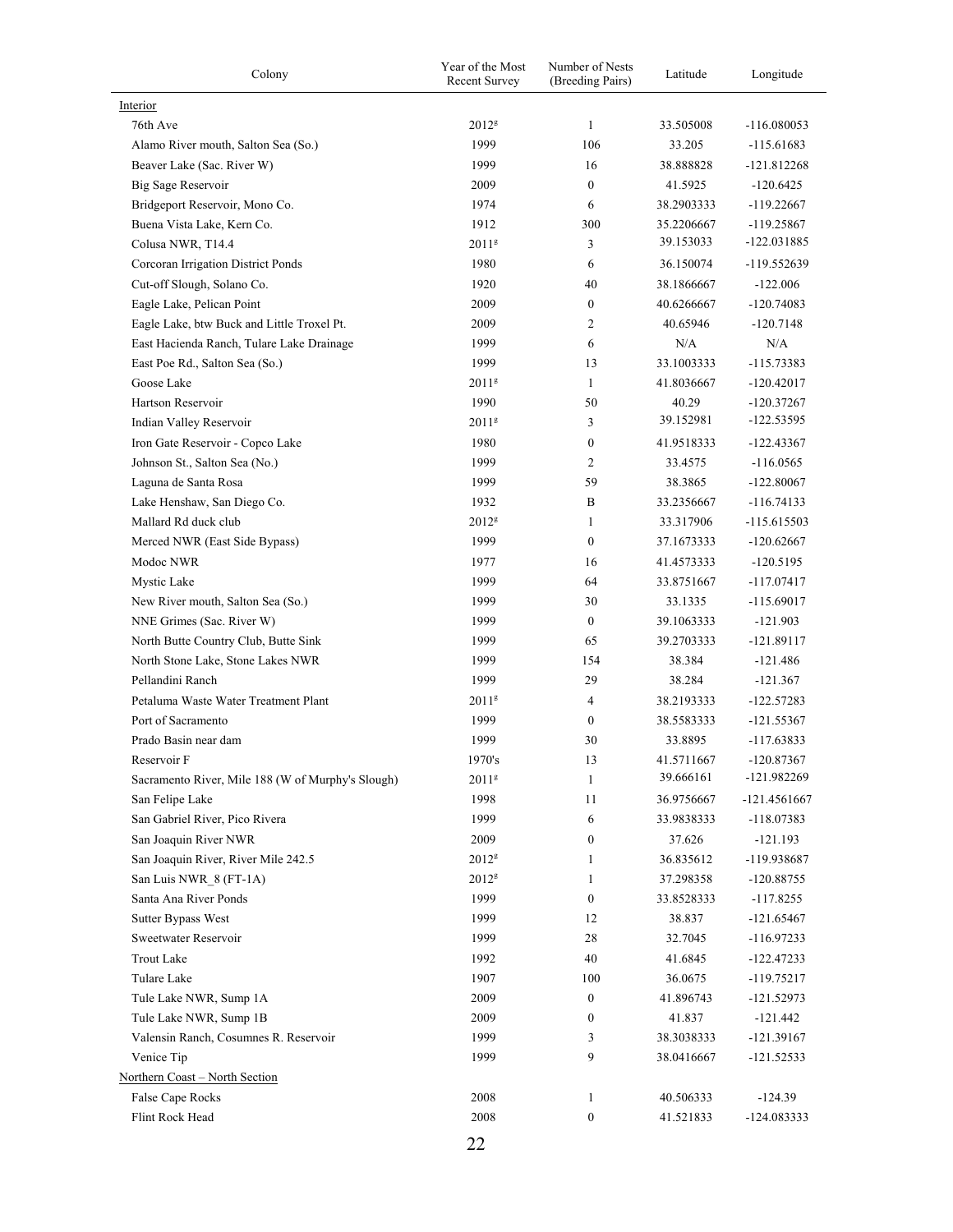| Colony                                              | Year of the Most<br>Recent Survey | Number of Nests<br>(Breeding Pairs) | Latitude   | Longitude      |
|-----------------------------------------------------|-----------------------------------|-------------------------------------|------------|----------------|
| Humboldt Bay Platforms                              | 2008                              | $\boldsymbol{0}$                    | 40.717167  | $-124.234333$  |
| Last Chance Rock                                    | 2008                              | $\boldsymbol{0}$                    | 41.634167  | $-124.121667$  |
| Pilot Rock                                          | 2008                              | $\boldsymbol{0}$                    | 41.051     | $-124.1515$    |
| Sea Lion Rock                                       | 2008                              | $\boldsymbol{0}$                    | 41.09      | $-124.158167$  |
| <b>Tolowa Rocks</b>                                 | 2008                              | $\boldsymbol{0}$                    | 41.7525    | $-124.233333$  |
| <b>Unnamed Small Rocks</b>                          | 2008                              | $\mathbf{0}$                        | 41.690153  | $-124.150022$  |
| White Rock (HU)                                     | 2008                              | $\boldsymbol{0}$                    | 41.08655   | $-124.159044$  |
| Northern Coast - South Section                      |                                   |                                     |            |                |
| <b>Dillon Beach Rocks</b>                           | 2008                              | $\boldsymbol{0}$                    | 38.271     | $-122.985167$  |
| <b>Gull Rock</b>                                    | 2008                              | $\boldsymbol{0}$                    | 38.421667  | $-123.118333$  |
| Kibesillah Rock                                     | 2008                              | $\boldsymbol{0}$                    | 39.574833  | $-123.775167$  |
| Southern Coast                                      |                                   |                                     |            |                |
| Cormorant Rock Area                                 | 2008                              | $\boldsymbol{0}$                    | 33.238833  | -119.552833    |
| Hoffman Point Area                                  | 2008                              | $\boldsymbol{0}$                    | 34.040333  | $-120.358667$  |
| La Jolla (Seal Rock)                                | 2008                              | $\boldsymbol{0}$                    | 32.847653  | -117.278703    |
| Scorpion Rocks                                      | 2008                              | $\boldsymbol{0}$                    | 34.042     | $-119.541167$  |
| Shag Rock                                           | 2008                              | $\boldsymbol{0}$                    | 33.485833  | $-119.034167$  |
| Ship Rock                                           | 2008                              | $\boldsymbol{0}$                    | 33.457833  | -118.487833    |
|                                                     |                                   |                                     |            |                |
| <b>IDAHO</b>                                        |                                   |                                     |            |                |
| Boise River - Hop Road                              | 2009                              | $\boldsymbol{0}$                    | 43.71783   | -116.790689    |
| Deer Flat NWR - Gull Island                         | 1993 <sup>g</sup>                 | 30                                  | 43.51487   | $-116.60348$   |
| <b>Emmett Rookery</b>                               | 2009                              | $\boldsymbol{0}$                    | 43.878345  | $-116.516559$  |
| Foreman Reservoir                                   | 2009                              | $\boldsymbol{0}$                    | 43.024156  | $-116.3326$    |
| Henry's Lake                                        | 2009                              | $\boldsymbol{0}$                    | 44.639291  | $-111.40265$   |
| Lake Lowell Sector - Deer Flat NWR                  | 2009                              | $\boldsymbol{0}$                    | 43.555391  | $-116.678607$  |
| Magic Reservoir                                     | 2009                              | $\boldsymbol{0}$                    | 43.258535  | $-114.36619$   |
| Mormon Reservoir                                    | $2012^{j}$                        | $\boldsymbol{0}$                    | 43.255969  | $-114.82903$   |
| Old Castle Rookery A                                | 2004                              | 13                                  | 43.678006  | $-116.321431$  |
| Palisades Reservoir                                 | 2009                              | $\boldsymbol{0}$                    | 43.262017  | $-111.12894$   |
| Snake River - Gold Isle                             | 1993 <sup>g</sup>                 | 15                                  | 42.9852208 | $-116.0700675$ |
| Snake River - Unnamed Island                        | 1993 <sup>g</sup>                 | 85                                  | 43.5751337 | $-116.8146564$ |
| Stork Island                                        | 2009                              | $\boldsymbol{0}$                    | 42.5       | $-116.1$       |
|                                                     |                                   |                                     |            |                |
| <b>MONTANA</b><br><b>West of Continental Divide</b> |                                   |                                     |            |                |
| Lee Metcalf NWR                                     | 2009                              | 3                                   | 46.56965   | $-114.07844$   |
| <b>NEVADA</b>                                       |                                   |                                     |            |                |
| Carson Sink                                         | 1987                              | B                                   | 39.815282  | $-118.76644$   |
| Humboldt WMA                                        | $2007^{\circ}$                    | 500                                 | 40.000268  | $-118.612226$  |
| Kirch WMA                                           | 1994                              | 40                                  | 38.419866  | $-115.08274$   |
| <b>OREGON</b>                                       |                                   |                                     |            |                |
| Central Coast                                       |                                   |                                     |            |                |
| Sea Lion Caves                                      | 2009                              | 0                                   | 44.119333  | $-124.121333$  |
| <b>Unnamed Colony</b>                               | 2006                              | 0                                   | 44.5925    | $-124.020556$  |
| Yaquina Bay Bridge                                  | 2006                              | 2                                   | 44.619667  | $-124.0535$    |
| Columbia River                                      |                                   |                                     |            |                |
| Columbia River - W Boardman                         | 2011 <sup>g</sup>                 | 3                                   | 45.8166935 | -119.9655565   |
| McGuire Island                                      | 2011 <sup>g</sup>                 | 1                                   | 45.56272   | $-122.45208$   |
|                                                     |                                   |                                     |            |                |

23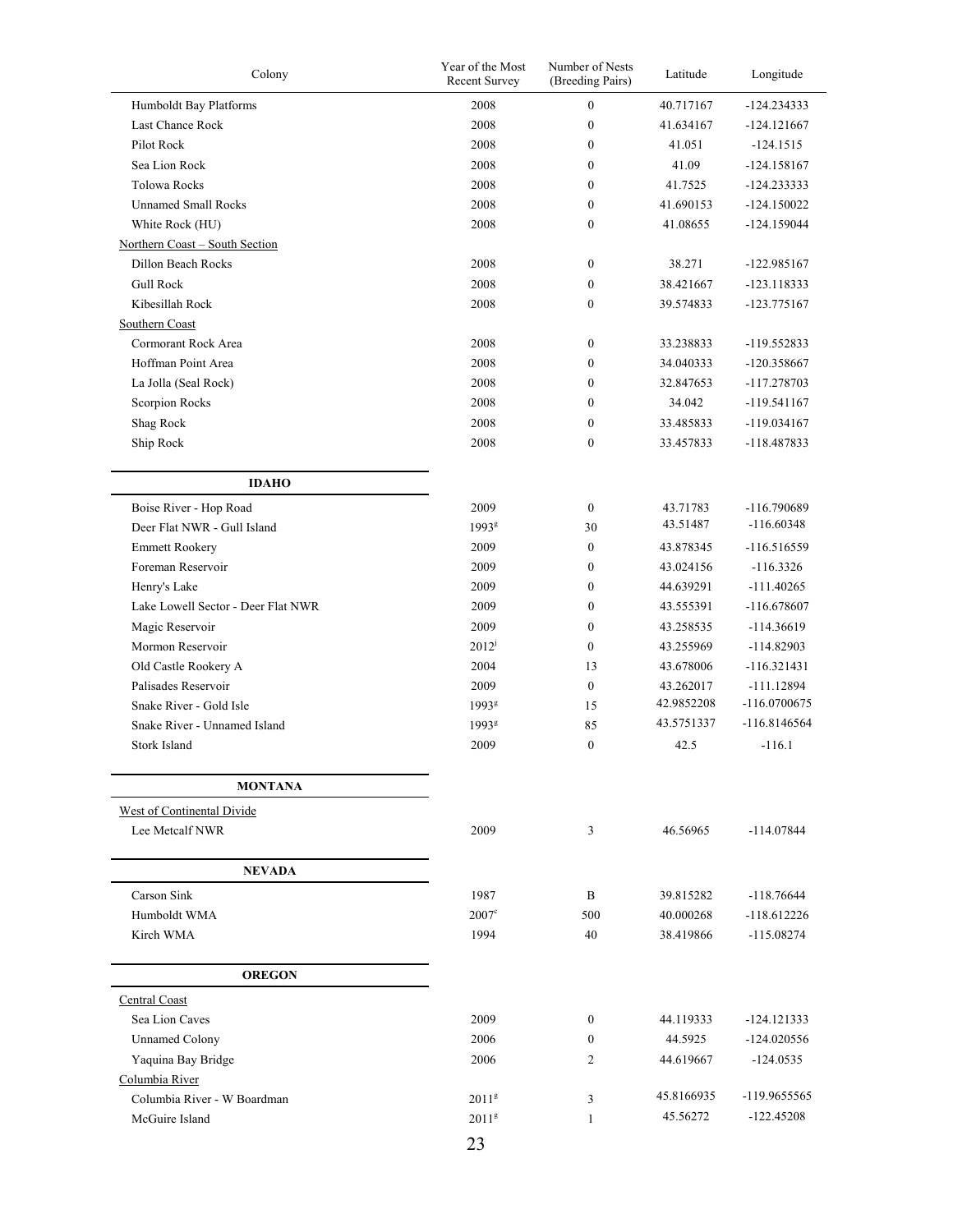| Colony                                 | Year of the Most<br><b>Recent Survey</b> | Number of Nests<br>(Breeding Pairs) | Latitude   | Longitude      |
|----------------------------------------|------------------------------------------|-------------------------------------|------------|----------------|
| Smith and Bybee Lakes                  | 2011 <sup>g</sup>                        | $\mathbf{1}$                        | 45.62286   | $-122.74613$   |
| Tri-Club Island                        | 2011 <sup>g</sup>                        | 1                                   | 45.593925  | -122.554389    |
| Umatilla NWR                           | 2011 <sup>g</sup>                        | $\mathbf{1}$                        | 45.8943258 | $-119.605172$  |
| Columbia River Estuary                 |                                          |                                     |            |                |
| Desdemona Sands Pilings                | 2009                                     | $\boldsymbol{0}$                    | 46.206167  | -123.8725      |
| Rice Island                            | 2009                                     | $\overline{0}$                      | 46.258333  | -123.758333    |
| <b>Trestle Bay</b>                     | 2009                                     | $\mathbf{0}$                        | 46.218667  | -123.987833    |
| Interior                               |                                          |                                     |            |                |
| Anderson Lake                          | 2009                                     | $\boldsymbol{0}$                    | 42.502744  | -119.81705     |
| Chewaucan Marshes                      | 2011 <sup>g</sup>                        | $\mathbf{1}$                        | 42.57083   | $-120.38611$   |
| Cow Lakes - Jordan Caves               | 2011 <sup>g</sup>                        | 3                                   | 43.07472   | -117.34972     |
| Crump Lake, Tern Island                | 2011 <sup>g</sup>                        | $\mathbf{1}$                        | 42.2838333 | -119.83967     |
| Gerber Reservoir                       | 2009                                     | $\boldsymbol{0}$                    | 42.205018  | $-121.10474$   |
| Hart Lake                              | 2011 <sup>g</sup>                        | $\mathbf{1}$                        | 42.438     | -119.861       |
| Historic Lower Klamath Lake            | 2011 <sup>g</sup>                        | $\mathbf{1}$                        | 42.0762155 | $-121.8022878$ |
| Klamath River Bridge                   | 2011 <sup>g</sup>                        | 2                                   | 42.17368   | $-121.79766$   |
| Ladd Marsh WMA                         | 2011 <sup>g</sup>                        | $\overline{c}$                      | 45.26905   | $-117.95113$   |
| Lawen                                  | 2011 <sup>g</sup>                        | $\mathbf{1}$                        | 43.4062932 | -118.8539029   |
| Lost River - Nuss Lake                 | 2011 <sup>g</sup>                        | $\mathbf{1}$                        | 42.14511   | $-121.64452$   |
| Malheur NWR - Derrick Lake             | 2011 <sup>g</sup>                        | 3                                   | 43.3030149 | $-119.30629$   |
| Prineville                             | 2011 <sup>g</sup>                        | $\mathbf{1}$                        | 44.309592  | $-120.870333$  |
| Round Lake                             | 2011 <sup>g</sup>                        | $\mathbf{1}$                        | 42.18722   | $-121.91813$   |
| Sprague River Valley - Devil Lake      | 2011 <sup>g</sup>                        | 1                                   | 42.31643   | -120.95994     |
| Sprague River Valley _ Unnamed Lake    | 2011 <sup>g</sup>                        | 1                                   | 42.45039   | $-121.03678$   |
| Spring Lake                            | 2011 <sup>g</sup>                        | 2                                   | 42.094306  | $-121.748306$  |
| Summer Lake, WMA                       | 2011 <sup>g</sup>                        | $\overline{4}$                      | 42.9708267 | -120.7692459   |
| <b>Tingley Lake</b>                    | 2011 <sup>g</sup>                        | 4                                   | 42.11847   | $-121.77787$   |
| Twentymile Slough                      | 2011 <sup>g</sup>                        | 3                                   | 42.1398    | -119.83772     |
| Upper Klamath Lake - Link River Outlet | 2011 <sup>g</sup>                        | $\overline{c}$                      | 42.23802   | $-121.80673$   |
| Warm Springs Reservoir                 | 2011 <sup>g</sup>                        | 4                                   | 43.63881   | $-118.2566$    |
| Willamette River - W Coburg            | 2011 <sup>g</sup>                        | 1                                   | 44.14576   | $-123.12719$   |
| Willow Valley Reservoir                | 2011 <sup>g</sup>                        | 1                                   | 42.00929   | $-121.11615$   |
| Northern Coast                         |                                          |                                     |            |                |
| Bird Rocks - North                     | 2009                                     | 0                                   | 45.905667  | $-123.97$      |
| Three Arch Rocks - Shag Rock (West)    | 2009                                     | $\boldsymbol{0}$                    | 45.460681  | -123.992778    |
| Unnamed Colony (Unnamed Rock)          | 2009                                     | $\boldsymbol{0}$                    | 45.345556  | -123.990278    |
| Southern Coast                         |                                          |                                     |            |                |
| Chetco River                           | 2011 <sup>g</sup>                        | 2                                   | 42.04504   | $-124.26991$   |
| Coos Bay - Jordan Cove                 | 2011 <sup>g</sup>                        | 3                                   | 43.43402   | $-124.24412$   |
| <b>Elephant Rock</b>                   | 2009                                     | $\boldsymbol{0}$                    | 43.112778  | $-124.438056$  |
| Middle Coquille Point Rock             | 2009                                     | $\boldsymbol{0}$                    | 43.114444  | -124.438889    |
| Munsel Lake                            | 2011 <sup>g</sup>                        | 1                                   | 44.00718   | $-124.08738$   |
| North Crook Point Rock                 | 2009                                     | $\boldsymbol{0}$                    | 42.256667  | $-124.413611$  |
| Rainbow Island                         | 2006                                     | $\boldsymbol{0}$                    | 42.085     | -124.337222    |
| Siuslaw River Trees                    | 2009                                     | 0                                   | 43.965     | $-124.095833$  |
| Tenmile Lakes (Rocky Point)            | $2012^i$                                 | B                                   | 43.566226  | -124.1428896   |
| <b>Unnamed Colony</b>                  | 2009                                     | $\boldsymbol{0}$                    | 43.692222  | $-124.1675$    |
| <b>Unnamed Colony</b>                  | 2006                                     | 0                                   | 42.171389  | $-124.365278$  |
| Unnamed Colony (Mack Reef)             | 2009                                     | $\boldsymbol{0}$                    | 42.235833  | -124.413889    |
| Unnamed Colony (Unnamed Rock)          | 2009                                     | 1                                   | 42.2575    | $-124.415556$  |
| Whaleshead Cove (West Rock)            | 2009                                     | $\boldsymbol{0}$                    | 42.138611  | -124.362778    |
|                                        |                                          |                                     |            |                |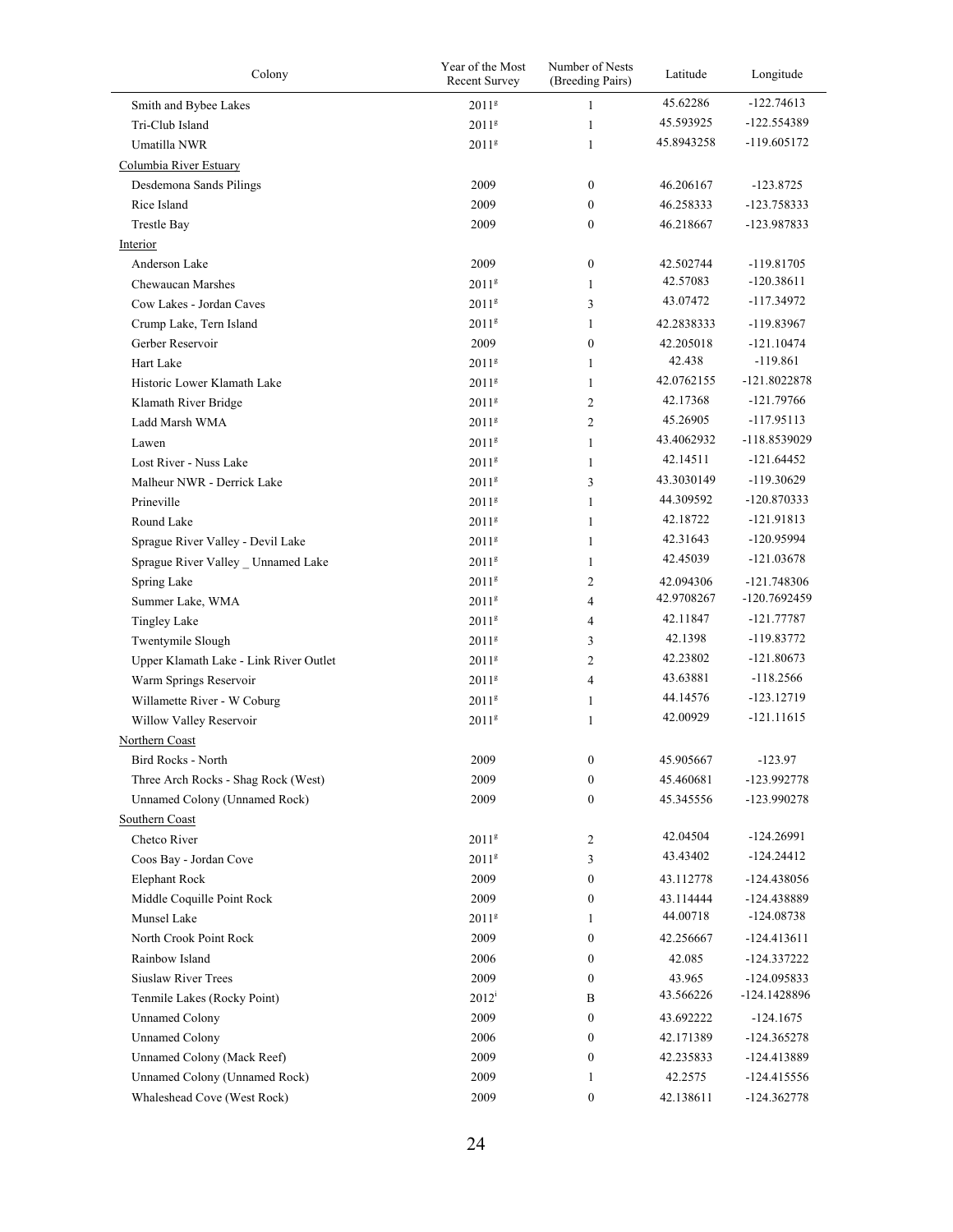| Colony                                 | Year of the Most<br><b>Recent Survey</b> | Number of Nests<br>(Breeding Pairs) | Latitude    | Longitude     |  |
|----------------------------------------|------------------------------------------|-------------------------------------|-------------|---------------|--|
| <b>UTAH</b>                            |                                          |                                     |             |               |  |
| Fish Springs NWR, Mallard Pond         | 2009                                     | 2                                   | 39.853488   | -113.377559   |  |
| Green River                            | 2009                                     | $\overline{4}$                      | N/A         | N/A           |  |
| Pelican Lake                           | 2009                                     | $\mathbf{0}$                        | 40.194151   | -109.67996    |  |
|                                        |                                          |                                     |             |               |  |
| <b>WASHINGTON</b>                      |                                          |                                     |             |               |  |
| Eastern Strait of Juan de Fuca         |                                          |                                     |             |               |  |
| Point No Point                         | 2009                                     | $\boldsymbol{0}$                    | 47.909167   | $-122.521667$ |  |
| Protection Island                      | 2009                                     | $\mathbf{0}$                        | 48.123333   | $-122.925$    |  |
| Grays Harbor                           |                                          |                                     |             |               |  |
| Goose Island                           | 2009                                     | $\boldsymbol{0}$                    | 46.973333   | $-124.068333$ |  |
| <b>Unnamed Sand Island</b>             | 2009                                     | $\mathbf{0}$                        | 46.9575     | $-124.054167$ |  |
| Interior                               |                                          |                                     |             |               |  |
| Coffeepot Lake                         | $2012^h$                                 | B                                   | 47.49000700 | -118.56927300 |  |
| Crescent Island                        | $2011^a$                                 | $\mathbf{0}$                        | 46.095079   | $-118.931221$ |  |
| Goat Island                            | 2009                                     | $\mathbf{0}$                        | 46.2353333  | $-119.19283$  |  |
| Hanford Reach                          | 2009                                     | $\mathbf{0}$                        | 46.6548333  | $-119.41667$  |  |
| Lions Ferry Railroad Trestle           | 2009                                     | $\mathbf{0}$                        | 46.5893333  | $-118.22383$  |  |
| Miller Rocks                           | 2011 <sup>a</sup>                        | 1                                   | 45.657      | $-120.87183$  |  |
| Pend Oreille River - Kelly Island      | 2011 <sup>g</sup>                        | $\mathbf{0}$                        | 48.19314213 | -117.03933918 |  |
| Pend Oreille River - near Willy-O Lake | 2011 <sup>g</sup>                        | $\mathbf{0}$                        | 48.21545236 | -117.06383773 |  |
| Pend Oreille River - Sandy Shores      | $2011^h$                                 | 3                                   | 48.22931754 | -117.11376802 |  |
| Rock Lake                              | $2012^h$                                 | B                                   | 47.14594800 | -117.71509800 |  |
| <b>Twin Lakes</b>                      | $2012^h$                                 | B                                   | 47.52935800 | -118.50858100 |  |
| Vancouver Lake                         | 1936                                     | $\overline{4}$                      | 45.673      | $-122.7175$   |  |
| Olympic Peninsula Outer Coast          |                                          |                                     |             |               |  |
| Abbey Island                           | 2009                                     | $\boldsymbol{0}$                    | 47.709667   | -124.418333   |  |
| Alexander Island                       | 2009                                     | $\mathbf{0}$                        | 47.792      | $-124.502667$ |  |
| <b>Bodelteh Islands</b>                | 2009                                     | $\mathbf{0}$                        | 48.172      | $-124.755$    |  |
| Carroll Island                         | 2009                                     | 1                                   | 48.003333   | -124.719333   |  |
| Dahdayla                               | 2009                                     | $\mathbf{0}$                        | 47.934667   | -124.666833   |  |
| Dahodaalah                             | 2009                                     | $\mathbf{0}$                        | 47.950833   | $-124.668833$ |  |
| <b>Destruction Island</b>              | 2009                                     | $\mathbf{0}$                        | 47.674548   | -124.485533   |  |
| Father and Son                         | 2009                                     | $\boldsymbol{0}$                    | 48.222667   | -124.706833   |  |
| <b>Ghost Rock</b>                      | 2009                                     | $\boldsymbol{0}$                    | 47.853667   | $-124.5675$   |  |
| <b>Gunsight Rock</b>                   | 2009                                     | $\boldsymbol{0}$                    | 47.904833   | -124.650333   |  |
| Half Round Rocks                       | 2009                                     | $\boldsymbol{0}$                    | 47.827778   | -124.537222   |  |
| Hoh Head Mainland                      | 2009                                     | $\boldsymbol{0}$                    | 47.768667   | -124.471667   |  |
| Jagged Islands                         | 2009                                     | $\boldsymbol{0}$                    | 47.991333   | $-124.69$     |  |
| Middle Rock                            | 2009                                     | $\boldsymbol{0}$                    | 47.742333   | -124.442333   |  |
| No Name 061                            | 2009                                     | $\boldsymbol{0}$                    | 48.369333   | $-124.725333$ |  |
| North Rock                             | 2009                                     | $\boldsymbol{0}$                    | 47.75       | $-124.471667$ |  |
| Point Grenville Islands                | 2009                                     | $\boldsymbol{0}$                    | 47.3        | -124.274167   |  |
| Point of the Arches                    | 2009                                     | $\boldsymbol{0}$                    | 48.241944   | -124.707778   |  |
| Quillayute Needles NWR                 | 2009                                     | $\boldsymbol{0}$                    | 47.822318   | $-124.511925$ |  |
| Rounded Island                         | 2009                                     | $\boldsymbol{0}$                    | 47.825833   | $-124.552167$ |  |
| Seal Rock                              | 2009                                     | $\boldsymbol{0}$                    | 48.3575     | -124.541667   |  |
| Split Rock                             | 2009                                     | $\boldsymbol{0}$                    | 47.404833   | -124.357667   |  |
| Tunnel Islands                         | 2009                                     | $\boldsymbol{0}$                    | 47.458333   | $-124.34$     |  |
| White Rock                             | 2009                                     | $\boldsymbol{0}$                    | 48.134167   | -124.733333   |  |
| Willoughby Rock                        | 2009                                     | $\boldsymbol{0}$                    | 47.407      | -124.352833   |  |
|                                        |                                          |                                     |             |               |  |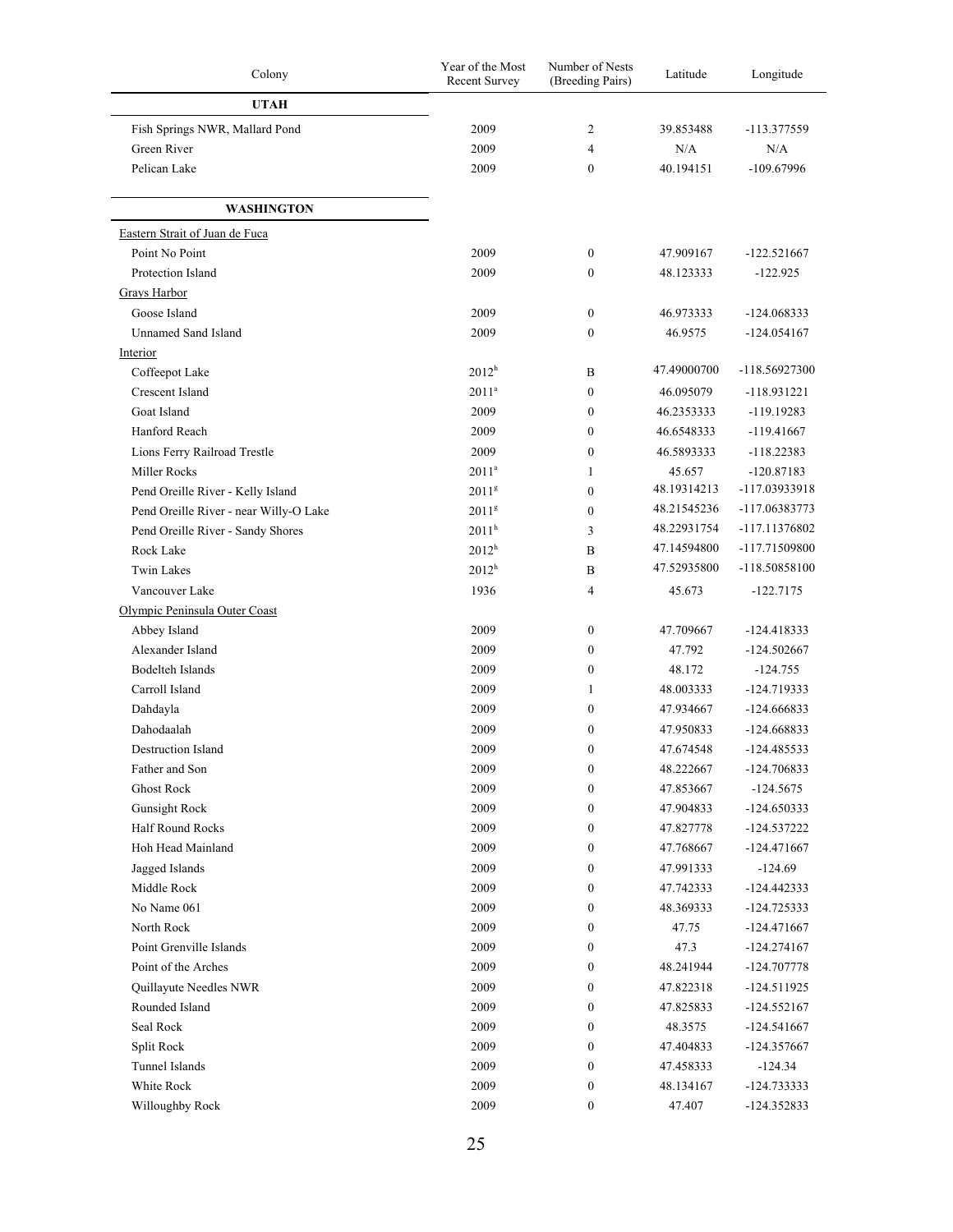| Colony               | Year of the Most<br><b>Recent Survey</b> | Number of Nests<br>(Breeding Pairs) | Latitude  | Longitude     |  |
|----------------------|------------------------------------------|-------------------------------------|-----------|---------------|--|
| San Juan Islands     |                                          |                                     |           |               |  |
| Bare Island          | 2009                                     | $\boldsymbol{0}$                    | 48.724667 | $-123.007833$ |  |
| Castle Island        | 2009                                     | $\boldsymbol{0}$                    | 48.42     | $-122.818833$ |  |
| Colville Islands     | 2009                                     | $\boldsymbol{0}$                    | 48.415278 | $-122.821389$ |  |
| Flattop Island       | 2009                                     | $\boldsymbol{0}$                    | 48.641833 | $-123.075333$ |  |
| <b>Gull Rock</b>     | 2009                                     | $\boldsymbol{0}$                    | 48.650667 | $-123.086333$ |  |
| Little Sister Island | 2009                                     | $\boldsymbol{0}$                    | 48.687167 | $-122.755$    |  |
| Puffin Island        | 2009                                     | $\boldsymbol{0}$                    | 48.740333 | $-122.818667$ |  |
| Secar Rock           | $2005^{\rm d}$                           | 9                                   | 48.437714 | $-122.906548$ |  |
| Waldron Island       | 2009                                     | $\boldsymbol{0}$                    | 48.700833 | $-123.024667$ |  |
| White Rock           | 2009                                     | $\boldsymbol{0}$                    | 48.667333 | $-123.069$    |  |

\*Data come from Adkins and Roby 2010 and Courtot et al. 2012 unless otherwise noted: a Oregon State University (OSU) / Bird Research Northwest (BRNW); <sup>b</sup> Montana Department of Fish, Wildlife, and Parks (MFWP); <sup>c</sup> Nevada Department of Wildlife (NDOW); <sup>d</sup> U.S. Fish and Wildlife Service (USFWS); <sup>e</sup> Arizona Department of Fish and Game (ADFG); <sup>f</sup> Shuford et al. 2004; <sup>g</sup> Western Colonial Waterbird Survey data (WCWS); <sup>h</sup> Washington Department of Fish and Game (WDFG); <sup>i</sup> Oregon Department of Fish and Wildlife (ODFW); <sup>j</sup> Idaho Department of Fish and Game (IDFG);  $\sqrt{k}$  Canadian Wildlife Service (CWS)

\*\*B = breeding known but not assessed.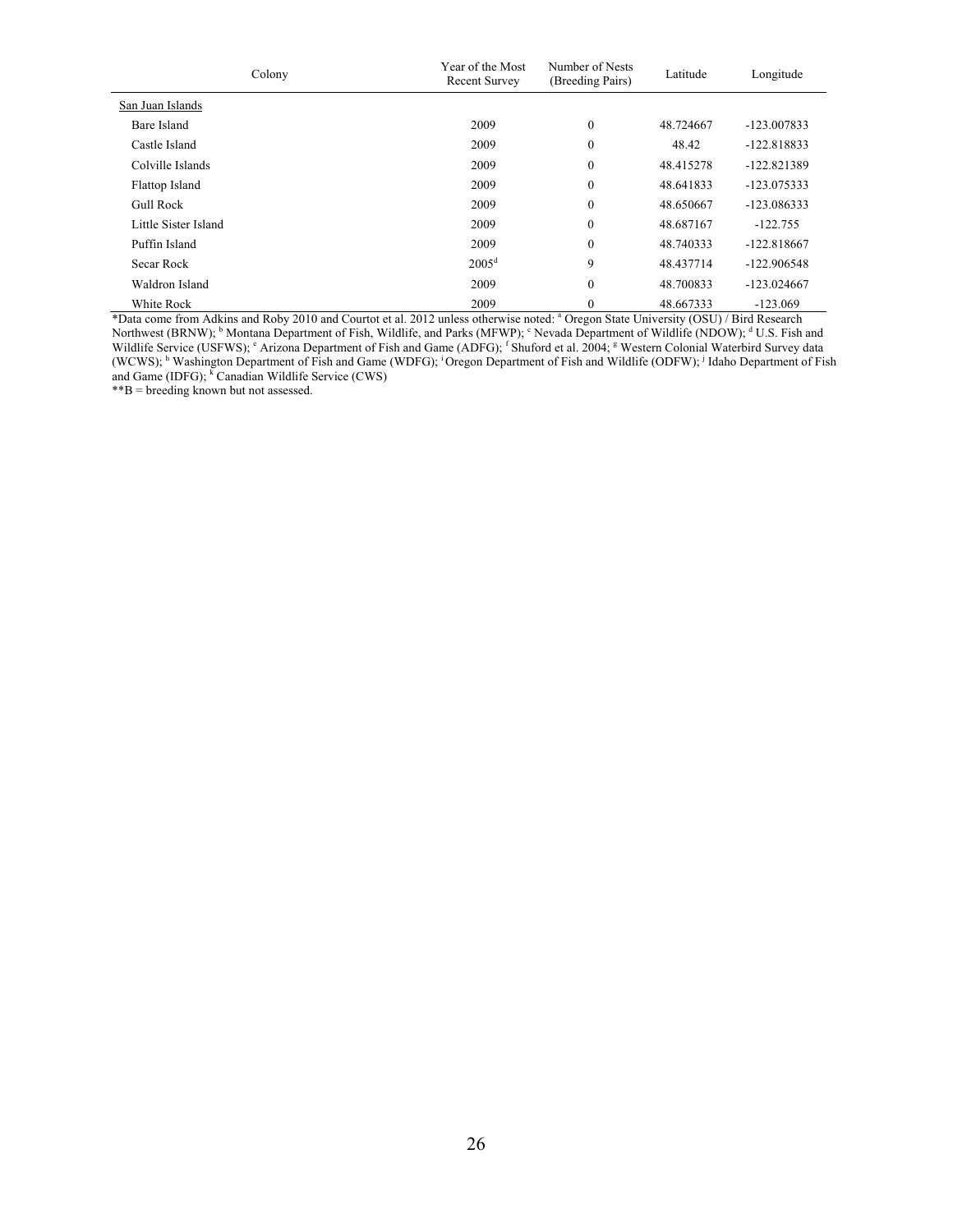## **APPENDIX B: Sampling Approach**

*Dual-Frame Sampling*—To estimate the breeding population, a sample of locations was randomly selected using a modified dual-frame sampling approach (Haines and Pollock 1998). The number of active nests will be counted at these locations during the mid- to late incubation period and will provide an index to estimate the number of breeding adults. Dual-frame sampling involves random sampling from 2 frames: a list frame and an area frame. The list frame includes active breeding colonies. Active breeding colonies contained ≥5 active nests at least 1 time during the past 5 years (2008–2012). The area frame includes other possible breeding locations not included within the list frame: 1) historical breeding colonies where 1 year of documented nesting activity has occurred but nesting has not been confirmed in the last 5 years (i.e., before 2008), 2) locations with <5 active nests during the last 5 years (2008–2012), and 3) new breeding colonies that arise during the duration of the monitoring strategy.

*Summary Statistics and Description of the Western Population*— There are 197 list frame (Appendix A, Table A1) and 224 area frame (Appendix A, Table A2) locations. The list frame was stratified into 4 size classes (>10,000, 10,000–500, 499–100, and 99–5 breeding pairs) based on suspected differences in colony dynamics. We used available cormorant colony data to calculate the mean number of breeding pairs and the number of colonies within the 4 list frame size classes and the area frame (i.e., strata). For each list frame size class, we calculated the average percent coefficient of variation of the number of breeding pairs using colonies that had ≥3 years of count data (n=33). We obtained multiple year colony data for the following areas: Columbia River and Estuary, Oregon and Washington (Roby et al. 2012); Oregon coast (Naughton et al. 2007); Salton Sea and Klamath Basin, California (Shuford 2010); and San Francisco Bay area, California (PRBO 2003). Summary statistics of the 4 list frame size classes and area frame are provided in Table B1.

The cormorant breeding colony on East Sand Island, Oregon comprises approximately 40% of the Western Population. In 2011, there were 13,045 breeding pairs on East Sand Island (Roby et al. 2012). Only 6 colonies had >500 breeding pairs (Table B1). The percent coefficient of variation of the number of breeding pairs was inversely related to colony size, ranging from 15% for the largest size class, which contains the single colony at East Sand Island, Oregon, to 92% for the smallest size class (i.e., 99–5 breeding pairs; Table B1).

The percent coefficient of variation and other summary statistics used in the power analysis (see below) were calculated using past count data. Recommended sample sizes and monitoring locations may need to be adjusted in the future if management actions cause substantial changes to the Western Population. If management actions cause the percent coefficient of variation values to increase, a greater number of sampling units will be needed to achieve the desired management objective. Thus, monitoring costs will be greater than those presented in this document.

*Power Analysis*—We conducted a power analysis using Program R (R Development Core Team 2008) to identify the most cost effective sampling scheme (i.e., fewest number of total sampling units) that achieved the monitoring objective. The monitoring objective is to have the ability to detect a 5% change/year in the Western Population of cormorants with 80% power (β = 0.20) and a 10% Type I error rate ( $\alpha$  = 0.10). Sampling schemes varied by the number of locations sampled within the 4 list frame size classes and area frame and the frequency and duration of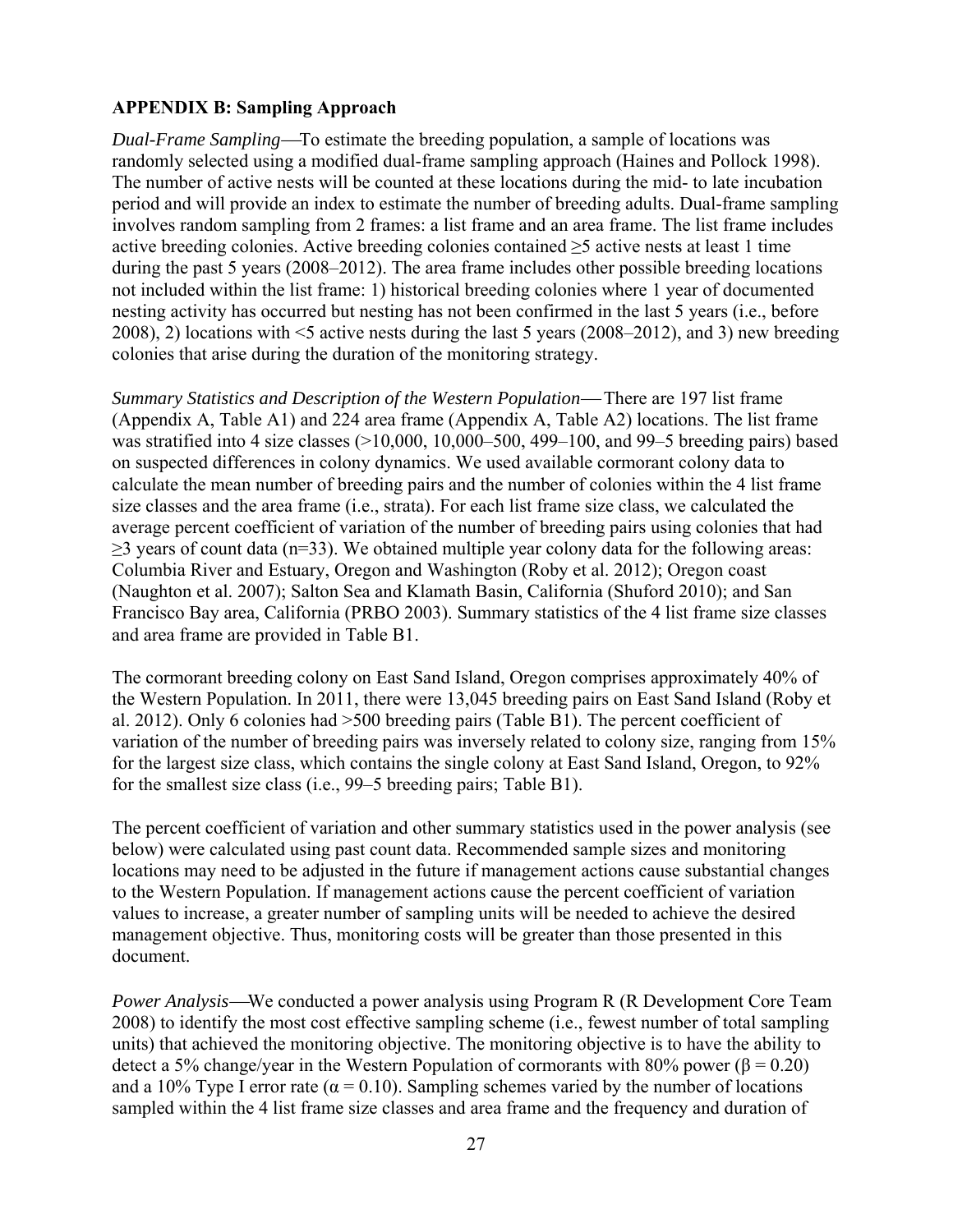monitoring years. We examined 9 temporal sampling schemes, where monitoring occurred every year, every other year, or every third year for 3, 5, 7, and 9/10 years in duration. For each temporal sampling scheme, 54 different combinations of sampling units were constructed (see Table B1 for sampling combination input values). In total, there were 486 different sampling schemes (9 x  $54 = 486$ ). To ensure that each stratum will have a representative sample, we chose 5% of the total number of locations within a list frame size class and the area frame as the lowest threshold (i.e., minimum number of sampling units) to sample.

Simulations were based upon route regression procedures in Program Monitor (Gibbs and Ene 2010). For each simulation, a deterministic linear trend was calculated for each list frame size class given the initial mean colony size, the years monitoring occurred, and the specified percent change per year (i.e., trend). The trend values tested were 1%, 5%, 10%, and 15%. Random data sets for the 4 list frame size class and the area frame were generated from a random normal distribution using the deterministic trend means of each time period and the calculated percent coefficient of variation of each stratum (Table B1). A constant percent coefficient of variation was used so that variance was proportional to the deterministic trend mean over time. Data sets were constrained so that negative values were truncated at 0. The number of data sets generated for each list frame size class and the area frame equaled the number of colonies sampled per monitoring year within each stratum. Data sets were then combined to create the overall, or metapopulation, dataset. The slope of the metapopulation dataset was calculated using a linear model. The confidence interval of the metapopulation slope was calculated using a 10% Type I error rate ( $\alpha$  = 0.10). A positive trend was detected if the confidence intervals of the metapopulation slope were both greater than zero. Power was calculated as the proportion of iterations  $(i = 2,500)$  that the metapopulation trend was detected.

*Results from Power Analysis*—The power to detect trend increased as the number of colonies sampled per year, number of years, duration of years, and trend values increased (Table B2 and B3; Fig. B1). Monitoring >9 years in duration will most likely be necessary to ensure detection of a 5% trend with approximately 80% power (Table B3; Fig. B1). Shorter durations may be sufficient if trends values are greater than 5%. There was little loss in power by sampling every third year as compared to every other year. Power estimates to detect a 5% trend were slightly higher when monitoring every year compared to every third year  $(0.90 \text{ vs. } 0.80)$ , but the total number of units sampled was much greater (396 vs. 176; Table B3; Fig. B1). The 10 most cost effective sampling schemes that achieved the monitoring objective are given in Table B2. For these sampling schemes, we also estimated the percent coefficient of variation of the breeding pair estimate using the stratified dual-frame estimator (see below).

*Monitoring Recommendation from Power Analysis*—The most cost effective sampling scheme that will achieve the monitoring objective is to monitor every third year for a 10-year duration. Forty-four locations should be monitored per monitoring year; 33 from the list frame and 11 from the area frame. The number of locations within each list frame size class to monitor per monitoring year is: 100% of the locations within the 2 largest size classes (>10,000 size class  $[n=1]$  and 10,000–500 size class  $[n=6]$ , 25% of the 499–100 size class  $(n=11)$ , and 10% of the 99–5 size class (n=15).

*Estimating the Breeding Population*—To estimate the total number of breeding pairs and the percent coefficient of variation of breeding pair estimate of the top 10 sampling schemes, we used the stratified dual-frame estimator similarly described in Haines and Pollock (1998). In the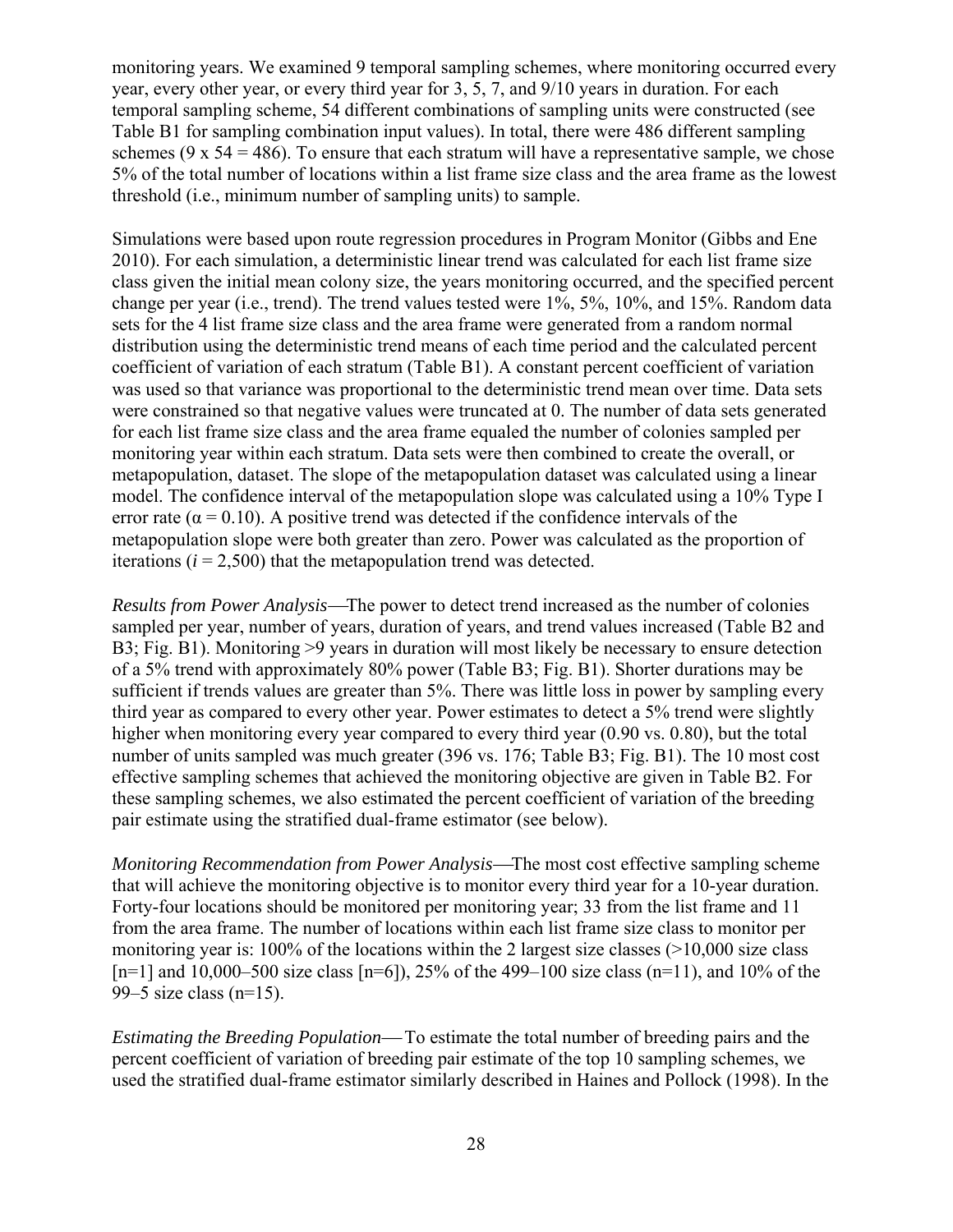future, collected data from this monitoring strategy can be analyzed using this approach. The estimator is:

$$
\widehat{Z}_T = \sum_{s=1}^m (N_{L(s)} \times \overline{z}_{L(s)}) + (N_A \times \overline{z}_A)
$$

where:

- $s =$ strata, from 1 to n.
- $\hat{Z}_{\tau}$  = total number of breeding pairs<br>  $N_L$  = total number of sampling units
- = total number of sampling units in the list frame
- $\overline{z}_L$  = sample mean number of breeding pairs in the list frame
- $N_A$ = total number of sampling units in the area frame
- $\overline{z}_A$  = sample mean number of breeding pairs in the area frame

The variance estimator is:

$$
\widehat{Var}\left(\widehat{Z}_T\right) = \sum_{s=1}^n \left(N_{L(s)}^2 \times \frac{s_{B_{L(s)}}^2}{n_{L(s)}}\right) + \left(N_A^2 \times \frac{s_{B_A}^2}{n_A}\right)
$$

 $s_{z_L}^2$  = sample variance of the number of breeding pairs in the list frame<br>  $n_L$  = number of units sampled from the list frame

 $n_L$  = number of units sampled from the list frame<br> $S_{z_A}^2$  = sample variance of the number of breeding p

= sample variance of the number of breeding pairs in the area frame

 $n_A$  = number of units sampled from the area frame

For future monitoring years, the total number of sampling units in the 4 list frame size classes and area frame will have to be estimated. Colonies selected from the original list frame will be monitored for the duration of the monitoring strategy. The probability of a colony within a given list frame size class changing to another size class or becoming inactive during time (t) to  $(t+1)$ can be estimated using a multi-state model or the raw proportion data. Likewise, the probability of an area frame location becoming active or changing size classes can be estimated during time (t) to  $(t+1)$ . These 2 probabilities can be combined to estimate the total number of colonies in each list frame size class and the area frame for a given monitoring year.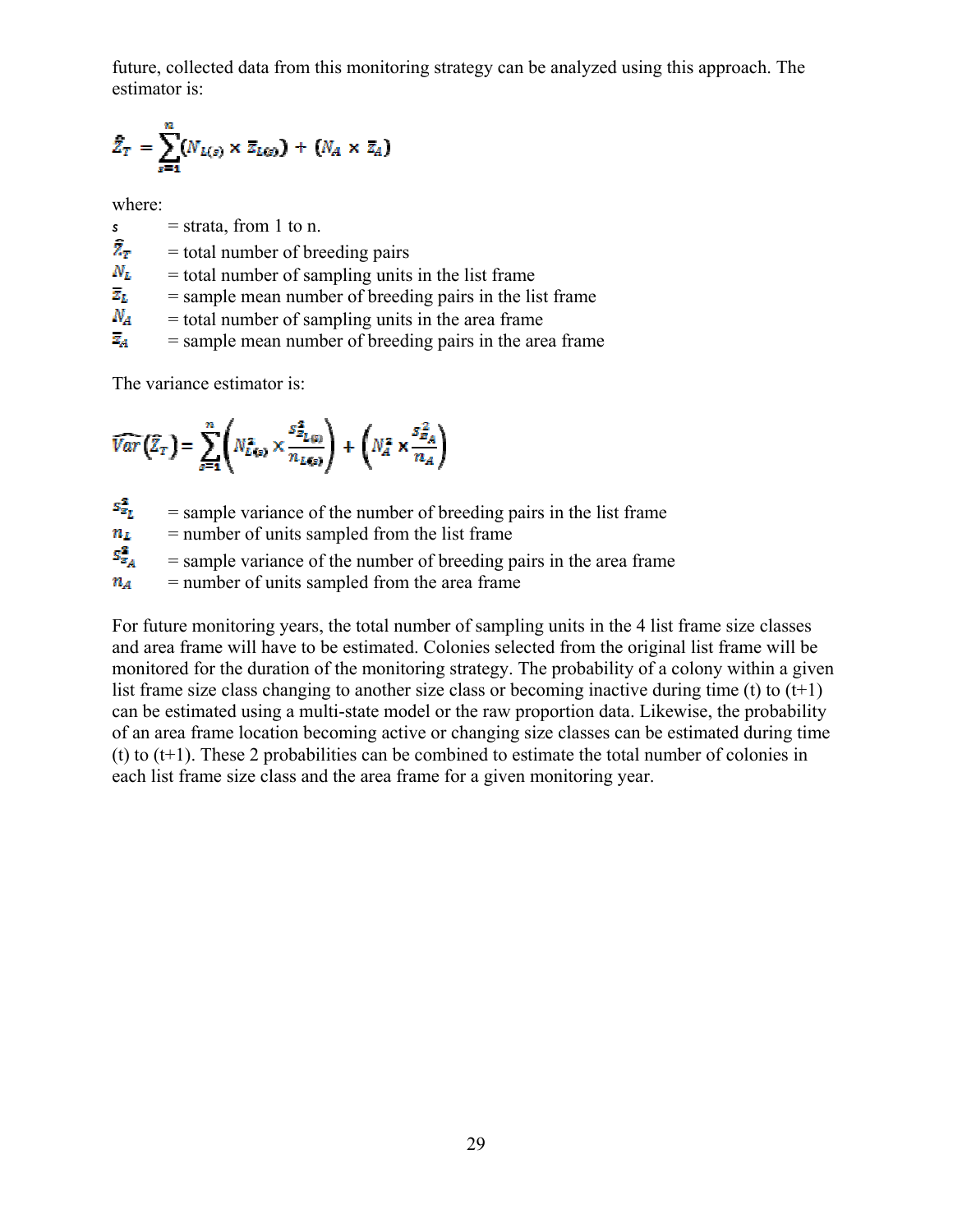#### **Table B1. Summary statistics and input values for the power analysis for the 4 list frame size classes and area frame.**

| List Frame <sup>a</sup> |                                 |                                      |                                  |                                        |                          |                                                            |                                               |                                |
|-------------------------|---------------------------------|--------------------------------------|----------------------------------|----------------------------------------|--------------------------|------------------------------------------------------------|-----------------------------------------------|--------------------------------|
|                         | Colony Size<br>(Breeding Pairs) | Mean Colony Size<br>(Breeding Pairs) | $#$ of Colonies<br>in Size Class | <b>Total Count</b><br>(Breeding Pairs) | % of Total<br>Population | # of Sampling Units Used<br>in Power Analysis <sup>c</sup> | % of Sampling Units Used<br>in Power Analysis | % CV Used in<br>Power Analysis |
|                         | >10,000                         | 13,045                               |                                  | 13,045                                 | 35%                      |                                                            | 100%                                          | 15%                            |
|                         | 10,000-500                      | 1,657                                | 6                                | 9,939                                  | 27%                      | 3,6                                                        | 50\%,100\%                                    | 47%                            |
|                         | 499-100                         | 194                                  | 45                               | 8,746                                  | 24%                      | 11,23,34                                                   | 25%, 50%, 75%                                 | 55%                            |
|                         | $99-5$                          | 36                                   | 145                              | 5,244                                  | 14%                      | 15,44,73                                                   | 10\%,30\%,50\%                                | 92%                            |
| <b>TOTAL</b>            |                                 |                                      | 197                              | 36,974                                 | 100%                     |                                                            |                                               |                                |
| Area Frame              |                                 |                                      |                                  |                                        |                          |                                                            |                                               |                                |
|                         |                                 | 10                                   | 224                              | N/A                                    | N/A                      | 11,22,34                                                   | 5%, 10%, 15%                                  | $92\%^{\rm d}$                 |

a The list frame includes active breeding colonies. Active breeding colonies contained ≥5 active nests at least 1 time during the past 5 years (2008–2012).

<sup>b</sup> The area frame includes other possible breeding locations not included within the list frame: 1) historical breeding colonies where 1 year of documented nesting activity has occurred but nesting has not been confirmed in the last 5 years (i.e., before 2008), 2) locations with <5 active nests during the last 5 years (2008–2012), and 3) new breeding colonies that arise during the duration of the monitoring strategy

<sup>c</sup> For the power analysis, all possible combinations of sampling units (n=54) were used for each temporal sampling scheme (n=9).

 $^{\text{d}}$  % CV was not available for the area frame. The % CV value of the smallest list frame size class (92%) was used in the power analysis.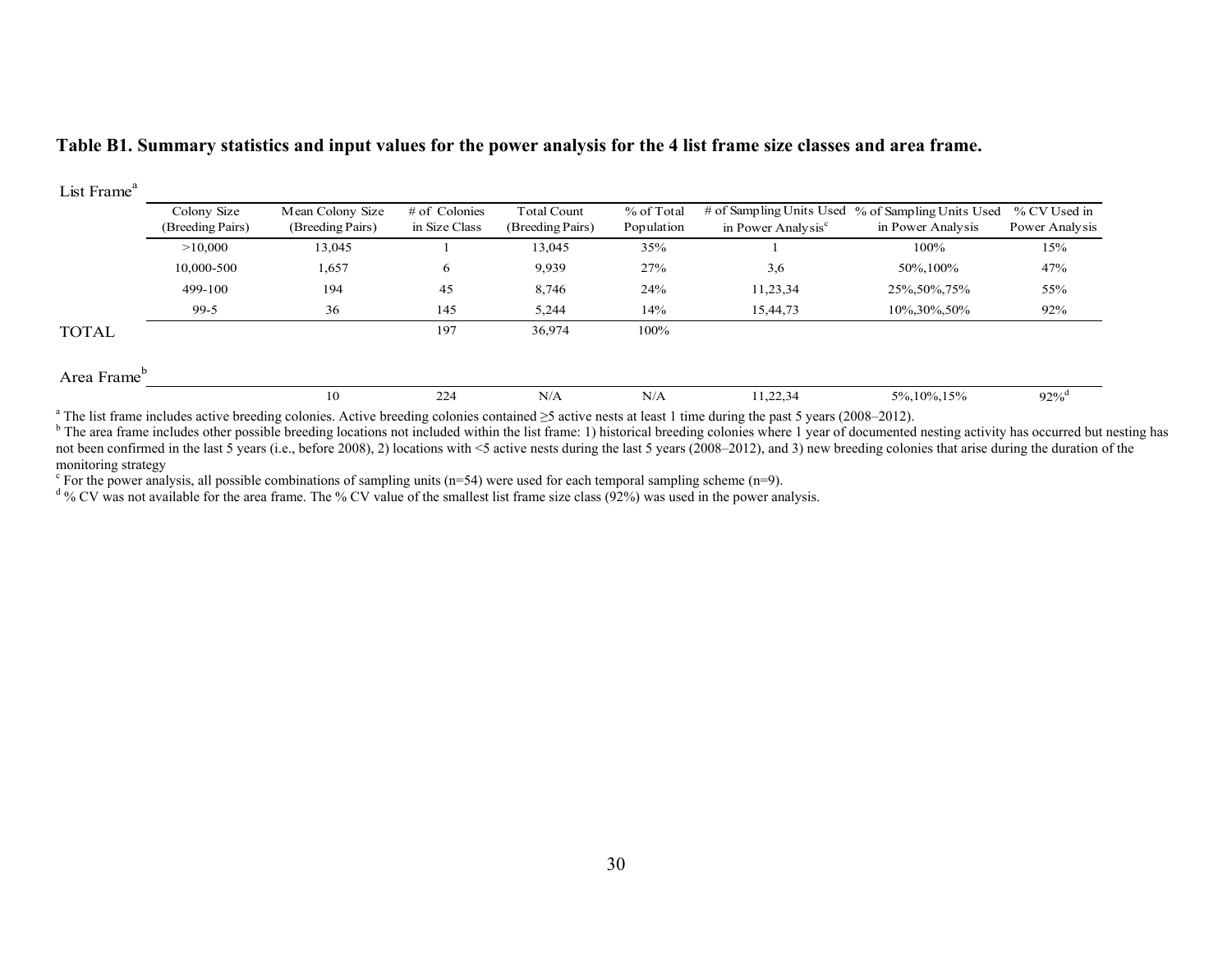**Table B2. The 10 most cost effective sampling schemes (i.e., fewest number of total sampling units) that achieved the monitoring objective of detecting a 5% change/year with 80% power. The recommended sampling scheme is highlighted. In total, 486 sampling schemes were constructed. Shown also is the percent coefficient of variation (% CV) of the total annual breeding pair estimate using the stratified dual-frame estimator.** 

|                  | Number of Units Sampled in Each<br>List Frame Size Class |    |    |    |                                                                                         |             |                                                                    |          |                                                     |
|------------------|----------------------------------------------------------|----|----|----|-----------------------------------------------------------------------------------------|-------------|--------------------------------------------------------------------|----------|-----------------------------------------------------|
| Monitoring Years | $>10,000$ 9,999-500 499-100 99-5                         |    |    |    | List Frame Units Area Frame Units<br>Sampled per Year Sampled per Year Sampled per Year | Total Units | Total Units Sampled All Power to detect<br><b>Monitoring Years</b> | 5% trend | % CV of the Breeding<br>Pair Population<br>Estimate |
| 0,3,6,9          | 6                                                        | 11 | 15 | 33 | 11                                                                                      | 44          | 176                                                                | 0.80     | 8.77%                                               |
| 0,3,6,9          | 3                                                        | 23 | 15 | 42 | 11                                                                                      | 53          | 212                                                                | 0.81     | 9.31%                                               |
| 0,3,6,9          | 6                                                        | 11 | 15 | 33 | 22                                                                                      | 55          | 220                                                                | 0.81     | 8.69%                                               |
| 0,3,6,9          | 6                                                        | 23 | 15 | 45 | 11                                                                                      | 56          | 224                                                                | 0.83     | 8.38%                                               |
| 0,3,6,9          | 3                                                        | 23 | 15 | 42 | 22                                                                                      | 64          | 256                                                                | 0.82     | 9.24%                                               |
| 0,3,6,9          | 3                                                        | 34 | 15 | 53 | 11                                                                                      | 64          | 256                                                                | 0.86     | 9.18%                                               |
| 0,3,6,9          | 6                                                        | 23 | 15 | 45 | 22                                                                                      | 67          | 268                                                                | 0.84     | 8.30%                                               |
| 0,3,6,9          | 6                                                        | 11 | 15 | 33 | 34                                                                                      | 67          | 268                                                                | 0.80     | 8.67%                                               |
| 0,3,6,9          | 6                                                        | 34 | 15 | 56 | 11                                                                                      | 67          | 268                                                                | 0.88     | 8.23%                                               |
| 0,2,4,6,8        | 6                                                        | 23 | 15 | 45 | 11                                                                                      | 56          | 280                                                                | 0.83     | 8.38%                                               |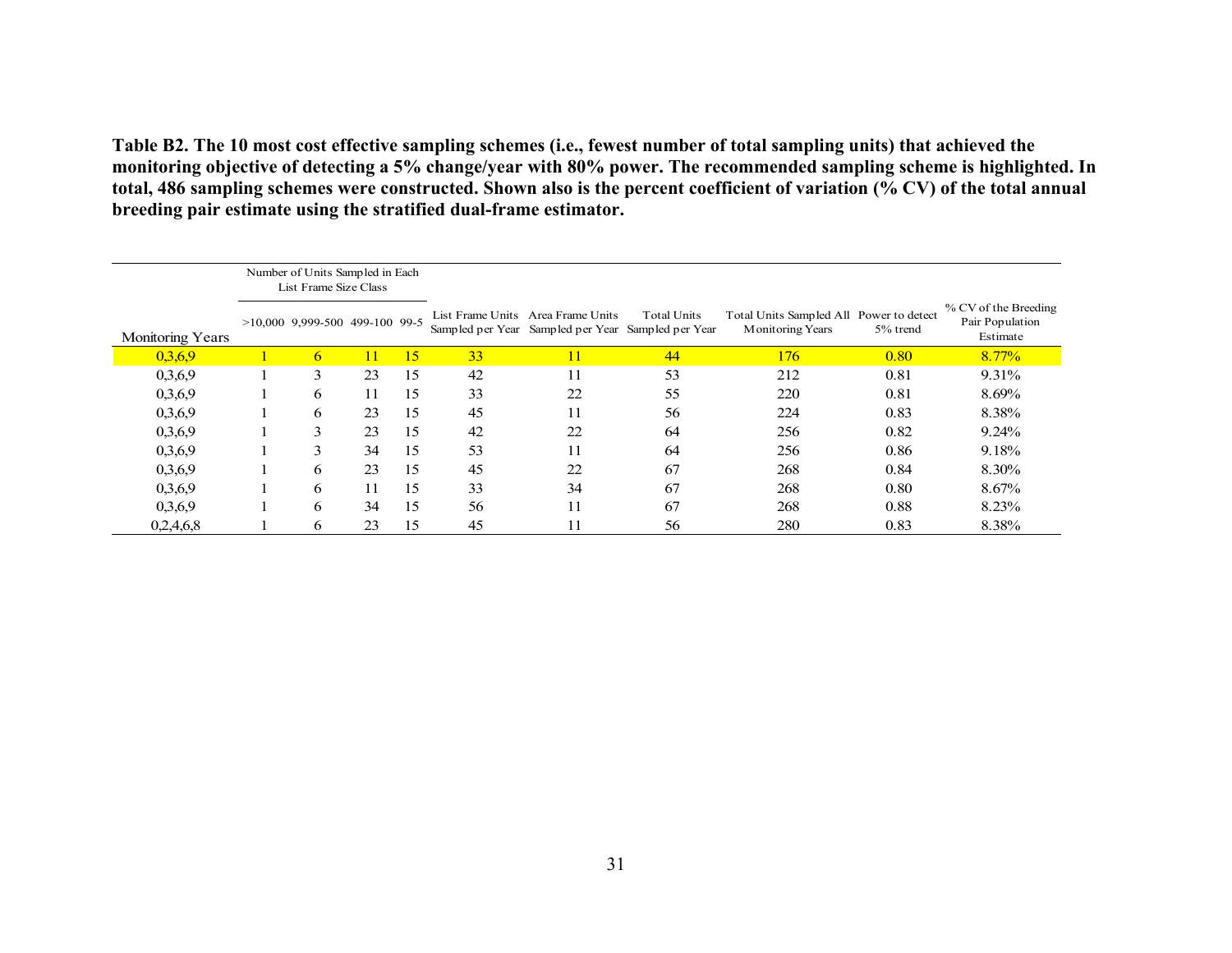**Table B3. Power to detect trend (i.e., % change/year) for various temporal sampling schemes. Temporal sampling schemes include monitoring every year, every other year, and every third year for 3, 5, 7, and 9/10 years in duration. Highlighted is the recommended sampling scheme, which is the most cost effective sampling scheme (i.e., fewest number of total sampling units) that achieved the monitoring objective of detecting a 5% change/year with 80% power.** 

|                         |           | Number of Units Sampled in Each Size Class | Per Monitoring Year |                    |              |                                      |                                                                              |       |       | Power to Detect Trend<br>$(\%$ change/year) |      |
|-------------------------|-----------|--------------------------------------------|---------------------|--------------------|--------------|--------------------------------------|------------------------------------------------------------------------------|-------|-------|---------------------------------------------|------|
| <b>Monitoring Years</b> | $(100\%)$ | $>10,000$ 9,999-500<br>$(100\%)$           | 499-100<br>(25%)    | $99-5$<br>$(10\%)$ | Area<br>(5%) | Number of<br><b>Monitoring Years</b> | Total Units Sampled Over<br>Monitoring Program<br>(44 units/monitoring year) | $1\%$ | $5\%$ | 10%                                         | 15%  |
| 0,1,2                   |           | 6                                          |                     | 15                 | 11           | 3                                    | 132                                                                          | 0.34  | 0.39  | 0.51                                        | 0.65 |
| 0,1,2,3,4               |           | 6                                          | 11                  | 15                 | 11           | 5                                    | 220                                                                          | 0.20  | 0.45  | 0.77                                        | 0.93 |
| 0,1,2,3,4,5,6           |           | 6                                          | 11                  | 15                 | 11           |                                      | 308                                                                          | 0.20  | 0.69  | 0.97                                        | 1.00 |
| 0,1,2,3,4,5,6,7,8       |           | 6                                          | 11                  | 15                 | 11           | 9                                    | 396                                                                          | 0.23  | 0.90  | 1.00                                        | 1.00 |
| 0,2,4                   |           | 6                                          | 11                  | 15                 | 11           | 3                                    | 132                                                                          | 0.35  | 0.50  | 0.74                                        | 0.88 |
| 0,2,4,6                 |           | 6                                          | 11                  | 15                 | 11           | 4                                    | 176                                                                          | 0.27  | 0.61  | 0.92                                        | 0.98 |
| 0,2,4,6,8               |           | 6                                          | 11                  | 15                 | 11           |                                      | 220                                                                          | 0.25  | 0.78  | 0.98                                        | 1.00 |
| 0,3,6                   |           | 6                                          | 11                  | 15                 | 11           | 3                                    | 132                                                                          | 0.37  | 0.63  | 0.88                                        | 0.96 |
| 0,3,6,9                 |           | 6                                          | 11                  | 15                 | 11           | $\overline{4}$                       | 176                                                                          | 0.29  | 0.80  | 0.98                                        | 1.00 |

\*For the power analyses, 54 sampling combinations (i.e., the number of units sampled per monitoring year) were constructed for each of the 9 temporal sampling schemes. Only the most cost effective sampling combination (i.e., fewest number of total sampling units) that achieved the monitoring objective was shown.

**Figure B1. Power to detect trend (i.e., % change/year) for various temporal sampling schemes. Temporal sampling schemes**  include monitoring every year (dotted line), every other year (dashed line), and every third year (solid line) for  $3(\bullet)$ ,  $5(x)$ ,  $7(\bullet)$ , **and 9/10 (no mark) years in duration. The solid line with no marks is the recommended sampling scheme, which is the most cost effective sampling scheme (i.e., fewest number of total sampling units) that achieved the monitoring objective of detecting a 5% change/year with 80% power. The solid horizontal line denotes 80% power.** 



\*For the power analyses, 54 sampling combinations (i.e., the number of units sampled per monitoring year) were constructed for each of the 9 temporal sampling schemes. Only the most cost effective sampling combination (i.e., fewest number of total sampling units) that achieved the monitoring objective was shown.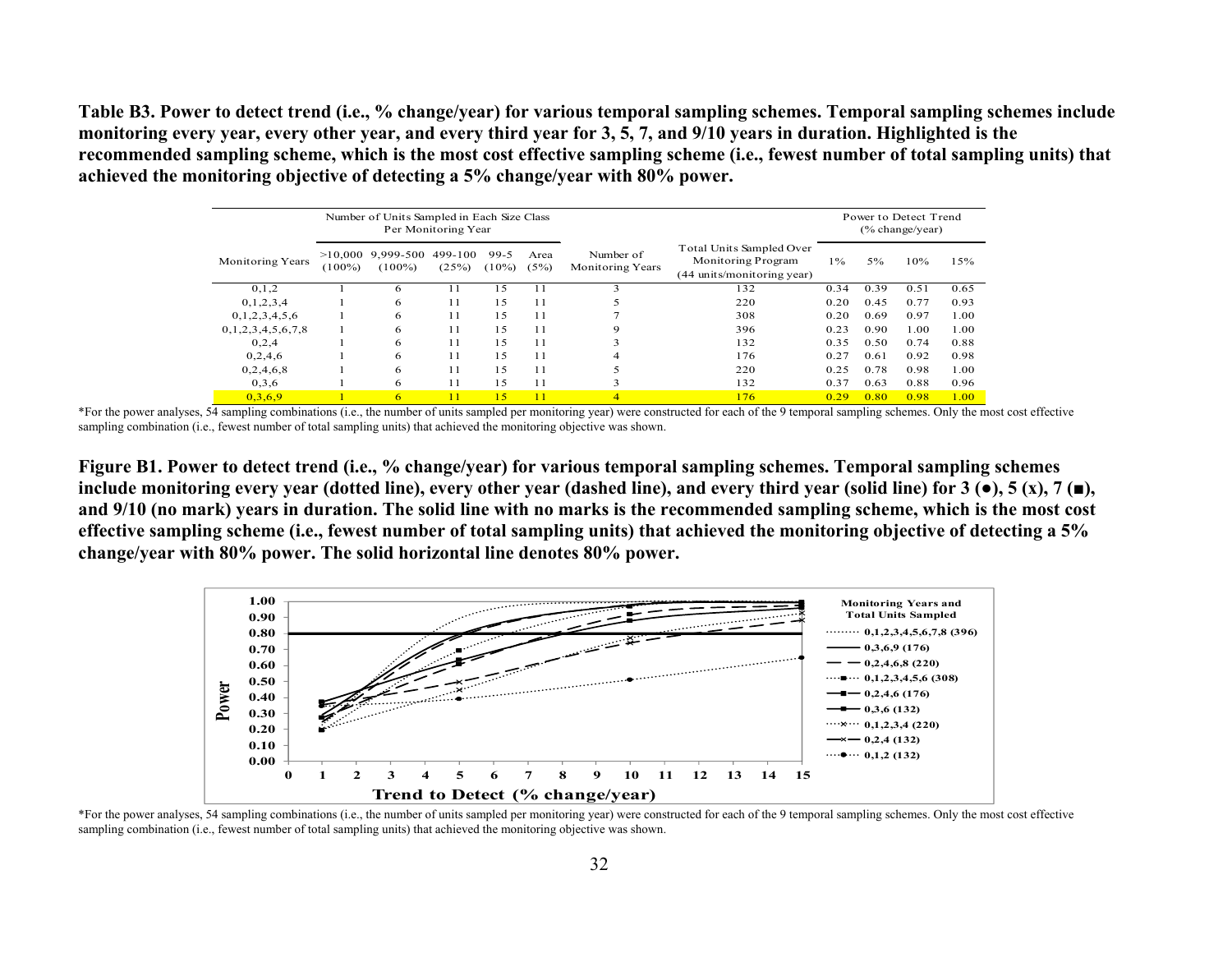## **APPENDIX C: Monitoring Locations**

Forty-four monitoring locations (i.e., 33 from the list frame and 11 from the area frame) were randomly selected from all list and area frame locations that were available for sampling. Locations that were unavailable to sample due to inaccessibility were excluded before selection (n=1). The number of locations selected in each list frame size class and the area frame was determined from the power analysis. All locations within the 2 largest list frame size classes were selected ( $>10,000$  size class [n=1] and 10,000–500 size class [n=6]). For the 2 smallest list frame size classes, each location was assigned a random number between 0 and 1. The locations with the greatest assigned random number were selected in the amount determined for each size class (499–100 size class [n=11] and 99–5 size class [n=15]). To concentrate sampling effort on the locations with the highest potential cormorant use, area frame locations were assigned the following weights:  $6 =$  breeding colonies before 2008 with  $>25$  breeding pairs;  $3 =$  breeding colonies after 2008 with 1–4 breeding pairs;  $1 =$  all other locations (i.e.,  $\leq$  25 breeding pairs before 2008 and 0 breeding pairs after 2008). The number of times a location was included on the area frame list from which locations were selected equaled its weight. Random numbers were then assigned for each entry. The 11 unique area frame locations with the greatest assigned random number were selected.

List frame colonies that are monitored during 2014 will be monitored for the duration of the monitoring strategy, even if no breeding is reported for a given year. For monitoring years after 2014, 5% of area frame locations will be randomly selected from an updated inventory of area frame locations using the weighting scheme described above. If a new breeding colony >500 breeding pairs is documented during the duration of the monitoring strategy, the Nongame Technical Committee will evaluate how it will be incorporated into the monitoring strategy and subsequent analyses.

The locations selected for monitoring in 2014 and survey and budgetary information for each location are given in Table C1. After randomly selecting the 44 monitoring locations, we identified which locations will be monitored under existing programs. We assumed monitoring at State Wildlife Areas, National Wildlife Refuges, and other locations covered by on-going monitoring programs will continue and thus would not contribute new cost to implement the monitoring strategy. Of the 44 selected monitoring locations, 30 locations will be included within existing monitoring programs (Table C1). We estimated that monitoring the 14 locations not included within existing monitoring programs will cost an additional \$7,000 per monitoring year. For each location, survey methodology and monitoring cost were provided by individuals with knowledge of that location. If no information was available, a cost of \$500 was used, which was based upon Idaho Department of Fish and Game colonial waterbird monitoring cost estimates. Cost associated with the 15 locations that will be surveyed during the USFWS coastal helicopter survey were considered collectively. We estimated that an additional \$7,500 per monitoring year will be needed to compile and enumerate aerial photograph data from the USFWS coastal helicopter survey.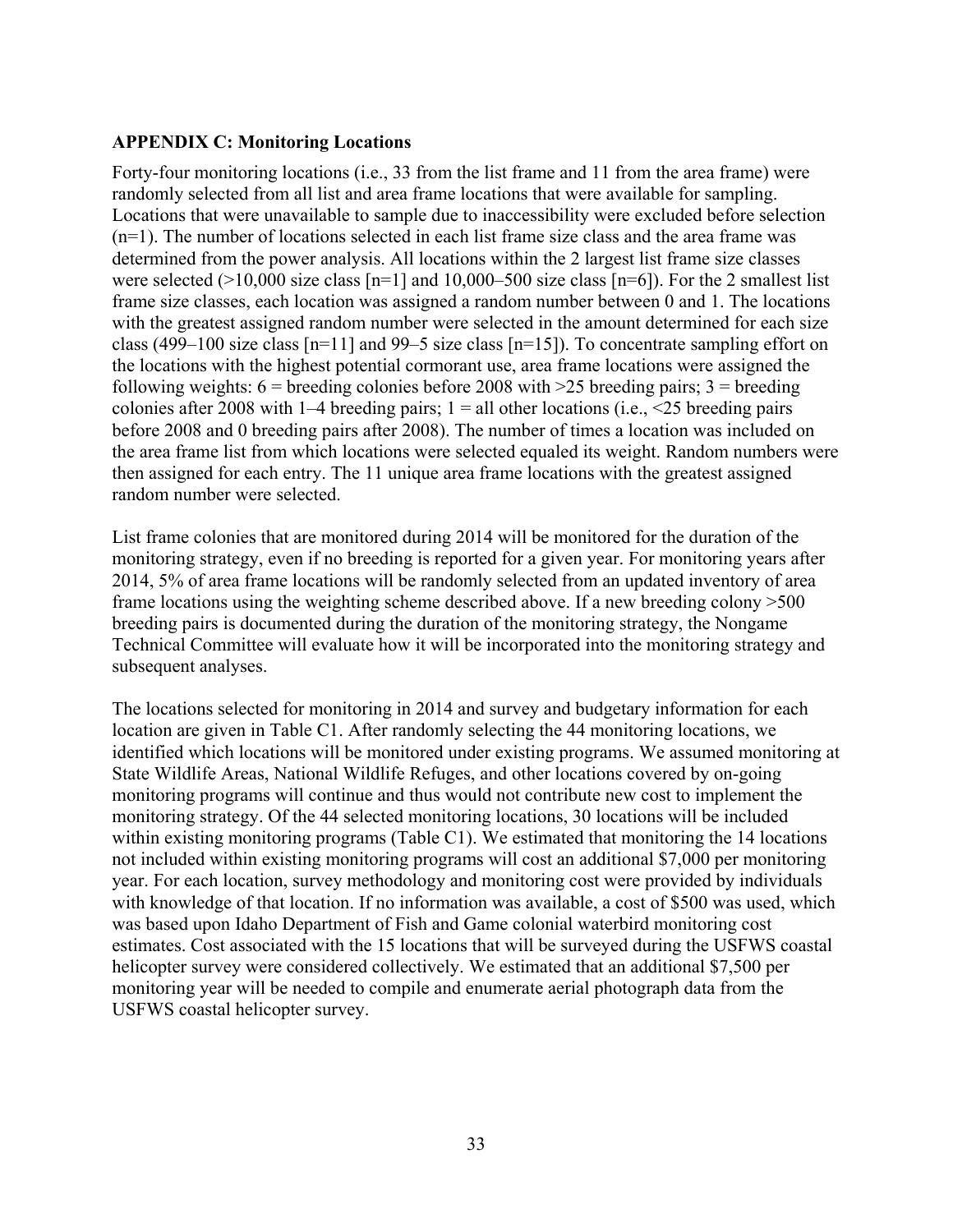## **Table C1. Survey information and estimated cost of randomly selected monitoring locations for 2014. For monitoring years after 2014, the list frame locations will remain the same but area frame locations will be randomly selected.**

| Colony                                              | Frame (Size Class)  | Recommended<br>Survey<br>Technique<br>$G=$ ground<br>B=boat<br>A=aerial | Time of Year             | Lead<br>Organization(s) | Description                                                                | Estimated<br>Cost per<br>Monitoring<br>Year | Estimated<br><b>Cost Covered</b><br>Under<br>Existing<br>Programs | Estimated<br>New<br>Additional<br>Cost per<br>Monitoring<br>Year |
|-----------------------------------------------------|---------------------|-------------------------------------------------------------------------|--------------------------|-------------------------|----------------------------------------------------------------------------|---------------------------------------------|-------------------------------------------------------------------|------------------------------------------------------------------|
| <b>BRITISH COLUMBIA (n=2)</b>                       |                     |                                                                         |                          |                         |                                                                            |                                             |                                                                   |                                                                  |
| Interior<br>Creston Valley Wildlife Management Area | List $(99-5)$       | G                                                                       | Late May                 | <b>CVWMA</b>            | Included in on-going avian monitoring efforts on<br><b>CVWMA</b>           | \$500                                       | \$500                                                             | \$0                                                              |
| Vancouver Area<br>Second Narrows Bridge Power Tower | List $(99-5)$       | G                                                                       | Late May                 | <b>CWS</b>              | New monitoring                                                             | \$500                                       | \$0                                                               | \$500                                                            |
| CALIFORNIA (n=16)                                   |                     |                                                                         |                          |                         |                                                                            |                                             |                                                                   |                                                                  |
| Central Coast - Outer Coast North                   |                     |                                                                         |                          |                         |                                                                            |                                             |                                                                   |                                                                  |
| South Farallon Islands                              | List (499-100)      | A                                                                       | Late May to<br>early Jun | <b>USFWS</b>            | Included in USFWS annual coastal helicopter<br>survey                      | $\ast$                                      |                                                                   |                                                                  |
| Central Coast - Outer Coast South                   |                     |                                                                         |                          |                         |                                                                            |                                             |                                                                   |                                                                  |
| San Lorenzo River Mouth                             | Area                | A                                                                       | Late May to<br>early Jun | <b>USFWS</b>            | Included in USFWS annual coastal helicopter<br>survey                      | $\ast$                                      |                                                                   |                                                                  |
| Central Coast - San Francisco Bay                   |                     |                                                                         |                          |                         |                                                                            |                                             |                                                                   |                                                                  |
| Alviso Plant, Pond Nos. A9 & A10                    | List (499-100)      | G, B                                                                    | Late May to<br>early Jun | CDFG, PRBO              | New monitoring                                                             | \$500                                       | \$0                                                               | \$500                                                            |
| Bair Island Power Towers (Steinberger Slough)       | List (499-100)      | G, B                                                                    | Late May to<br>early Jun | CDFG, PRBO              | New monitoring                                                             | \$500                                       | \$0                                                               | \$500                                                            |
| Interior                                            |                     |                                                                         |                          |                         |                                                                            |                                             |                                                                   |                                                                  |
| Laguna de Santa Rosa                                | Area                | G                                                                       | Late May to<br>early Jun | CDFG, PRBO              | New monitoring                                                             | \$500                                       | \$0                                                               | \$500                                                            |
| Lake Almanor, Almanor Peninsula                     | List $(99-5)$       | B                                                                       | Late May to<br>early Jun | CDFG, PRBO              | New monitoring                                                             | \$500                                       | \$0                                                               | \$500                                                            |
| Mullet Island, Salton Sea (So.)                     | List $(10,000-500)$ | A                                                                       | Late Jan to<br>early Feb | CDFG, PRBO              | Included in on-going avian monitoring efforts on<br>Salton Sea             | \$2,000                                     | \$2,000                                                           | \$0                                                              |
| Mystic Lake                                         | Area                | G                                                                       | Late Jan to<br>early Feb | CDFG, PRBO              | New monitoring                                                             | \$500                                       | \$0                                                               | \$500                                                            |
| North Stone Lake, Stone Lakes NWR                   | Area                | G                                                                       | May                      | <b>USFWS</b>            | Included in on-going avian monitoring efforts on<br><b>Stone Lakes NWR</b> | \$500                                       | \$500                                                             | \$0                                                              |
| Northern Coast - North Section                      |                     |                                                                         |                          |                         |                                                                            |                                             |                                                                   |                                                                  |
| Arcata Bay Sand Islands                             | List (499-100)      | A                                                                       | Late May to<br>early Jun | <b>USFWS</b>            | Included in USFWS annual coastal helicopter<br>survey                      | $\ast$                                      | $\ast$                                                            |                                                                  |
| Big Lagoon                                          | List $(99-5)$       | A                                                                       | Late May to<br>early Jun | <b>USFWS</b>            | Included in USFWS annual coastal helicopter<br>survey                      |                                             | $\ast$                                                            |                                                                  |
| Northern Coast - South Section                      |                     |                                                                         |                          |                         |                                                                            |                                             |                                                                   |                                                                  |
| Hog Island                                          | List (10,000-500)   | A                                                                       | Late May to<br>early Jun | <b>USFWS</b>            | Included in USFWS annual coastal helicopter<br>survey                      | $\ast$                                      | $\ast$                                                            |                                                                  |
| Southern Coast                                      |                     |                                                                         |                          |                         |                                                                            |                                             |                                                                   |                                                                  |
| Anacapa Island - West                               | List (499-100)      | A                                                                       | Late May to<br>early Jun | <b>USFWS</b>            | Included in USFWS annual coastal helicopter<br>survey                      |                                             |                                                                   |                                                                  |
| Prince Island                                       | $List(99-5)$        | A                                                                       | Late May to<br>early Jun | <b>USFWS</b>            | Included in USFWS annual coastal helicopter<br>survey                      |                                             |                                                                   |                                                                  |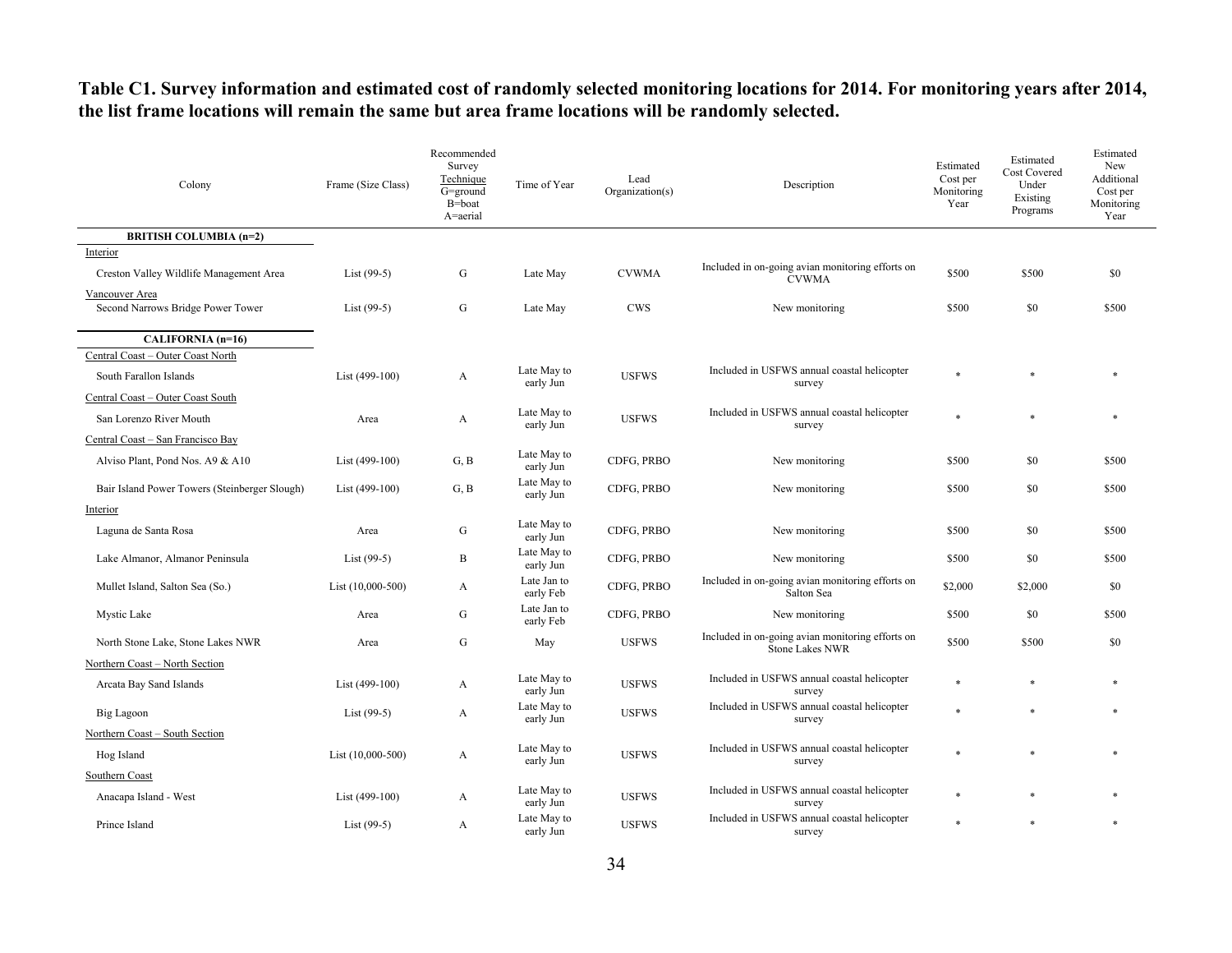| Colony                                      | Frame (Size Class)                 | Recommended<br>Survey<br>Technique<br>G=ground<br>B=boat<br>A=aerial | Time of Year             | Lead<br>Organization(s)    | Description                                                                        | Estimated<br>Cost per<br>Monitoring<br>Year | Estimated<br>Cost Covered<br>Under<br>Existing<br>Programs | Estimated<br>New<br>Additional<br>Cost per<br>Monitoring<br>Year |
|---------------------------------------------|------------------------------------|----------------------------------------------------------------------|--------------------------|----------------------------|------------------------------------------------------------------------------------|---------------------------------------------|------------------------------------------------------------|------------------------------------------------------------------|
| Santa Barbara Island                        | List $(99-5)$                      | A                                                                    | Late May to<br>early Jun | <b>USFWS</b>               | Included in USFWS annual coastal helicopter<br>survey                              | $\ast$                                      | *                                                          | $\ast$                                                           |
| Seal Cove Area                              | List $(99-5)$                      | A                                                                    | Late May to<br>early Jun | <b>USFWS</b>               | Included in USFWS annual coastal helicopter<br>survey                              | $\ast$                                      | *                                                          | $\ast$                                                           |
| IDAHO $(n=4)$                               |                                    |                                                                      |                          |                            |                                                                                    |                                             |                                                            |                                                                  |
| American Falls Reservoir<br>Bear Lake NWR   | List (10,000-500)<br>List $(99-5)$ | A<br>G                                                               | early Jun<br>early Jun   | <b>IDFG</b><br><b>IDFG</b> | New monitoring<br>New monitoring                                                   | \$500<br>\$500                              | \$0<br>\$0                                                 | \$500<br>\$500                                                   |
| <b>Blackfoot Reservoir</b>                  | List $(10,000-500)$                | G                                                                    | early Jun                | <b>IDFG</b>                | Included in on-going colonial waterbird<br>monitoring efforts                      | \$500                                       | \$500                                                      | \$0                                                              |
| Palisades Reservoir                         | Area                               | $\mathbf G$                                                          | early Jun                | <b>IDFG</b>                | New monitoring                                                                     | \$500                                       | \$0                                                        | \$500                                                            |
| MONTANA (n=1)<br>East of Continental Divide |                                    |                                                                      |                          |                            |                                                                                    |                                             |                                                            |                                                                  |
| Arod Lake                                   | List $(99-5)$                      | $\mathbf G$                                                          | early Jun                | <b>MFWP</b>                | Included in on-going colonial waterbird<br>monitoring efforts                      | \$500                                       | \$500                                                      | \$0                                                              |
| $NEVADA(n=2)$                               |                                    |                                                                      |                          |                            |                                                                                    |                                             |                                                            |                                                                  |
| Kirch WMA                                   | Area                               | G                                                                    | May                      | <b>NDOW</b>                | Included in on-going avian monitoring efforts on<br>Kirch WMA                      | \$500                                       | \$500                                                      | \$0                                                              |
| S-Line Reservoir                            | List $(99-5)$                      | G                                                                    | May                      | <b>NDOW</b>                | New monitoring                                                                     | \$500                                       | \$0                                                        | \$500                                                            |
| OREGON (n=14)                               |                                    |                                                                      |                          |                            |                                                                                    |                                             |                                                            |                                                                  |
| Central Coast                               |                                    |                                                                      |                          |                            |                                                                                    |                                             |                                                            |                                                                  |
| Parrot Rock                                 | List $(99-5)$                      | A                                                                    | Late May to<br>early Jun | <b>USFWS</b>               | Included in USFWS annual coastal helicopter<br>survey                              | $\ast$                                      | $\ast$                                                     | $\ast$                                                           |
| Columbia River                              |                                    |                                                                      |                          |                            |                                                                                    |                                             |                                                            |                                                                  |
| Smith and Bybee Lakes                       | Area                               | $\, {\bf B}$                                                         | Late May to<br>early Jun | <b>ODFW</b>                | New monitoring                                                                     | \$500                                       | \$0                                                        | \$500                                                            |
| Tri-Club Island                             | Area                               | B                                                                    | Late May to<br>early Jun | <b>ODFW</b>                | New monitoring                                                                     | \$500                                       | \$0                                                        | \$500                                                            |
| Umatilla NWR                                | Area                               | G                                                                    | Late May to<br>early Jun | <b>USFWS</b>               | Included in on-going avian monitoring efforts on<br>Umatilla NWR                   | \$500                                       | \$500                                                      | \$0                                                              |
| Columbia River Estuary                      |                                    |                                                                      |                          |                            |                                                                                    |                                             |                                                            |                                                                  |
| East Sand Island                            | List $(>10,000)$                   | A                                                                    | early May                | OSU / USACE                | Included in on-going Cormorant monitoring<br>efforts on the Columbia River Estuary | \$3,000                                     | \$3,000                                                    | \$0                                                              |
| Miller Sands Navigational Aids              | List (499-100)                     | A                                                                    | early May                | <b>OSU / USACE</b>         | Included in on-going Cormorant monitoring<br>efforts on the Columbia River Estuary | \$1,000                                     | \$1,000                                                    | \$0                                                              |
| Rice Island                                 | Area                               | A                                                                    | early May                | <b>OSU / USACE</b>         | Included in on-going Cormorant monitoring<br>efforts on the Columbia River Estuary | \$1,000                                     | \$1,000                                                    | \$0                                                              |
| Interior                                    |                                    |                                                                      |                          |                            |                                                                                    |                                             |                                                            |                                                                  |
| Malheur NWR - Frenchglen Area - Baca Lake   | List $(99-5)$                      | G                                                                    | Late May to<br>early Jun | <b>USFWS</b>               | Included in on-going avian monitoring efforts on<br>Malheur NWR                    | \$500                                       | \$500                                                      | \$0                                                              |
| Rivers End (Lake Abert)                     | List (99-5)                        | G                                                                    | Late May to<br>early Jun | <b>ODFW</b>                | New monitoring                                                                     | \$500                                       | \$0                                                        | \$500                                                            |
| Northern Coast                              |                                    |                                                                      |                          |                            |                                                                                    |                                             |                                                            |                                                                  |
| Unnamed Colony (Cape Lookout)               | List (499-100)                     | A                                                                    | Late May to<br>early Jun | <b>USFWS</b>               | Included in USFWS annual coastal helicopter<br>survey                              |                                             |                                                            |                                                                  |
| Southern Coast                              |                                    |                                                                      |                          |                            |                                                                                    |                                             |                                                            |                                                                  |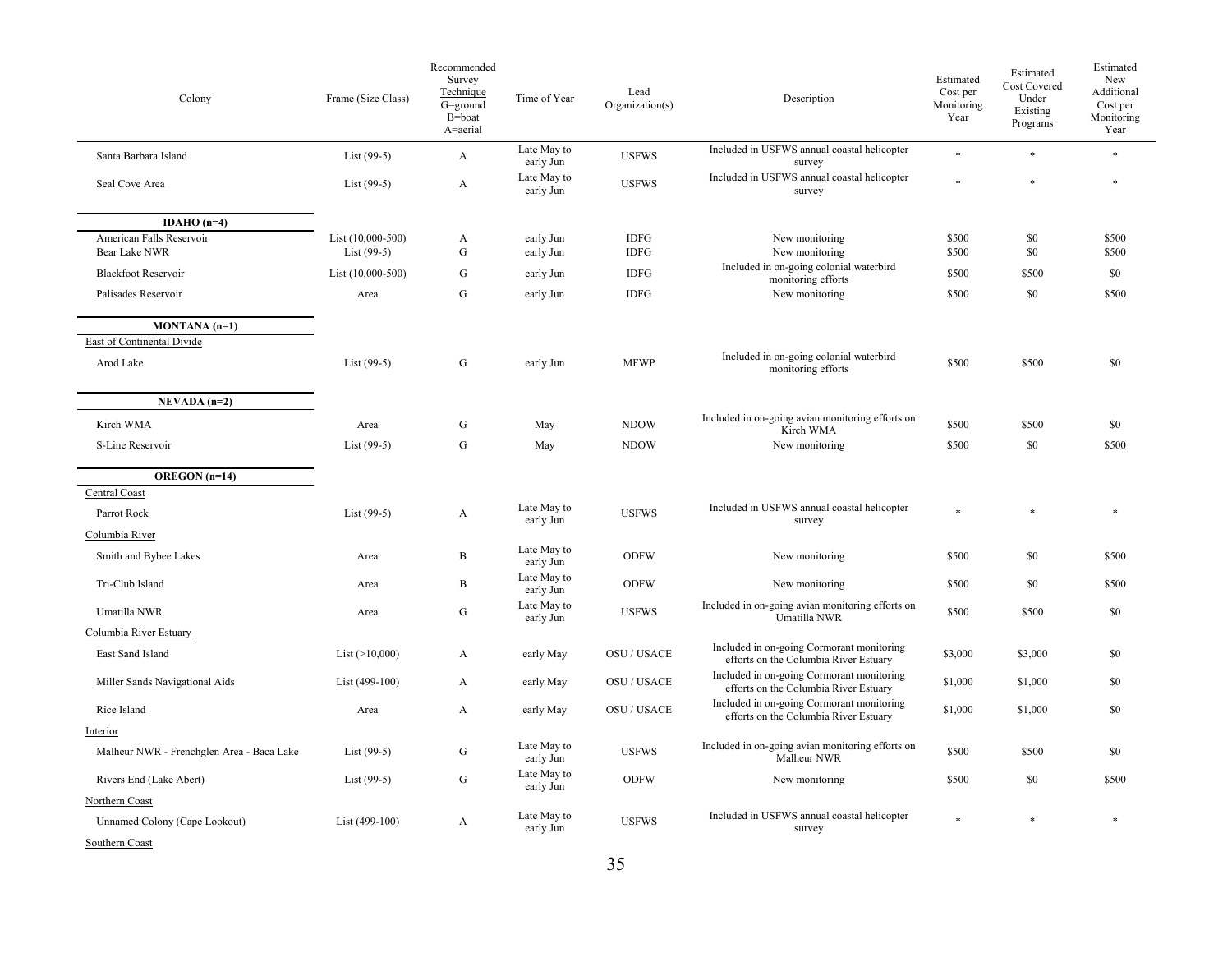| Colony                                                    | Frame (Size Class)  | Recommended<br>Survey<br>Technique<br>G=ground<br>B=boat<br>A=aerial | Time of Year             | Lead<br>Organization(s) | Description                                                                | Estimated<br>Cost per<br>Monitoring<br>Year | Estimated<br><b>Cost Covered</b><br>Under<br>Existing<br>Programs | Estimated<br><b>New</b><br>Additional<br>Cost per<br>Monitoring<br>Year |
|-----------------------------------------------------------|---------------------|----------------------------------------------------------------------|--------------------------|-------------------------|----------------------------------------------------------------------------|---------------------------------------------|-------------------------------------------------------------------|-------------------------------------------------------------------------|
| <b>Bolon Island</b>                                       | List $(10,000-500)$ | A                                                                    | Late May to<br>early Jun | <b>USFWS</b>            | Included in USFWS annual coastal helicopter<br>survey                      | $\ast$                                      | $\ast$                                                            | *                                                                       |
| Hunters Island                                            | List (499-100)      | A                                                                    | Late May to<br>early Jun | <b>USFWS</b>            | Included in USFWS annual coastal helicopter<br>survey                      | $\ast$                                      | $\ast$                                                            | *                                                                       |
| Unnamed Colony (Mack Reef)                                | List $(99-5)$       | A                                                                    | Late May to<br>early Jun | <b>USFWS</b>            | Included in USFWS annual coastal helicopter<br>survey                      | $\ast$                                      | $\ast$                                                            |                                                                         |
| Unnamed Colony (N of Ferry Road Park)                     | List $(499-100)$    | A                                                                    | Late May to<br>early Jun | <b>USFWS</b>            | Included in USFWS annual coastal helicopter<br>survey                      | $\ast$                                      | $\ast$                                                            | *                                                                       |
| $UTAH(n=1)$<br><b>Great Salt Lake</b><br>WASHINGTON (n=4) | List $(99-5)$       | $\mathbf{A}$                                                         | May                      | <b>UDWR</b>             | Included in on-going colonial waterbird efforts<br>on Great Salt Lake      | \$2,000                                     | \$2,000                                                           | \$0                                                                     |
| Interior                                                  |                     |                                                                      |                          |                         |                                                                            |                                             |                                                                   |                                                                         |
| North Potholes Reservoir                                  | List (10,000-500)   | B                                                                    | early May                | <b>OSU / USACE</b>      | Included in on-going Cormorant monitoring<br>efforts on the Columbia River | \$2,000                                     | \$2,000                                                           | \$0                                                                     |
| Pend Oreille River - Sandy Shores                         | Area                | B                                                                    | Jun                      | <b>WDFW</b>             | Included in on-going monitoring efforts for Box<br>Canyon Hydroelectic Dam | \$500                                       | \$500                                                             | \$0                                                                     |
| San Juan Islands                                          |                     |                                                                      |                          |                         |                                                                            |                                             |                                                                   |                                                                         |
| <b>Bird Rocks</b>                                         | List (499-100)      | B                                                                    | Mid-Jun to<br>mid-Jul    | <b>USFWS</b>            | Included in USFWS annual boat surveys for San<br>Juan Island NWR           | \$500                                       | \$500                                                             | \$0                                                                     |
| Drayton Harbor                                            | List $(499-100)$    | B                                                                    | Mid-Jun to<br>mid-Jul    | <b>WDFW</b>             | New monitoring                                                             | \$500                                       | \$0                                                               | \$500                                                                   |
|                                                           |                     |                                                                      |                          |                         | <b>TOTAL</b>                                                               | \$22,500                                    | \$15,500                                                          | \$7,000                                                                 |

\*Cost associated with the 15 locations that will be surveyed during the USFWS coastal helicopter surveys were considered collectively. An estimated \$7,500 per monitoring year will be needed to enumerate and compile aerial photograph data from this survey.